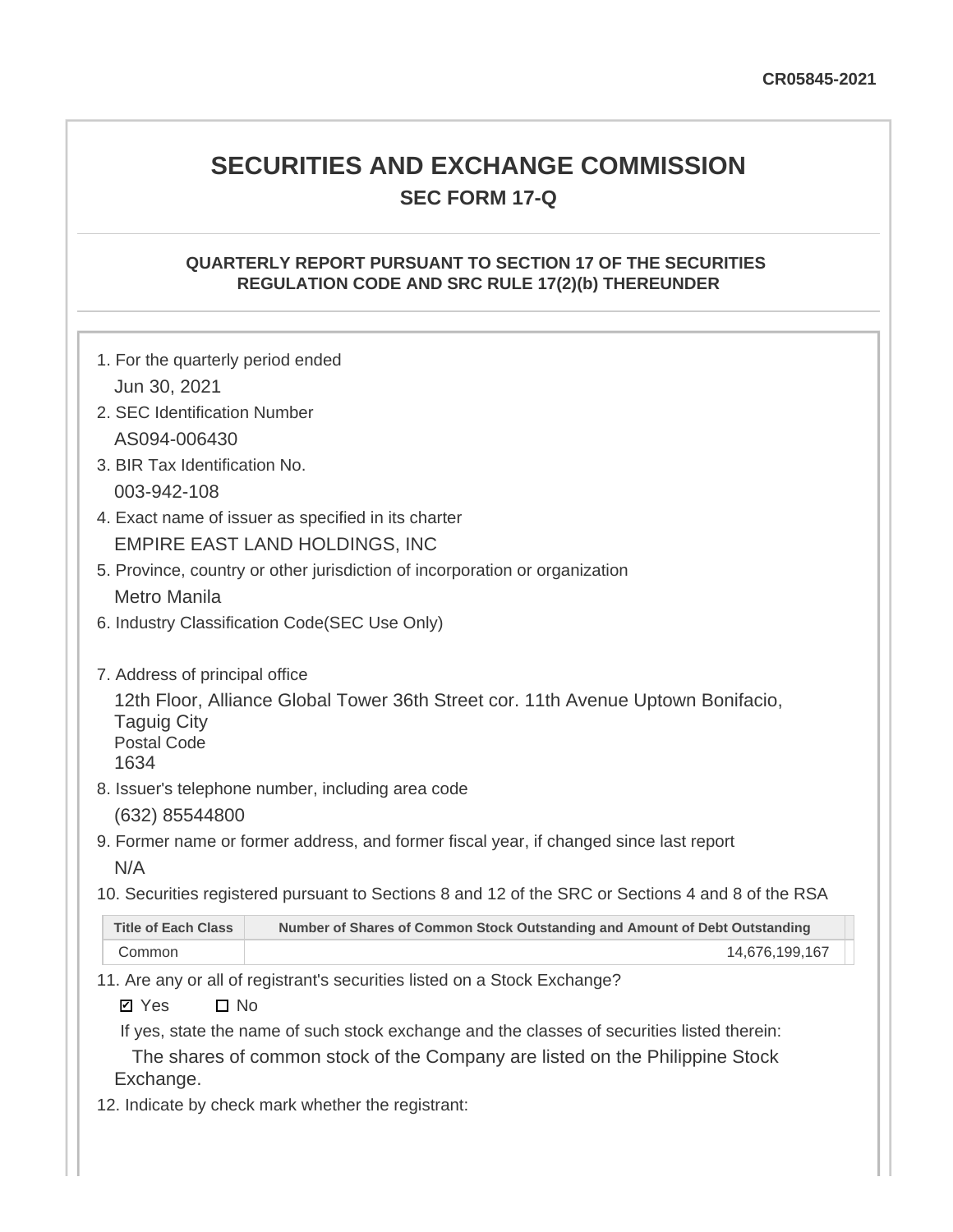| (a) has filed all reports required to be filed by Section 17 of the SRC and SRC Rule 17 thereunder<br>or Sections 11 of the RSA and RSA Rule 11(a)-1 thereunder, and Sections 26 and 141 of the<br>Corporation Code of the Philippines, during the preceding twelve (12) months (or for such shorter<br>period that the registrant was required to file such reports)                                                                                                                  |                 |                                                                                                                                                    |                                    |  |  |  |  |  |  |
|----------------------------------------------------------------------------------------------------------------------------------------------------------------------------------------------------------------------------------------------------------------------------------------------------------------------------------------------------------------------------------------------------------------------------------------------------------------------------------------|-----------------|----------------------------------------------------------------------------------------------------------------------------------------------------|------------------------------------|--|--|--|--|--|--|
| $\square$ No<br><b>Ø</b> Yes                                                                                                                                                                                                                                                                                                                                                                                                                                                           |                 |                                                                                                                                                    |                                    |  |  |  |  |  |  |
| (b) has been subject to such filing requirements for the past ninety (90) days<br>$\square$ No<br><b>Ø</b> Yes                                                                                                                                                                                                                                                                                                                                                                         |                 |                                                                                                                                                    |                                    |  |  |  |  |  |  |
| The Exchange does not warrant and holds no responsibility for the veracity of the facts and representations contained in all corporate<br>disclosures, including financial reports. All data contained herein are prepared and submitted by the disclosing party to the Exchange,<br>and are disseminated solely for purposes of information. Any questions on the data contained herein should be addressed directly to<br>the Corporate Information Officer of the disclosing party. |                 |                                                                                                                                                    |                                    |  |  |  |  |  |  |
|                                                                                                                                                                                                                                                                                                                                                                                                                                                                                        |                 |                                                                                                                                                    |                                    |  |  |  |  |  |  |
|                                                                                                                                                                                                                                                                                                                                                                                                                                                                                        |                 | <b>Empire East</b>                                                                                                                                 |                                    |  |  |  |  |  |  |
|                                                                                                                                                                                                                                                                                                                                                                                                                                                                                        |                 | <b>Empire East Land Holdings, Inc.</b>                                                                                                             |                                    |  |  |  |  |  |  |
|                                                                                                                                                                                                                                                                                                                                                                                                                                                                                        |                 | ELI                                                                                                                                                |                                    |  |  |  |  |  |  |
|                                                                                                                                                                                                                                                                                                                                                                                                                                                                                        |                 | <b>PSE Disclosure Form 17-2 - Quarterly Report</b><br>References: SRC Rule 17 and<br><b>Sections 17.2 and 17.8 of the Revised Disclosure Rules</b> |                                    |  |  |  |  |  |  |
| For the period ended                                                                                                                                                                                                                                                                                                                                                                                                                                                                   | Jun 30, 2021    |                                                                                                                                                    |                                    |  |  |  |  |  |  |
| <b>Currency (indicate</b><br>units, if applicable)                                                                                                                                                                                                                                                                                                                                                                                                                                     | Philippine Peso |                                                                                                                                                    |                                    |  |  |  |  |  |  |
| <b>Balance Sheet</b>                                                                                                                                                                                                                                                                                                                                                                                                                                                                   |                 |                                                                                                                                                    |                                    |  |  |  |  |  |  |
|                                                                                                                                                                                                                                                                                                                                                                                                                                                                                        |                 | <b>Period Ended</b>                                                                                                                                | <b>Fiscal Year Ended (Audited)</b> |  |  |  |  |  |  |
|                                                                                                                                                                                                                                                                                                                                                                                                                                                                                        |                 | Jun 30, 2021                                                                                                                                       | Dec 31, 2020                       |  |  |  |  |  |  |
| <b>Current Assets</b>                                                                                                                                                                                                                                                                                                                                                                                                                                                                  |                 | 41,352,307,776                                                                                                                                     | 40,513,752,019                     |  |  |  |  |  |  |
| <b>Total Assets</b><br><b>Current Liabilities</b>                                                                                                                                                                                                                                                                                                                                                                                                                                      |                 | 46,075,176,514                                                                                                                                     | 45,407,006,729<br>13,531,102,626   |  |  |  |  |  |  |
| <b>Total Liabilities</b>                                                                                                                                                                                                                                                                                                                                                                                                                                                               |                 | 12,852,292,752<br>16,722,645,575                                                                                                                   | 16,386,056,078                     |  |  |  |  |  |  |
| <b>Retained</b><br>Earnings/(Deficit)                                                                                                                                                                                                                                                                                                                                                                                                                                                  |                 | 7,409,852,514                                                                                                                                      | 7,023,040,535                      |  |  |  |  |  |  |
| <b>Stockholders' Equity</b>                                                                                                                                                                                                                                                                                                                                                                                                                                                            |                 | 29,352,530,939                                                                                                                                     | 29,020,950,651                     |  |  |  |  |  |  |
| <b>Stockholders' Equity - Parent</b>                                                                                                                                                                                                                                                                                                                                                                                                                                                   |                 | 26,552,587,647                                                                                                                                     | 26,215,319,668                     |  |  |  |  |  |  |
| <b>Book Value per Share</b>                                                                                                                                                                                                                                                                                                                                                                                                                                                            |                 | 1.81                                                                                                                                               | 1.79                               |  |  |  |  |  |  |

**Income Statement**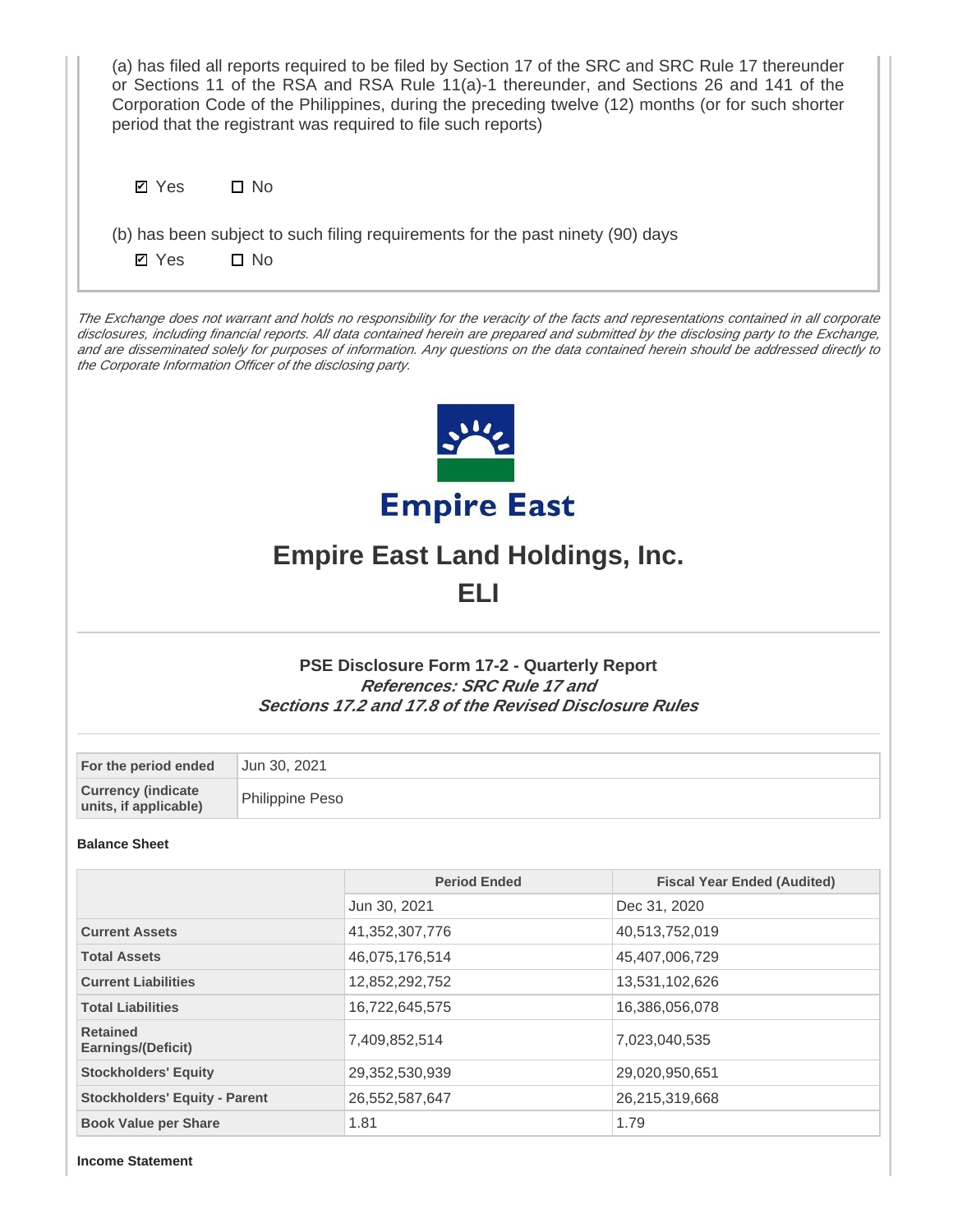|                                                                     | <b>Current Year</b><br>(3 Months) |      | <b>Previous Year</b><br>(3 Months)       |             | <b>Current Year-To-Date</b> | <b>Previous Year-To-Date</b>              |
|---------------------------------------------------------------------|-----------------------------------|------|------------------------------------------|-------------|-----------------------------|-------------------------------------------|
| <b>Gross Revenue</b>                                                | 843,019,037                       |      | 1,012,317,674                            |             | 1,936,712,150               | 2,365,563,897                             |
| <b>Gross Expense</b>                                                | 624,764,463                       |      | 760,265,778                              |             | 1,396,006,169               | 1,778,202,603                             |
| <b>Non-Operating Income</b>                                         | 95,656,214                        |      | 64,392,559                               | 142,604,242 |                             | 128,548,507                               |
| <b>Non-Operating</b><br><b>Expense</b>                              | 87,339,310                        |      | 67,388,346                               | 167,279,037 |                             | 138,470,739                               |
| Income/(Loss) Before<br><b>Tax</b>                                  | 226,571,478                       |      | 249,056,109                              | 516,031,186 |                             | 577,439,062                               |
| <b>Income Tax Expense</b>                                           | 59,336,984                        |      | 72,404,823                               | 134,906,899 |                             | 179,565,959                               |
| Net Income/(Loss) After<br><b>Tax</b>                               | 167,234,494                       |      | 176,651,286                              | 381,124,287 |                             | 397,873,103                               |
| <b>Net Income Attributable</b><br>to<br><b>Parent Equity Holder</b> | 167,617,228                       |      | 183,509,570                              | 386,811,978 |                             | 404,055,434                               |
| Earnings/(Loss) Per<br><b>Share</b><br>(Basic)                      |                                   |      | $\overline{\phantom{0}}$                 | 0.02        |                             | 0.02                                      |
| Earnings/(Loss) Per<br><b>Share</b><br>(Diluted)                    |                                   |      |                                          | 0.02        |                             | 0.02                                      |
|                                                                     |                                   |      |                                          |             |                             |                                           |
|                                                                     |                                   |      | <b>Current Year (Trailing 12 months)</b> |             |                             | <b>Previous Year (Trailing 12 months)</b> |
| Earnings/(Loss) Per Share (Basic)                                   |                                   | 0.03 |                                          |             | 0.05                        |                                           |
| Earnings/(Loss) Per Share (Diluted)                                 |                                   | 0.03 |                                          |             | 0.05                        |                                           |
| <b>Other Relevant Information</b>                                   |                                   |      |                                          |             |                             |                                           |
| None                                                                |                                   |      |                                          |             |                             |                                           |
| Filed on behalf by:                                                 |                                   |      |                                          |             |                             |                                           |
| <b>Name</b>                                                         |                                   |      | Dennis Edano                             |             |                             |                                           |
| <b>Designation</b>                                                  |                                   |      | <b>Corporate Secretary</b>               |             |                             |                                           |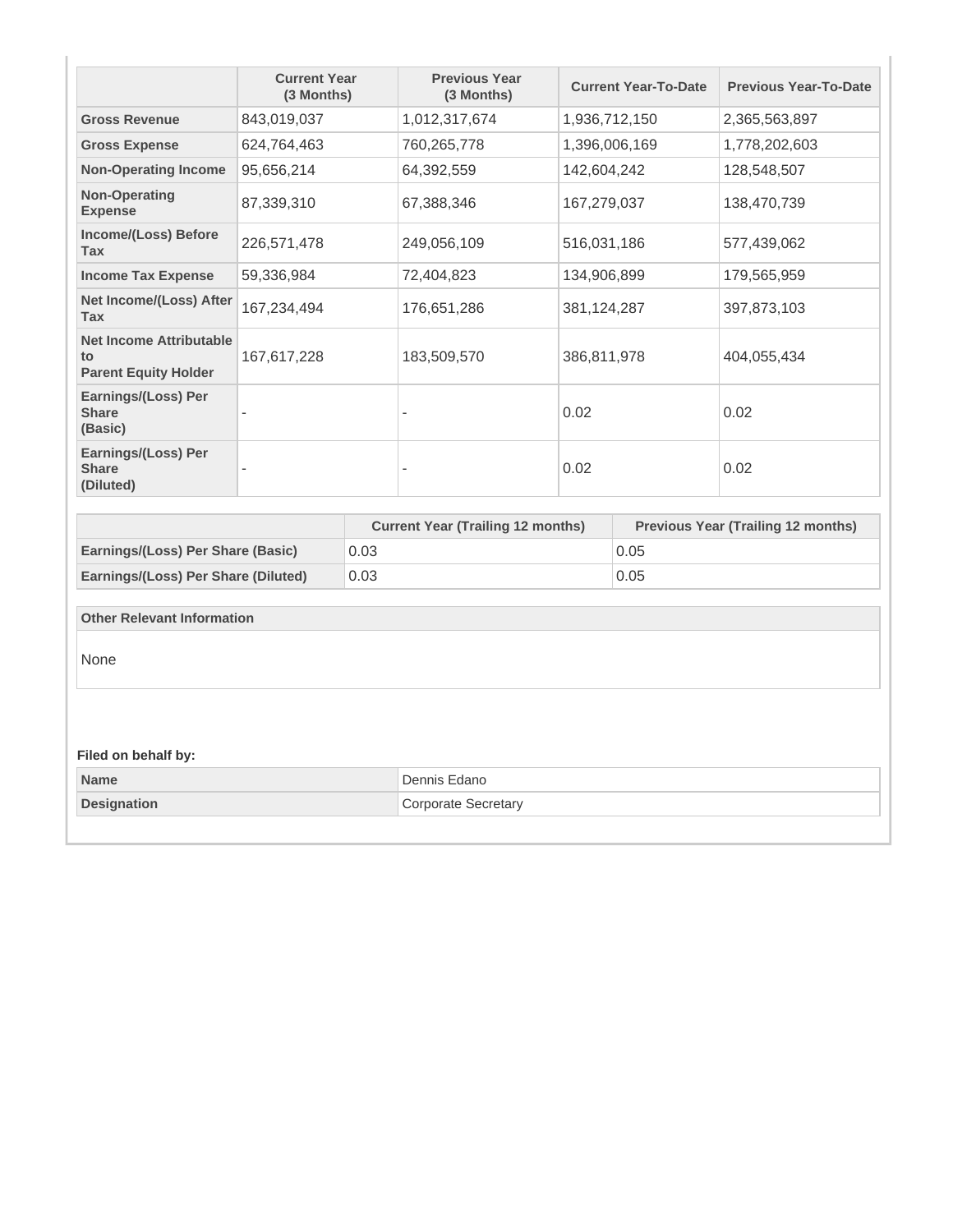### **SECURITIES AND EXCHANGE COMMISSION**

# **SEC FORM 17-Q**

# **QUARTERLY REPORT PURSUANT TO SECTION 17 OF THE SECURITIES REGULATION CODE AND SRC RULE 17(2)(b) THEREUNDER**

- 1. For the quarterly period ended **30 June 2021**
- 2. Commission Identification Number: **AS094-006430**
- 3. BIR Tax Identification No. **003-942-108**
- 4. **EMPIRE EAST LAND HOLDINGS, INC.** Exact name of issuer as specified in its charter

# 5. **Metro Manila** Province, Country or other jurisdiction of incorporation or organization

- 6. (SEC Use Only) Industry Classification Code
- 7. **12th Floor, Alliance Global Tower 36th Street cor. 11th Avenue Uptown Bonifacio, Taguig City 1634** Address of issuer's principal office

#### 8. **(632) 5544800** Issuer's telephone number, including area code

9. Securities registered pursuant to Sections 8 and 12 of the Code, or Sections 4 and 8 of the RSA

Title of Class Title of Class Common Number of Shares of Common Stock Outstanding

 **Common 14,676,199,167**

10. Are any or all of the securities listed on a Stock Exchange?

 **Yes [X] No [ ]**

If yes, state the name of such Stock Exchange and the class/es of securities listed therein:

# **The shares of common stock of the Company are listed on the Philippine Stock Exchange.**

- 11. Indicate by check mark whether the issuer:
	- (a) has filed all reports required to be filed by Section 17 of the Code and SRC Rule 17 thereunder or Section 11 of the RSA and RSA Rule 11(a)-1 thereunder, and Sections 26 and 141 of The Corporation Code of the Philippines during the preceding twelve (12) months (or for such shorter period the registrant was required to file such reports).

**Yes [X]** No [ ]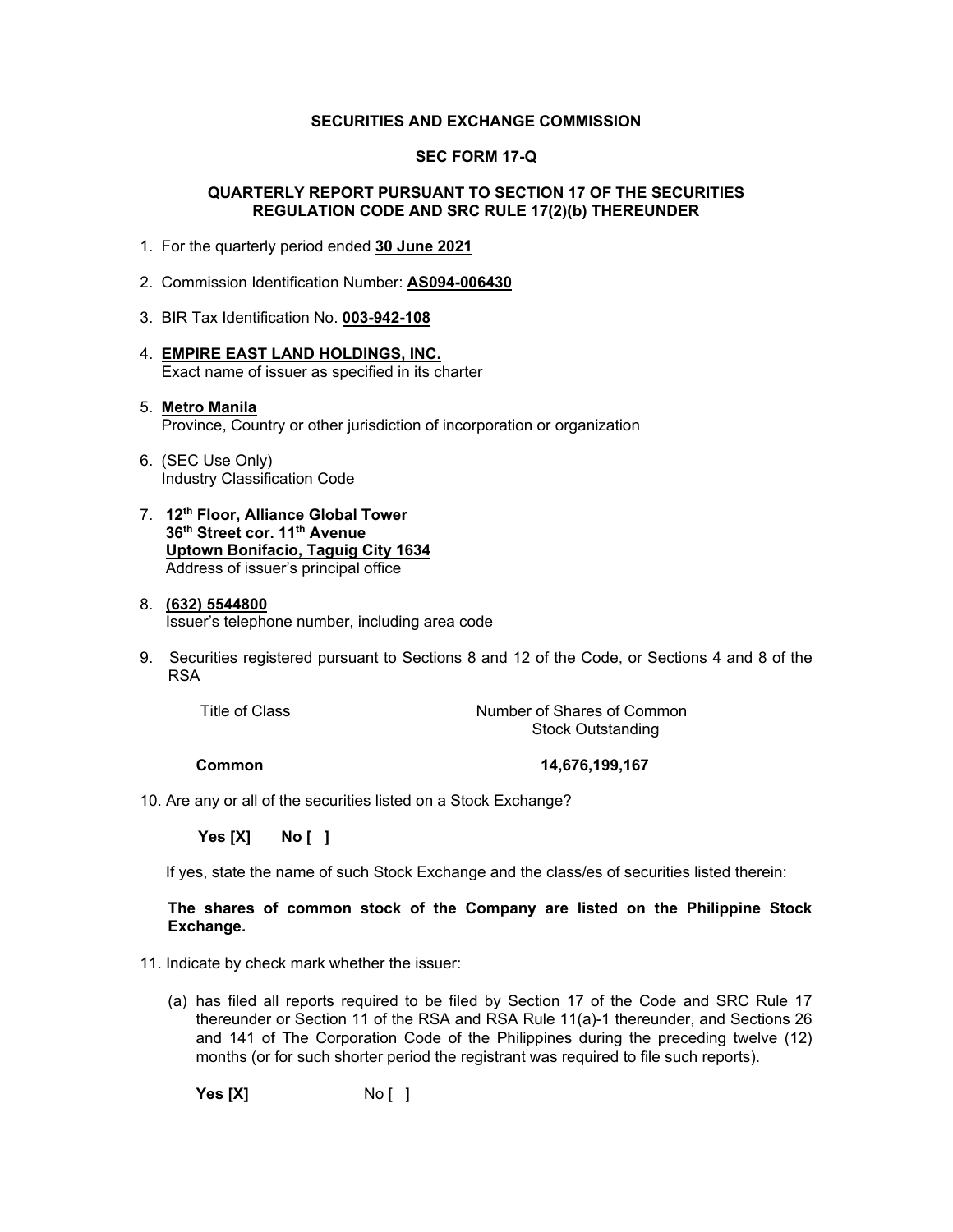(b) has been subject to such filing requirements for the past ninety (90) days.

**Yes [X]** No [ ]

### **PART I - FINANCIAL INFORMATION**

Item 1. Financial Statements

Interim financial statements are attached as Exhibits 1 to 6 hereof and incorporated herein by reference:

- Exhibit 1 Consolidated Statements of Financial Position as of December 31, 2020 and June 30, 2021
- Exhibit 2 Consolidated Statements of Comprehensive Income as of June 30, 2020 and June 30, 2021
- Exhibit 3 Comparative Statements of Changes in Equity as of June 30, 2020 and June 30, 2021
- Exhibit 4 Consolidated Statements of Cash Flows as of June 30, 2020 and June 30, 2021
- Exhibit 5 Notes to Interim Financial Statements
- Exhibit 6 Management's Discussion and Analysis Results of Operations and Financial Condition
- Item 2. Aging of Accounts Receivable as of June 30, 2021
- Please refer to Exhibit 7 hereof.
- Item 3. Schedule of Financial Soundness Indicators

Please refer to Exhibit 8 hereof.

### **PART II – OTHER INFORMATION**

The Company is not in possession of information which has not been previously reported in a report on SEC Form 17-C and with respect to which a report on SEC Form 17-C is required to be filed.

### **SIGNATURE**

Pursuant to the requirements of the Securities Regulation Code, the issuer has duly caused this report to be signed on its behalf by the undersigned thereunto duly authorized.

By:

#### **EMPIRE EAST LAND HOLDINGS, INC.** Issuer

 **EVELYN G. CACHO** Senior Vice President (Principal Financial Officer) and Duly Authorized Officer August 11, 2021

 $31$  acres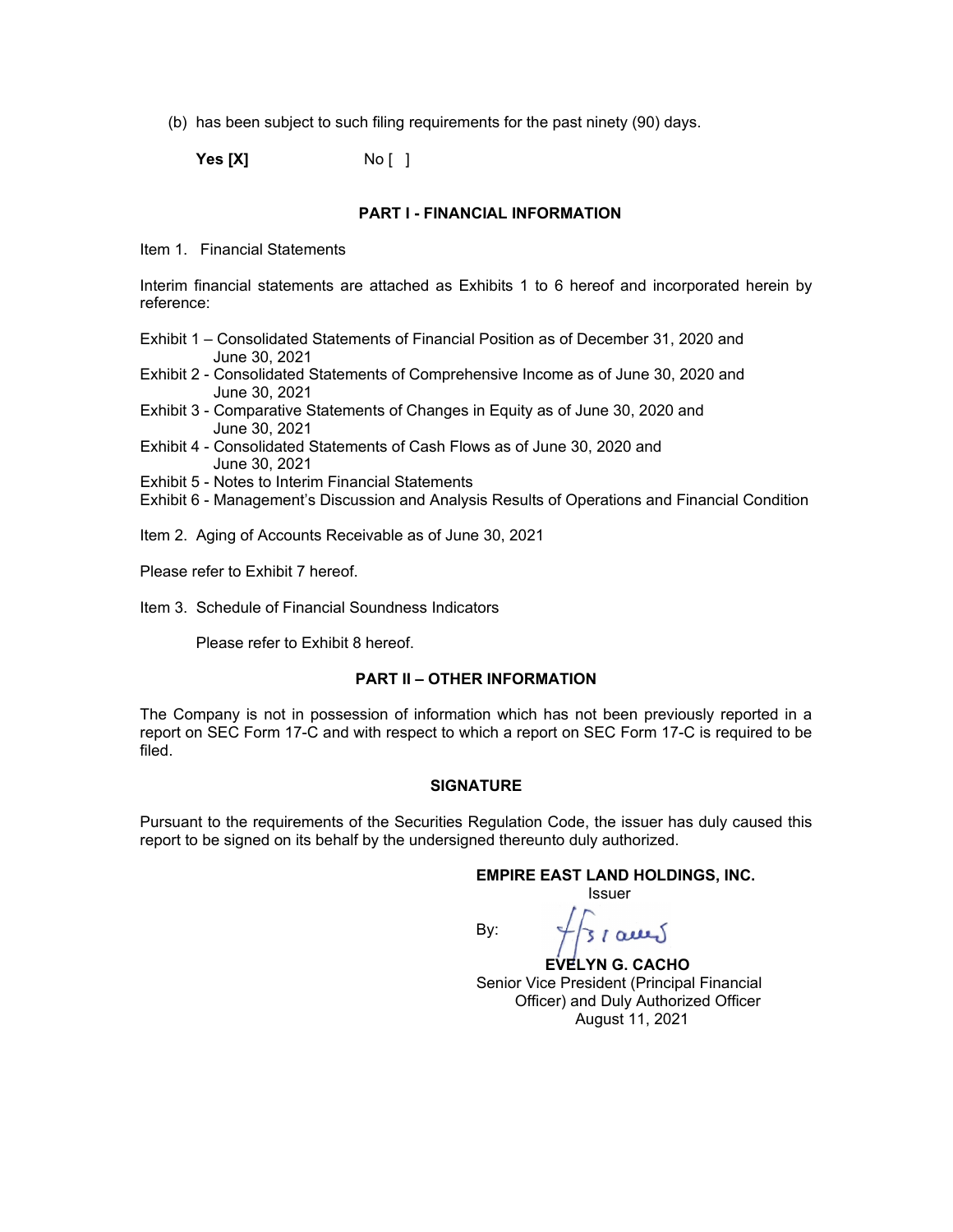# **EXHIBIT 1**

# **EMPIRE EAST LAND HOLDINGS, INC. AND SUBSIDIARIES**

*(A Subsidiary of Megaworld Corporation)*

# **CONSOLIDATED STATEMENTS OF FINANCIAL POSITION**

# **As at June 30, 2021 and December 31, 2020**

*(All amounts in thousands Philippine Peso)*

|                                             | Unaudited<br>30-Jun-21     |   | Audited<br>31-Dec-20 |
|---------------------------------------------|----------------------------|---|----------------------|
| <u>ASSETS</u>                               |                            |   |                      |
| <b>CURRENT ASSETS</b>                       |                            |   |                      |
| Cash and cash equivalents                   | $\mathbf{P}$<br>3,240,105  | P | 2,129,721            |
| Trade and other receivables - net           | 7,284,489                  |   | 7,442,173            |
| Contract assets                             | 2,499,067                  |   | 2,373,435            |
| Advances to related parties                 | 4,588,628                  |   | 4,428,734            |
| Real estate inventories                     | 22,943,850                 |   | 23,424,845           |
| Prepayments and other current assets        | 796,168                    |   | 714,844              |
| <b>Total Current Assets</b>                 | 41,352,307                 |   | 40,513,752           |
| <b>NON-CURRENT ASSETS</b>                   |                            |   |                      |
| Trade and other receivables - net           | 2,039,952                  |   | 2,132,911            |
| Contract assets                             | 26,024                     |   | 15,341               |
| Financial asset at fair value through other |                            |   |                      |
| comprehensive income (FVOCI)                | 1,144,016                  |   | 1,193,560            |
| Advances to landowners and joint ventures   | 226,432                    |   | 226,429              |
| Investment in an associate                  | 271,842                    |   | 275,482              |
| Property and equipment - net                | 232,783                    |   | 251,102              |
| Intangible assets - net                     | 119,336                    |   | 122,101              |
| Investment property - net                   | 657,294                    |   | 671,138              |
| Other non-current assets                    | 5,191                      |   | 5,191                |
| <b>Total Non-current Assets</b>             | 4,722,870                  |   | 4,893,255            |
| <b>TOTAL ASSETS</b>                         | $\mathbf{P}$<br>46,075,177 | P | 45,407,007           |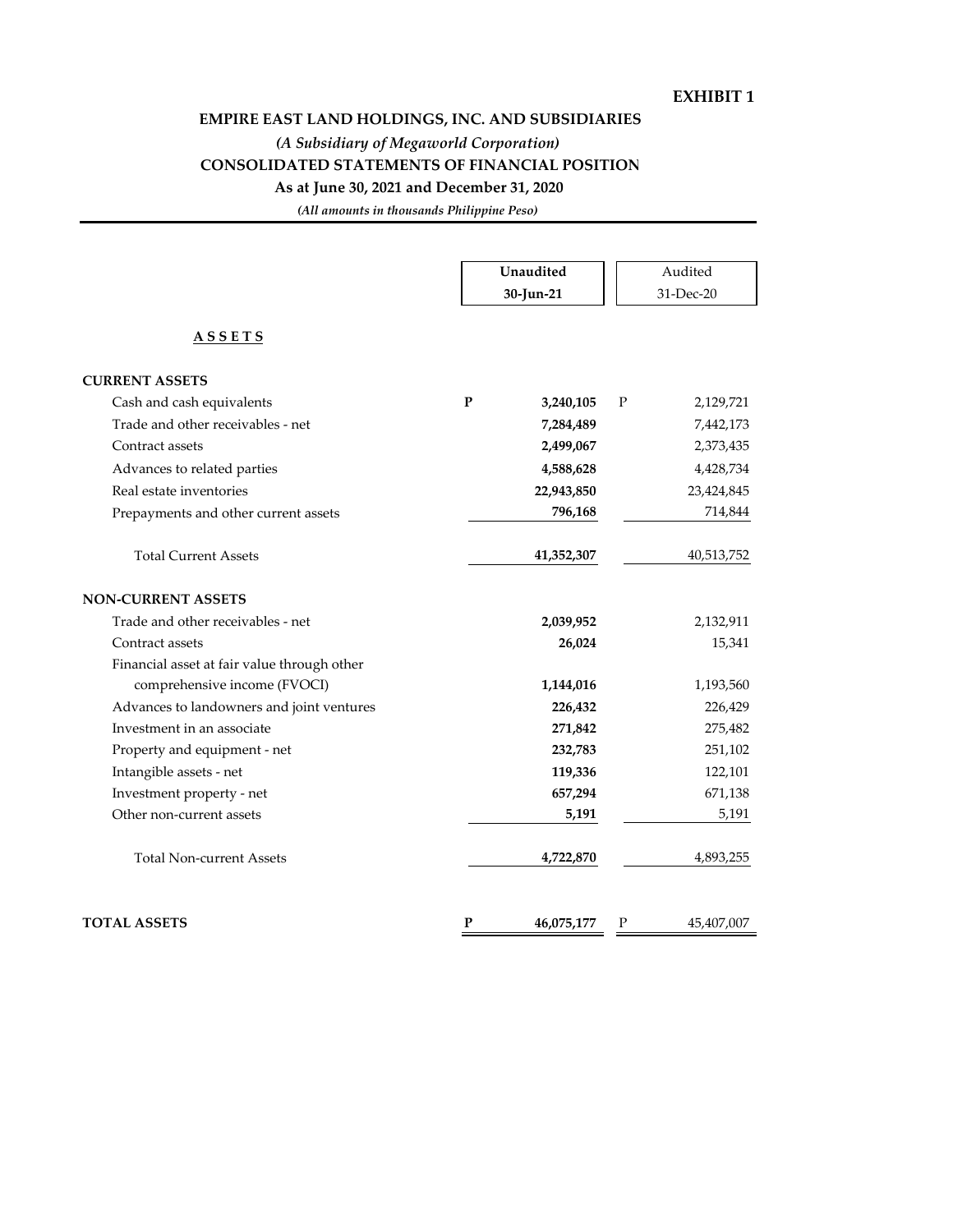|                                                      | Unaudited |            |   | Audited    |
|------------------------------------------------------|-----------|------------|---|------------|
|                                                      |           | 30-Jun-21  |   | 31-Dec-20  |
| <b>LIABILITIES AND EQUITY</b>                        |           |            |   |            |
| <b>CURRENT LIABILITIES</b>                           |           |            |   |            |
| Interest-bearing loans and borrowings                | P         | 333,333    | P | 933,333    |
| Trade and other payables                             |           | 1,087,324  |   | 1,196,578  |
| Lease liabilities                                    |           | 47,549     |   | 35,797     |
| Customers' deposits                                  |           | 5,048,564  |   | 5,146,952  |
| Advances from related parties                        |           | 5,377,580  |   | 5,237,760  |
| Contract liabilities                                 |           | 46,721     |   | 50,029     |
| Other current liabilities                            |           | 911,222    |   | 930,653    |
| <b>Total Current Liabilities</b>                     |           | 12,852,293 |   | 13,531,102 |
| <b>NON-CURRENT LIABILITIES</b>                       |           |            |   |            |
| Interest-bearing loans and borrowings                |           | 1,083,333  |   | 250,000    |
| Contract liabilities                                 |           | 221,031    |   | 167,640    |
| Lease liabilities                                    |           | 12,096     |   | 23,847     |
| Retirement benefit obligation                        |           | 204,369    |   | 201,253    |
| Deferred tax liabilities - net                       |           | 2,349,524  |   | 2,212,214  |
| <b>Total Non-current Liabilities</b>                 |           | 3,870,353  |   | 2,854,954  |
| <b>Total Liabilities</b>                             |           | 16,722,646 |   | 16,386,056 |
| <b>EQUITY</b>                                        |           |            |   |            |
| Equity attributable to Parent Company's shareholders |           | 26,552,588 |   | 26,215,320 |
| Non-controlling interest                             |           | 2,799,943  |   | 2,805,631  |
| <b>Total Equity</b>                                  |           | 29,352,531 |   | 29,020,951 |
| <b>TOTAL LIABILITIES AND EQUITY</b>                  | P         | 46,075,177 | Ρ | 45,407,007 |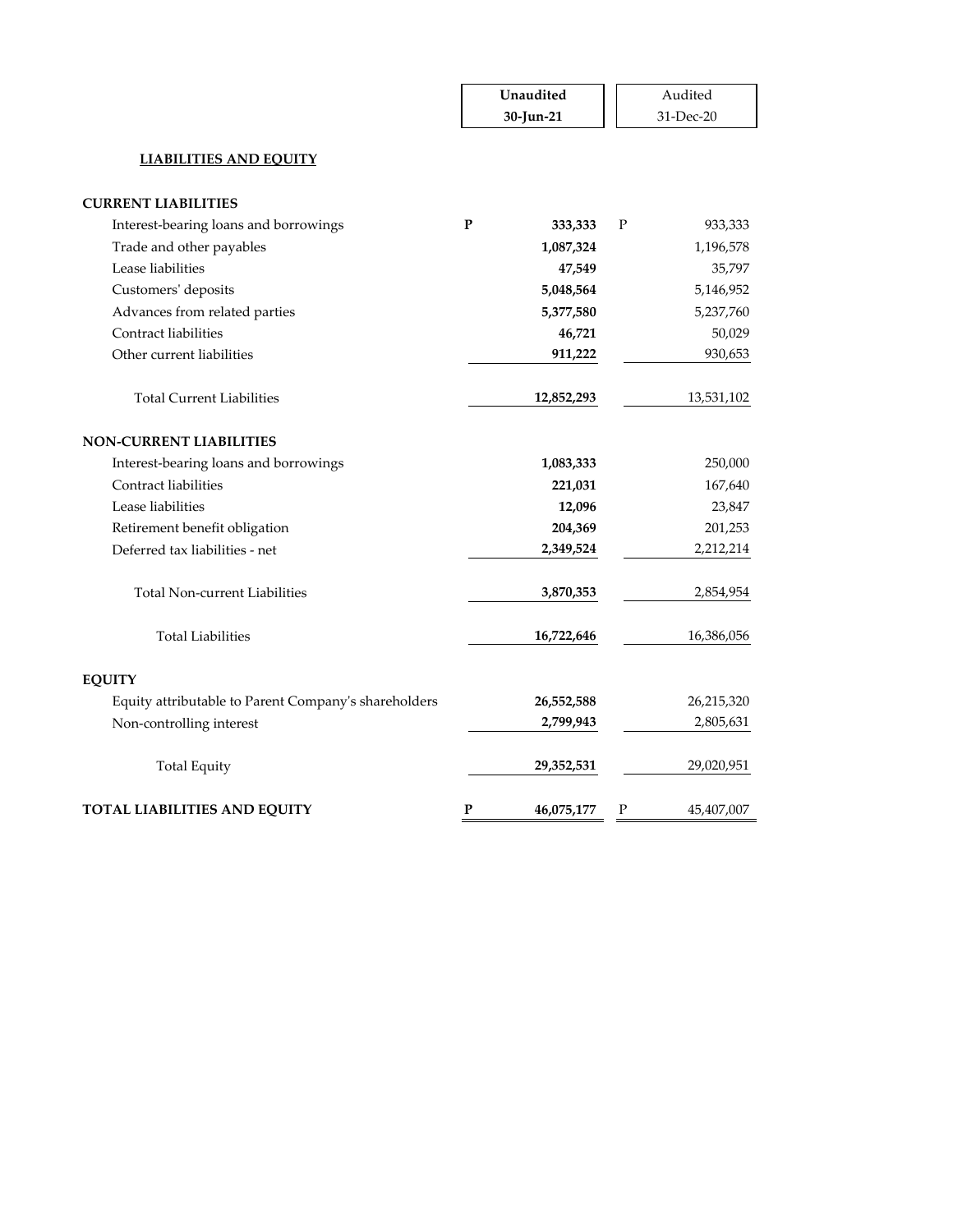# *(A Subsidiary of Megaworld Corporation)* **EMPIRE EAST LAND HOLDINGS, INC. AND SUBSIDIARIES** *(All amounts in thousand Philippine Peso, except earnings per share)* **For each of the six months ended June 30, 2021 and 2020 CONSOLIDATED STATEMENTS OF COMPREHENSIVE INCOME**

|                                                    |           | Unaudited            |             |             | Unaudited     |             |            |  |
|----------------------------------------------------|-----------|----------------------|-------------|-------------|---------------|-------------|------------|--|
|                                                    |           | <b>April to June</b> | Jan to June |             | April to June | Jan to June |            |  |
|                                                    |           | 2021                 | 2021        |             | 2020          |             | 2020       |  |
| <b>REVENUES</b>                                    |           |                      |             |             |               |             |            |  |
| Real estate sales                                  | ${\bf P}$ | 789,453 P            | 1,824,633   | $\mathbf P$ | 1,012,865 P   |             | 2,230,556  |  |
| Finance income                                     |           | 95,656               | 142,604     |             | 64,392        |             | 128,548    |  |
| Commissions & other incomes                        |           | 53,566               | 112,079     |             | (547)         |             | 135,008    |  |
|                                                    |           | 938,675              | 2,079,316   |             | 1,076,710     |             | 2,494,112  |  |
| <b>COST &amp; EXPENSES</b>                         |           |                      |             |             |               |             |            |  |
| Cost of real estate sales                          |           | 367,268              | 837,660     |             | 618,856       |             | 1,303,907  |  |
| Finance costs                                      |           | 86,379               | 163,638     |             | 64,516        |             | 128,946    |  |
| Equity share in net losses of an associate         |           | 960                  | 3,641       |             | 2,872         |             | 9,524      |  |
| Operating expenses                                 |           | 257,497              | 558,346     |             | 141,410       |             | 474,296    |  |
| Income taxes                                       |           | 59,337               | 134,907     |             | 72,405        |             | 179,566    |  |
|                                                    |           | 771,441              | 1,698,192   |             | 900,059       |             | 2,096,239  |  |
| <b>NET PROFIT</b>                                  |           | 167,234              | 381,124     |             | 176,651       |             | 397,873    |  |
| OTHER COMPREHENSIVE INCOME (LOSS)                  |           |                      |             |             |               |             |            |  |
| Fair value losses on financial assets at FVOCI     |           | (54,048)             | (49, 544)   |             | (20, 268)     |             | (547, 236) |  |
| TOTAL COMPREHENSIVE INCOME (LOSS)                  | P         | 113,186 P            | 331,580     | ${\bf P}$   | 156,383 P     |             | (149, 363) |  |
| Net profit attributable to:                        |           |                      |             |             |               |             |            |  |
| Parent Company's shareholders                      | ${\bf P}$ | 167,617 P            | 386,812     | $\mathbf P$ | 183,509 P     |             | 404,055    |  |
| Non-controlling interest                           |           | (383)                | (5,688)     |             | (6,858)       |             | (6, 182)   |  |
|                                                    | ${\bf P}$ | 167,234 P            | 381,124     | ${\bf P}$   | 176,651 P     |             | 397,873    |  |
| Total comprehensive income (loss) attributable to: |           |                      |             |             |               |             |            |  |
| Parent Company's shareholders                      | ${\bf P}$ | 113,569 P            | 337,268     | $\rm P$     | 163,241 P     |             | (143, 181) |  |
| Non-controlling interest                           |           | (383)                | (5,688)     |             | (6,858)       |             | (6, 182)   |  |
|                                                    | P         | 113,186 P            | 331,580     | Ρ           | 156,383 P     |             | (149, 363) |  |
| <b>Earnings Per Share</b>                          |           |                      |             |             |               |             |            |  |
| Basic                                              |           |                      | 0.0264<br>P |             |               | Ρ           | 0.0275     |  |
| Diluted                                            |           |                      | 0.0264<br>P |             |               | Ρ           | 0.0275     |  |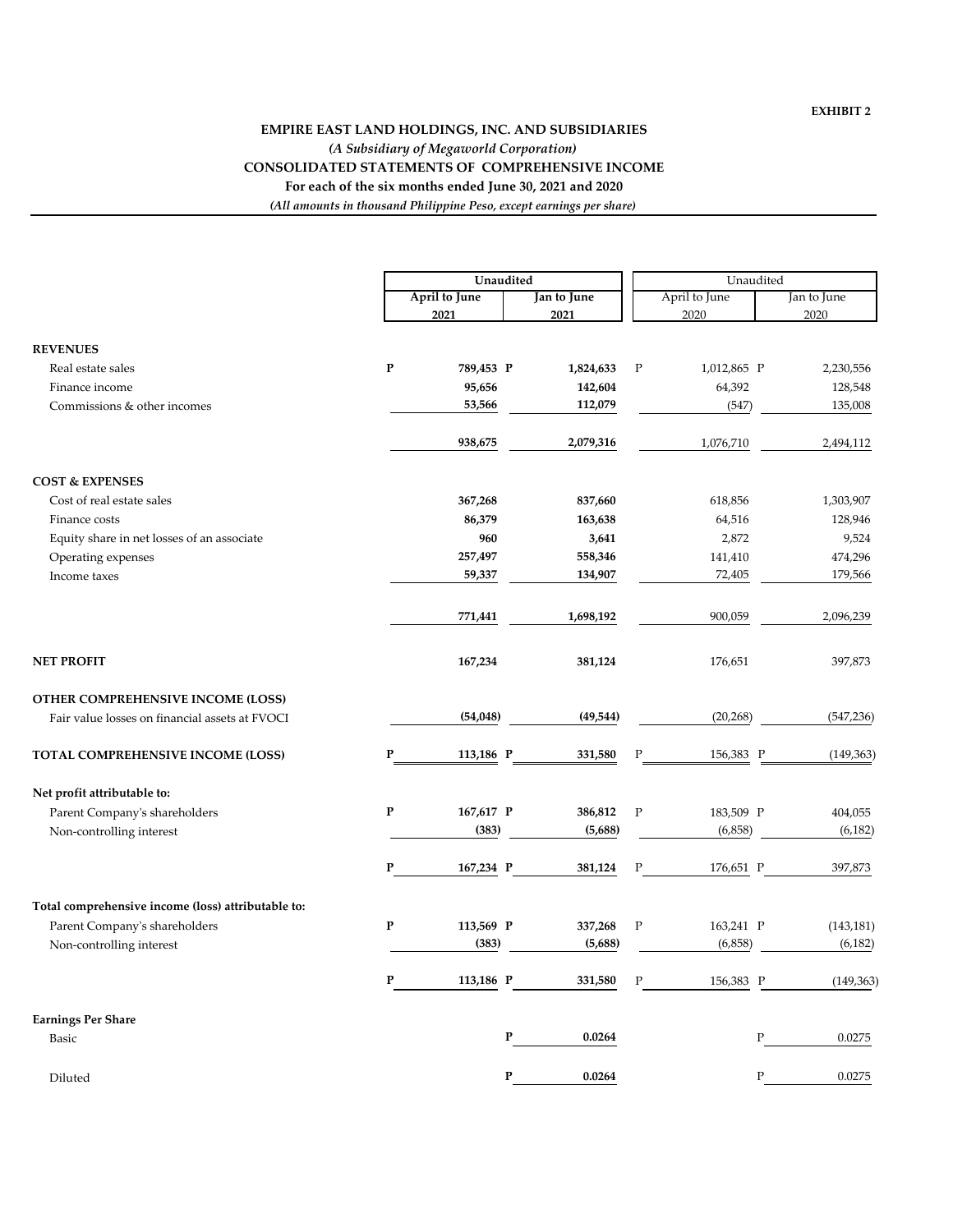# **EXHIBIT 3**

# **EMPIRE EAST LAND HOLDINGS, INC. AND SUBSIDIARIES** *(A Subsidiary of Megaworld Corporation)* **CONSOLIDATED STATEMENTS OF CHANGES IN EQUITY For each of the six months ended June 30, 2021 and 2020** *(All amounts in thousands Philippine Peso)*

|                                     | Unaudited        |           | Unaudited  |                  |   |            |
|-------------------------------------|------------------|-----------|------------|------------------|---|------------|
|                                     | Jan to June 2021 |           |            | Jan to June 2020 |   |            |
| <b>CAPITAL STOCK</b>                |                  | ${\bf P}$ | 14,803,455 |                  | P | 14,803,455 |
| <b>ADDITIONAL PAID-IN CAPITAL</b>   |                  |           | 4,307,888  |                  |   | 4,307,888  |
| <b>TREASURY SHARES</b>              |                  |           | (102, 107) |                  |   | (102, 107) |
| <b>REVALUATION RESERVES</b>         |                  |           |            |                  |   |            |
| Balance at beginning of period      | 475,161          |           |            | 582,666          |   |            |
| Net unrealized fair value losses on |                  |           |            |                  |   |            |
| financial assets at FVOCI           | (49, 544)        |           |            | (547, 236)       |   |            |
| Balance at end of period            |                  |           | 425,617    |                  |   | 35,430     |
| <b>OTHER RESERVES</b>               |                  |           | (292, 118) |                  |   | (292, 118) |
| <b>RETAINED EARNINGS</b>            |                  |           | 7,409,853  |                  |   | 6,895,663  |
| NON-CONTROLLING INTEREST            |                  |           | 2,799,943  |                  |   | 2,806,151  |
| <b>TOTAL EQUITY</b>                 |                  | P         | 29,352,531 |                  | P | 28,454,362 |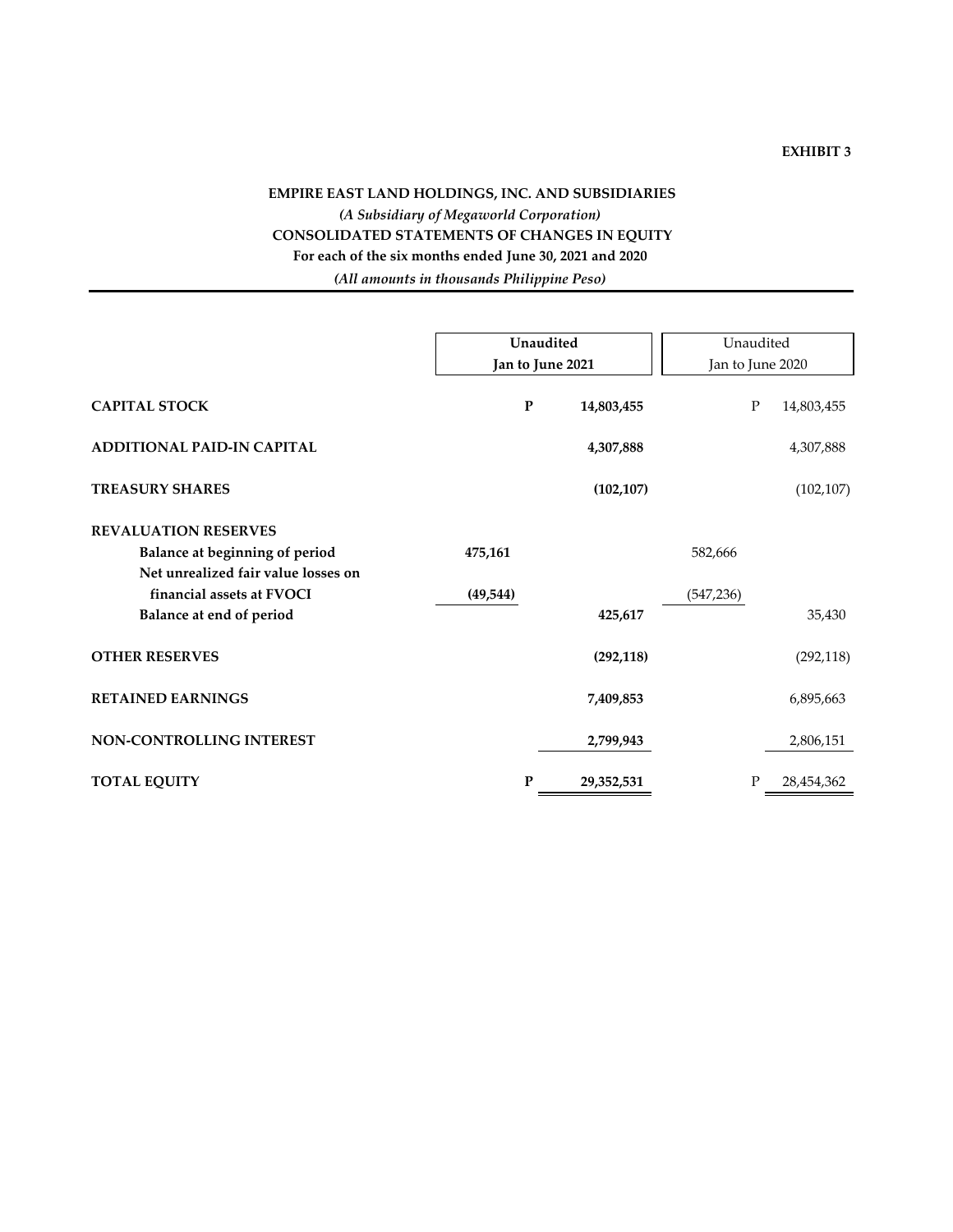# **EXHIBIT 4**

# **EMPIRE EAST LAND HOLDINGS, INC. AND SUBSIDIARIES**

*(A Subsidiary of Megaworld Corporation)*

# **CONSOLIDATED STATEMENTS OF CASH FLOWS**

**For each of the six months ended June 30, 2021 and 2020**

*(All amounts in thousands Philippine Peso)*

|                                                                                                    |           | Unaudited<br>30-Jun-21 |             | Unaudited<br>30-Jun-20 |
|----------------------------------------------------------------------------------------------------|-----------|------------------------|-------------|------------------------|
| <b>CASH FLOWS FROM OPERATING ACTIVITIES</b>                                                        |           |                        |             |                        |
| Income before tax                                                                                  | P         | 516,031                | $\mathbf P$ | 577,439                |
| Adjustments for:                                                                                   |           |                        |             |                        |
| Depreciation and amortization                                                                      |           | 36,370                 |             | 44,426                 |
| Finance costs                                                                                      |           | 163,638                |             | 128,946                |
| Finance income                                                                                     |           | (142, 604)             |             | (128, 548)             |
| Equity in net loss of an associate                                                                 |           | 3,641                  |             | 9,524                  |
| Operating income before working capital changes<br>Net changes in operating assets and liabilities |           | 577,076                |             | 631,787                |
| Decrease/(Increase) in current and non-current assets                                              |           | 483,095                |             | (661, 963)             |
| Increase/(Decrease) in current and non-current liabilities                                         |           | (173, 685)             |             | 311,419                |
| Cash from operations                                                                               |           | 886,486                |             | 281,243                |
| Interest received                                                                                  |           | 10,474                 |             | 10,738                 |
| Cash paid for income taxes                                                                         |           | 2,403                  |             | (2,704)                |
| Net Cash From Operating Activities                                                                 |           | 899,363                |             | 289,277                |
| <b>CASH FLOWS FROM INVESTING ACTIVITIES</b>                                                        |           | 1,695                  |             |                        |
| <b>CASH FLOWS FROM (USED IN) FINANCING ACTIVITIES</b>                                              |           | 209,326                |             | (175, 937)             |
| NET INCREASE IN CASH AND                                                                           |           |                        |             |                        |
| <b>CASH EQUIVALENTS</b>                                                                            |           | 1,110,384              |             | 113,340                |
| <b>CASH AND CASH EQUIVALENTS</b>                                                                   |           |                        |             |                        |
| <b>AT BEGINNING OF PERIOD</b>                                                                      |           | 2,129,721              |             | 1,145,333              |
| <b>CASH AND CASH EQUIVALENTS</b>                                                                   |           |                        |             |                        |
| <b>AT END OF PERIOD</b>                                                                            | ${\bf P}$ | 3,240,105              | $\mathbf P$ | 1,258,673              |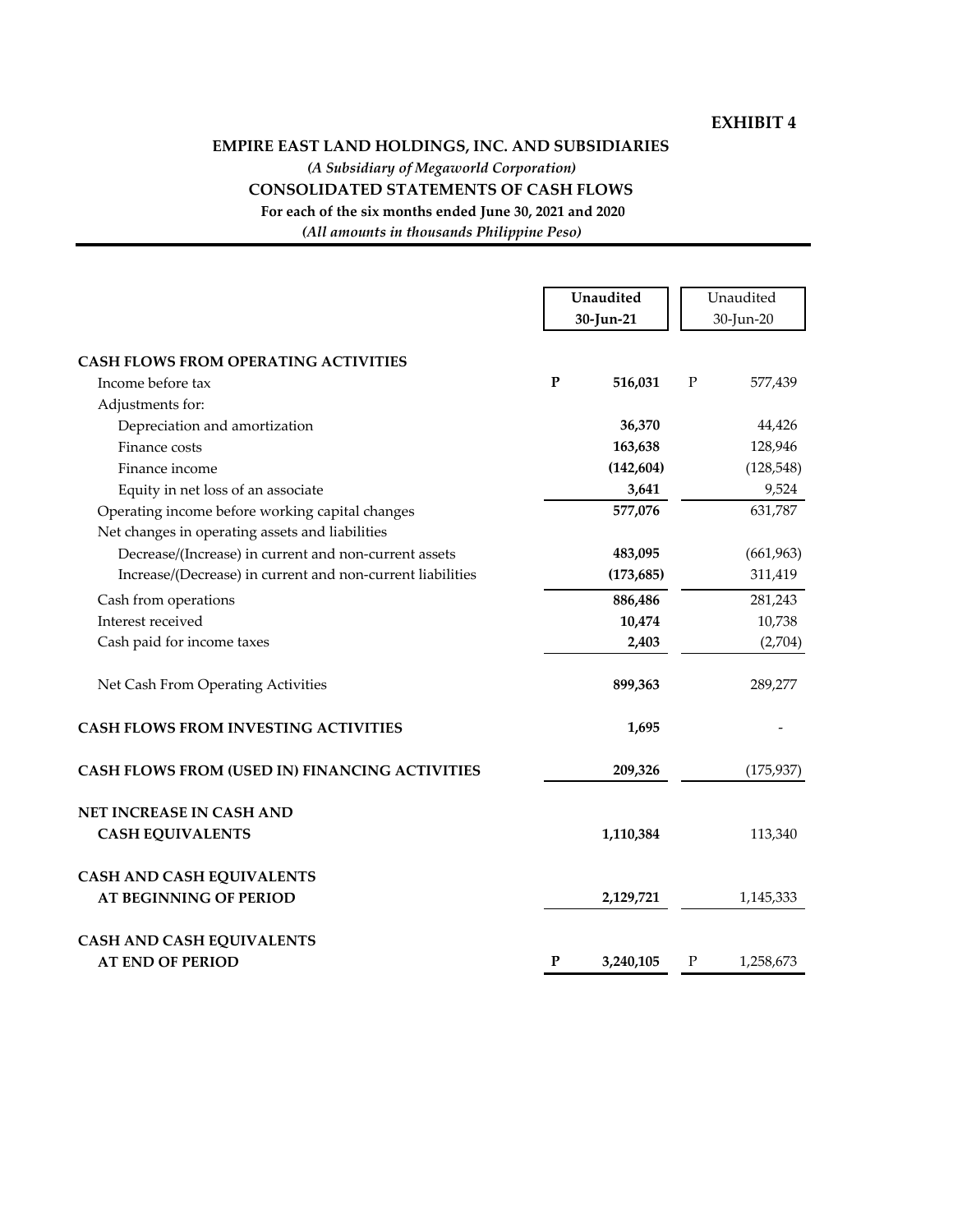# **EMPIRE EAST LAND HOLDINGS, INC. AND SUBSIDIARIES (A Subsidiary of Megaworld Corporation) NOTES TO INTERIM CONSOLIDATED FINANCIAL STATEMENTS FOR THE SIX MONTHS ENDED JUNE 30, 2021 AND 2020 (UNAUDITED) (Amounts in Philippine Pesos)**

## **1. CORPORATE INFORMATION**

Empire East Land Holdings, Inc. (the Company) was incorporated in the Philippines and registered with the Securities and Exchange Commission (SEC) on July 15, 1994, primarily to engage in the business of real estate development, mass community housing, townhouses and row houses development. The Company is presently engaged in the development and marketing of mid-cost housing projects in the form of condominium communities, subdivision lots and house and lot packages, and commercial units to a limited extent. The Company also leases out commercial and industrial properties.

 The shares of common stock of the Company are listed at the Philippine Stock Exchange (PSE).

#### **1.1 Composition of the Group**

 As of June 30, 2021 and 2020 the Company holds ownership interests in the following entities:

| Subsidiaries/Associate                                                    | <b>Explanatory Notes</b> | <b>Percentage of Ownership</b> |
|---------------------------------------------------------------------------|--------------------------|--------------------------------|
| Subsidiaries:                                                             |                          |                                |
| Eastwood Property Holdings, Inc. (EPHI)                                   | (a)                      | $100\%$                        |
| Valle Verde Properties, Inc. (VVPI)                                       | (b)                      | $100\%$                        |
| Sherman Oak Holdings, Inc. (SOHI)                                         | (b)                      | $100\%$                        |
| Empire East Communities, Inc. (EECI)                                      | (c)                      | $100\%$                        |
| 20 <sup>th</sup> Century Nylon Shirt Co., Inc. (20 <sup>th</sup> Century) | (d)                      | $100\%$                        |
| Laguna BelAir Science School, Inc. (LBASSI)                               | (e)                      | 72.50%                         |
| Sonoma Premier Land, Inc. (SPLI)                                          | (b)                      | 60%                            |
| Pacific Coast Megacity, Inc. (PCMI)                                       | (f)                      | 40%                            |
| $\text{Associate}$ –                                                      |                          |                                |
| Gilmore Property Marketing Associate, Inc.                                |                          |                                |
| (GPMAI)                                                                   | (b)                      | 47%                            |
|                                                                           |                          |                                |

Explanatory Notes:

- (a) Subsidiary incorporated to market real estate properties of the Group and other related parties.
- (b) Subsidiaries/associate incorporated in prior years but have not yet started commercial operations as of June 30, 2020.
- (c) Subsidiary incorporated in prior year but ceased its operations as a marketing arm of real estate properties in 2014.
- (d) Subsidiary acquired in 2015 which is yet to resume its operations, which is primarily to manufacture, distribute, and buy and sell wearing apparel and its accessories such as zipper, buttons, etc.
- (e) Subsidiary primarily engaged in operating a school for primary and secondary education.
- (f) Subsidiary of the Company starting 2018 when the Company obtained de facto control over the entity and was accounted for under the pooling-of-interest method (see Note 1.2).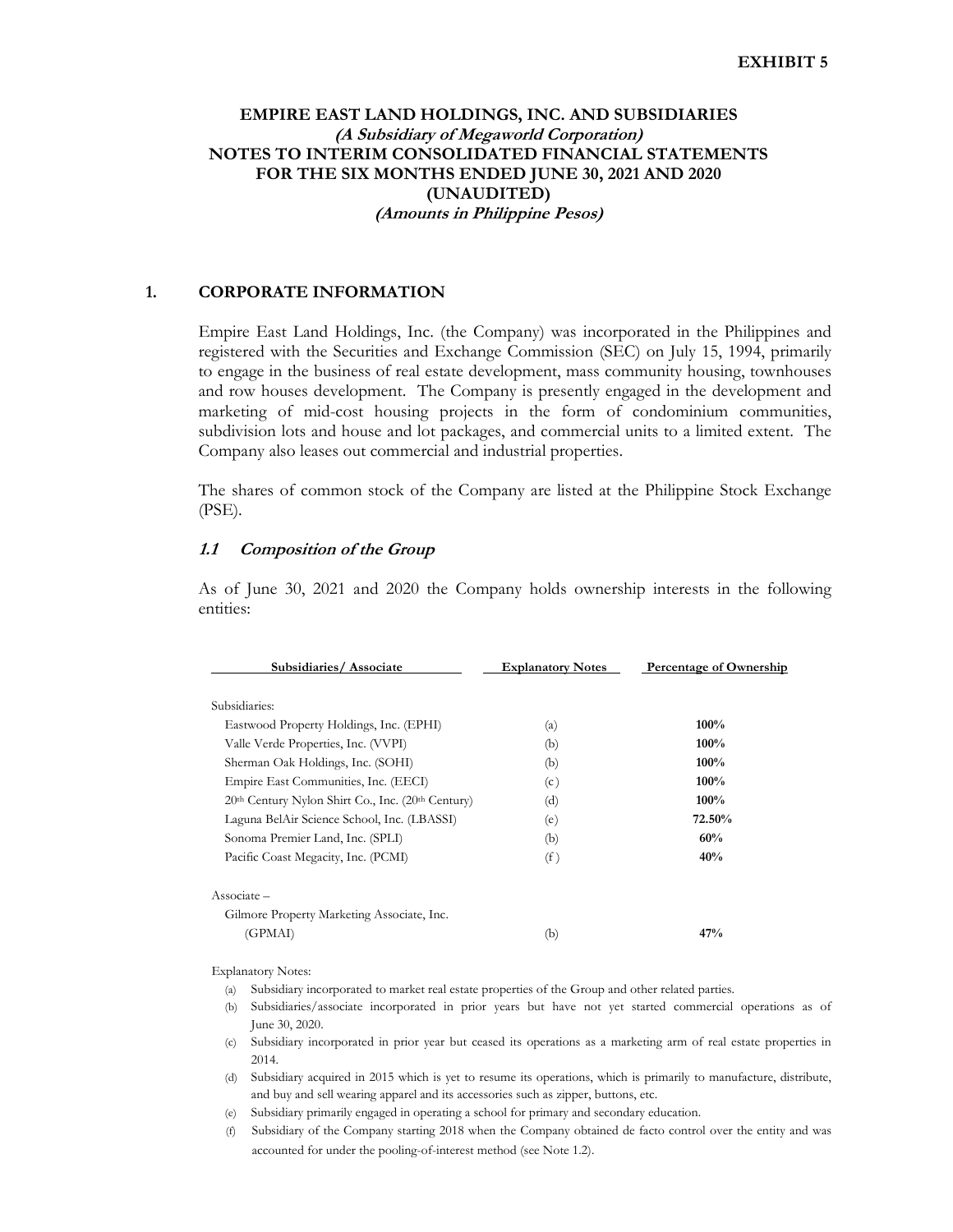The registered office address, which is also the place of operations, of the Company's subsidiaries and associates, except for EPHI, LBASSI,  $20<sup>th</sup>$  Century and PCMI, is located at 12<sup>th</sup> Floor, Alliance Global Tower, 36<sup>th</sup> Street corner 11<sup>th</sup> Avenue, Uptown Bonifacio, Taguig City. Below is the summary of the registered office address of the other subsidiaries, which is also the place of their operation.

- *(a)* EPHI #188 EC Information Center, E. Rodriguez Jr. Ave., Eastwood CyberPark City, Bagumbayan, Quezon City
- *(b)* LBASSI Brgy. Don Jose, Sta. Rosa, Laguna
- $(c)$  20<sup>th</sup> Century 632 Shaw Blvd. Highway Hills, Mandaluyong City
- *(d)* PCMI 7th Floor, 1880 Building Eastwood City E. Rodriguez Jr. Ave. Bagumbayan, Quezon City

In prior years, the Company increased its ownership interest in VVPI and LBASSI, resulting in 100% and 73% ownership interest, respectively, over the respective subsidiaries. This resulted in the recognition of goodwill which amounted to P77.3 million as of June 30, 2021 and 2020, and shown as part of Intangible Assets – net account in the interim consolidated statements of financial position.

In 2015, the Company invested in PCMI amounting to P877.8 million in exchange for 750,000,000 shares, representing 20% ownership interest in the said company. In 2018, the Company has obtained de facto control over PCMI; hence, the investment is accounted for as an investment in a subsidiary. Further, in 2019, the Company obtained additional shares of PCMI, increasing its ownership interest to 40% (see Note 1.2).

Megaworld Corporation (Megaworld or parent company) is the parent company of Empire East Land Holdings, Inc. and subsidiaries (the Group). Megaworld is presently engaged in property-related activities, such as, project design, construction and property management. Megaworld is 68.56% owned by Alliance Global Group, Inc. (AGI), the Company's ultimate parent company. AGI is a holding company with diversified investments in food and beverage, real estate, tourism-entertainment and gaming and quick service restaurant businesses. The shares of common stock of both Megaworld and AGI are also listed at the PSE.

The Company's registered office address, which is also its principal place of business, is located on  $12<sup>th</sup>$  Floor, Alliance Global Tower,  $36<sup>th</sup>$  Street cor.  $11<sup>th</sup>$  Avenue, Uptown Bonifacio, Taguig City. Megaworld's registered office address is located on the 30<sup>th</sup> Floor of the same building as that of the Company. AGI's registered office is located at  $7<sup>th</sup>$  Floor, 1880 Eastwood Avenue, Eastwood City CyberPark, 188 E. Rodriquez Jr. Avenue, Bagumbayan, Quezon City. These entities' registered office addresses are also their respective principal places of business.

# **1.2 Acquisition of PCMI**

PCMI became a subsidiary on December 31, 2018 when the Company obtained de facto control when the latter gained the power to govern over the financial and operating policies of the former. The acquisition was accounted for under the pooling-of-interest method of accounting as PCMI was acquired from a related party under common control. Moreover, there was no consideration paid in 2018 when the Company obtained de facto control over PCMI. Transfers of assets between commonly-controlled entities are accounted for under historical cost accounting; hence, the assets and liabilities reflected in the interim consolidated financial statements are at carrying values and no adjustments are made to reflect fair values or recognized any new assets or liabilities, at the date of the combination that otherwise would have been done under the acquisition method. No restatements are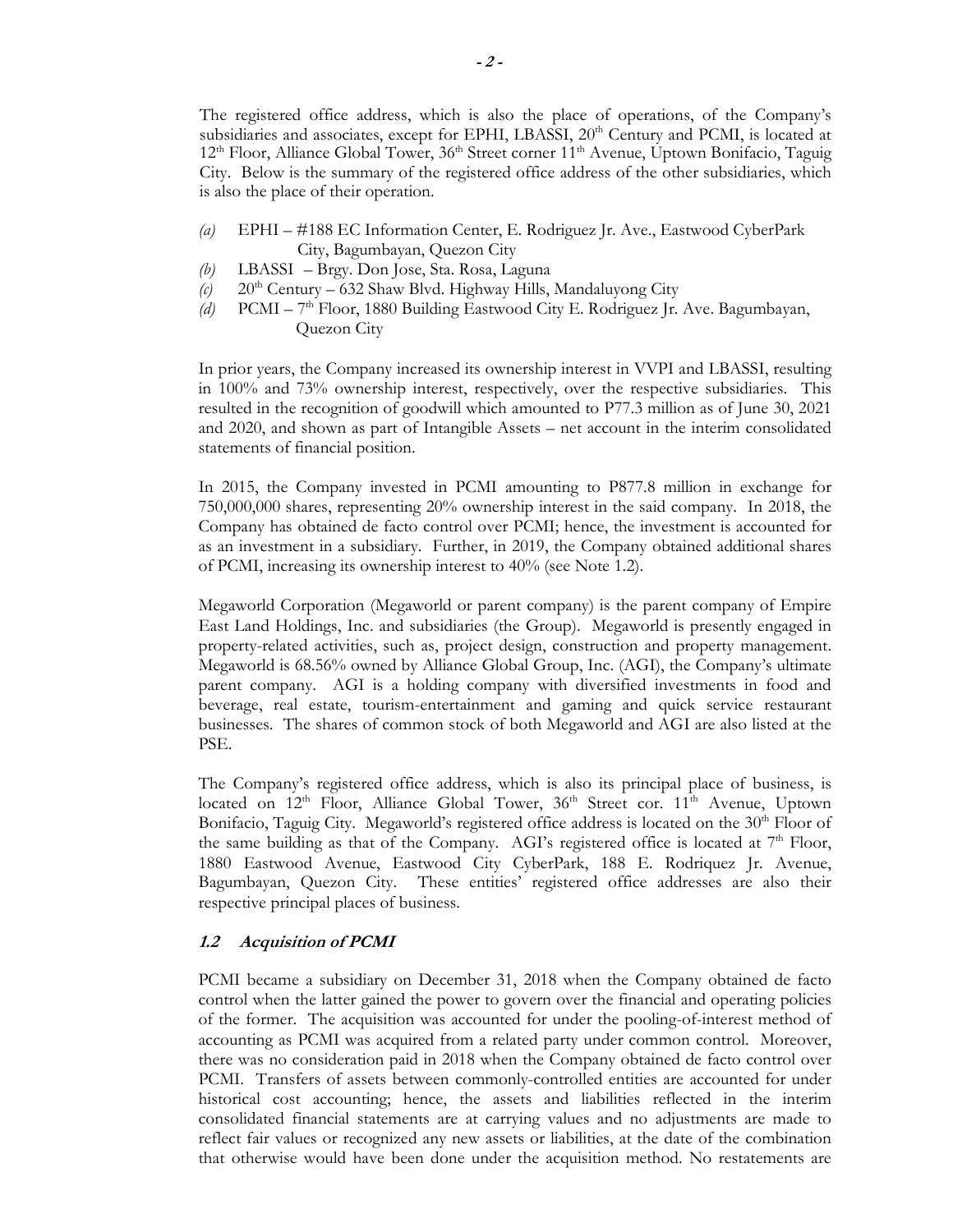made to the financial information in the interim consolidated financial statements for periods prior to the business combination as allowed under *Philippine Interpretations Committee* PIC Q&A No. 2012-01, PFRS 3.2; *Application of the Pooling of Interests Method for Business Combinations of Entities under Common Control in Consolidated Financial Statements, (Amended by PIC*   $Q\ddot{\phi}$  *A* No. 2015-01and PIC  $Q\ddot{\phi}$  A No. 2018-13); hence, the profit and loss of PCMI is included in the consolidated financial statements for the full year and interim period, irrespective of when the combination took place. Aggregate financial information, at historical cost, of PCMI as at acquisition date is presented below.

| Total assets acquired     | P 2,429,036,789 |
|---------------------------|-----------------|
| Total liabilities assumed | 8,447,960)      |
| Net assets acquired       | P 2.420.588.829 |

Significant assets acquired pertain to real estate inventories (land for future development) amounting to P1.4 billion. In addition, the consideration transferred in relation to the acquisition amounted to P870.1 million while non-controlling interest and other reserves amounting to P1.9 billion and P0.4 billion, respectively, were also recognized in the 2018 audited consolidated statement of changes in equity.

In January 2019, the Company acquired an additional 20% ownership interest over PCMI for P886.3 million, increasing its total ownership interest over PCMI to 40%. Any difference between the amount by which the non-controlling interests are adjusted and the fair value of the consideration paid is recognized directly in other reserves. The effective ownership of the Company over PCMI after the transaction is 40%.

### **1.3 Impact of COVID-19 Pandemic on the Group's Business**

The COVID-19 pandemic started to become widespread in the Philippines in early March 2020. The measures taken by the government to contain the virus have affected economic conditions and the Group's business operations.

The following are the impact of the COVID-19 pandemic on the Group's business:

*(a)* Real Estate Sales

Real estate sales dropped by 18.2% or P405.9 million for the comparative six-month periods ending June 30, 2021 and 2020 given the continued fewer reservations, limited selling activities, and restricted construction activities. Other observations are presented below.

- sales recognized for the period mostly came from completed projects with additional collections during the period allowing to meet the revenue recognition criteria;
- construction activities were slowly resumed in selected areas but suspended during the reimposition of enhanced community quarantine (ECQ) period; and,
- new project launches were put on hold as work stoppage on-site could result in project completion risk.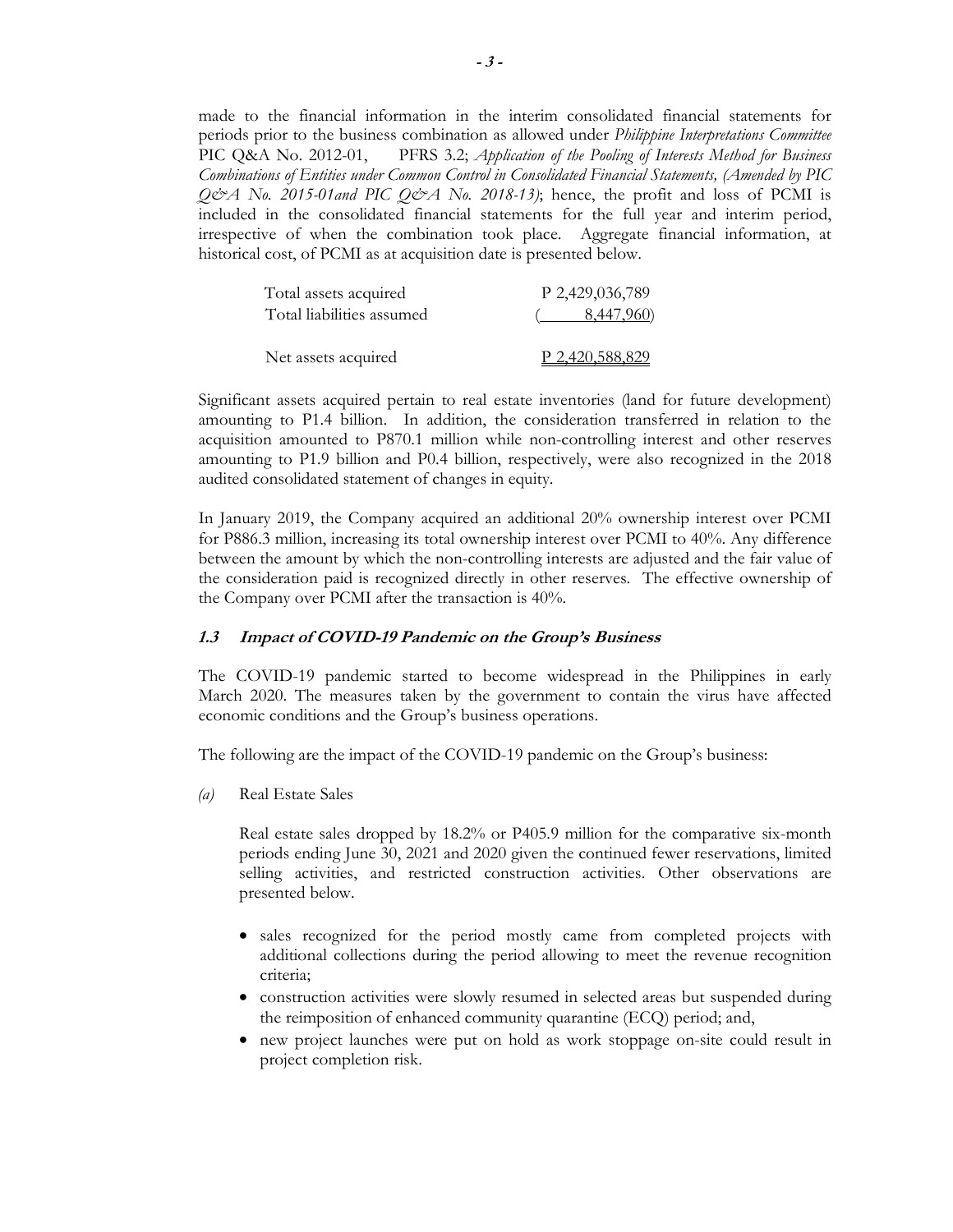(b) Lease of Office and Commercial Spaces

Rental income increased by 5.3% or P1.9 million for the comparative six-month periods ending June 30, 2021 and 2020 primarily due to reopening of previously closed retail stores, commercial spaces, rent concessions as a consequence of relaxed ECQ guidelines. Concession of rent and other related charges for the period amounted to P12.8 million. Other observations are presented below.

- offered deferment of monthly rent without penalty until the end of the reporting period;
- non-renewal and registered early termination and restructuring of lease contracts;
- various community quarantine measures resulted in the temporary store closures except for essential establishments, resulting in a decline in available customers; and,
- during the reimposition of the ECQ, approximately 55% of the total leased out gross leasable area were unable to operate. Retail establishment gradually resumed operations after thereafter based on government guidelines.
- (c) Tuition and Miscellaneous Fees

Tuition and Miscellaneous Fees declined by 3.7% or P0.6 million for the comparative six-month periods ending June 30, 2021 and 2020 due to lower enrollees for the school year 2020 - 2021. Other observations are presented below.

- no increase in school fees for the school year 2020 2021; and,
- teachers and instructors shifted to online learning, with the Company incurring additional annual subscription fees to online platforms.

The Group has taken the further following actions:

- implemented flexible and remote working arrangements for employees;
- negotiated for longer payment terms from suppliers and implemented cost-savings measures such as relocation of certain offices to Company-owned properties to manage the Group's cash flows;
- additional administrative expenses were incurred to ensure the health and safety of its employees and customers such as the frequent disinfection of facilities and COVID-19 testing for employees reporting to the offices;
- deferred scheduled price increases, offered discounts and flexible payment terms combinations to accommodate more buyers;
- implemented transmutation to online selling with the use of virtual platforms and video materials for project walkthrough and condo tour for client presentations, and fully digitized reservation process;
- launched digital payment platform to enable customers to pay online; and,
- obtained lower-cost funding through bank financing to support its business operations, such as financing capital expenditures and refinancing of loans, and maintaining its cash preservation objective.

Based on the above actions and measures taken by management to mitigate the adverse effect of the pandemic, it projects that the Company would continue to report positive results of operations and would remain liquid to meet the current obligation as it falls due. Accordingly, management has not determined material uncertainty that may cast significant doubt on the Company's ability to continue as a going concern.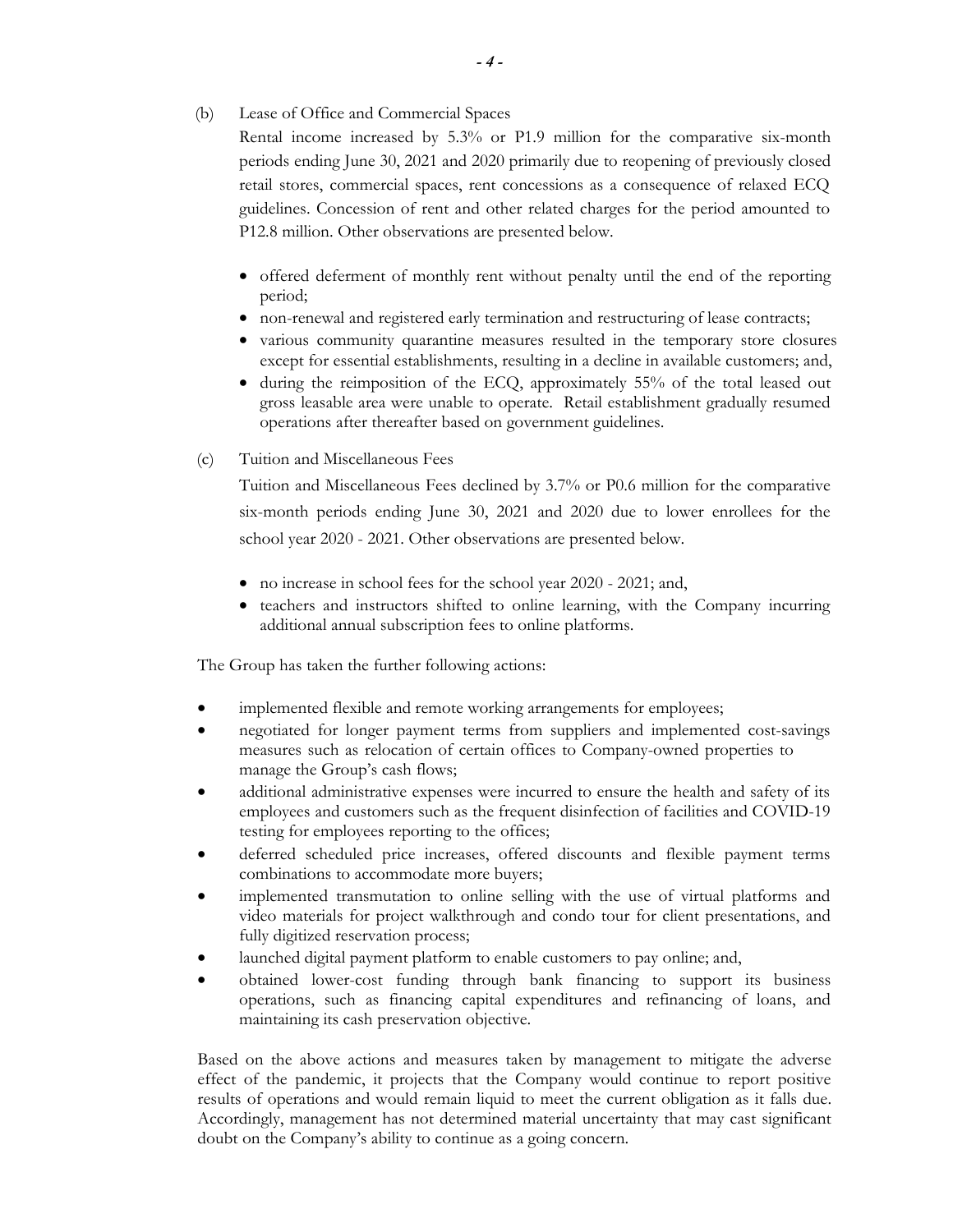# **2. BASIS OF PREPARATION OF INTERIM CONSOLIDATED FINANCIAL STATEMENTS**

These interim consolidated financial statements of the Group for the six months ended June 30, 2021 and 2020 have been prepared in accordance with Philippine Accounting Standard (PAS) 24: Interim Financial Reporting. They do not include all the information and disclosures required in the annual consolidated financial statements and should be read in conjunction with the annual consolidated financial statements of the Group as at and for the year ended December 31, 2020.

The preparation of interim consolidated financial statements in accordance with Philippine Financial Reporting Standards (PFRS) requires management to make judgments, estimates and assumptions that affect the application of policies and reported amounts of assets and liabilities, income and expenses. Although these estimates are based on management's best knowledge of current events and actions, actual results may ultimately differ from those estimates.

These interim consolidated financial statements are presented in Philippine pesos, the functional and presentation currency of the Group, and all values represent absolute amounts except when otherwise indicated.

Items included in the interim consolidated financial statements of the Group are measured using the Group's functional currency. Functional currency is the currency of the primary economic environment in which the Group operates.

# **3. SIGNIFICANT ACCOUNTING JUDGMENTS AND ESTIMATES**

The preparation of the Group's interim consolidated financial statements in accordance with PFRS requires management to make judgments and estimates that affect amounts reported in the interim consolidated financial statements and related notes. Judgments and estimates are continually evaluated and are based on historical experience and other factors, including expectations of future events that are believed to be reasonable under the circumstances. Actual results may ultimately vary from these estimates.

### **3.1 Critical Judgments in Applying Accounting Policies**

In the process of applying the Group's accounting policies, management has made the judgments mentioned below and in the succeeding pages, apart from those involving estimation, which has the most significant effect on the amounts recognized in the interim consolidated financial statements:

### *(a) Determination of Lease Term of Contracts with Renewal and Termination Option*

In determining the lease term, management considers all relevant factors and circumstances that create an economic incentive to exercise a renewal option or not exercise a termination option. Renewal options and/or periods after termination options are only included in the lease term if the lease is reasonably certain to be extended or not terminated and the renewal of the contract is not subject to mutual agreement of both parties.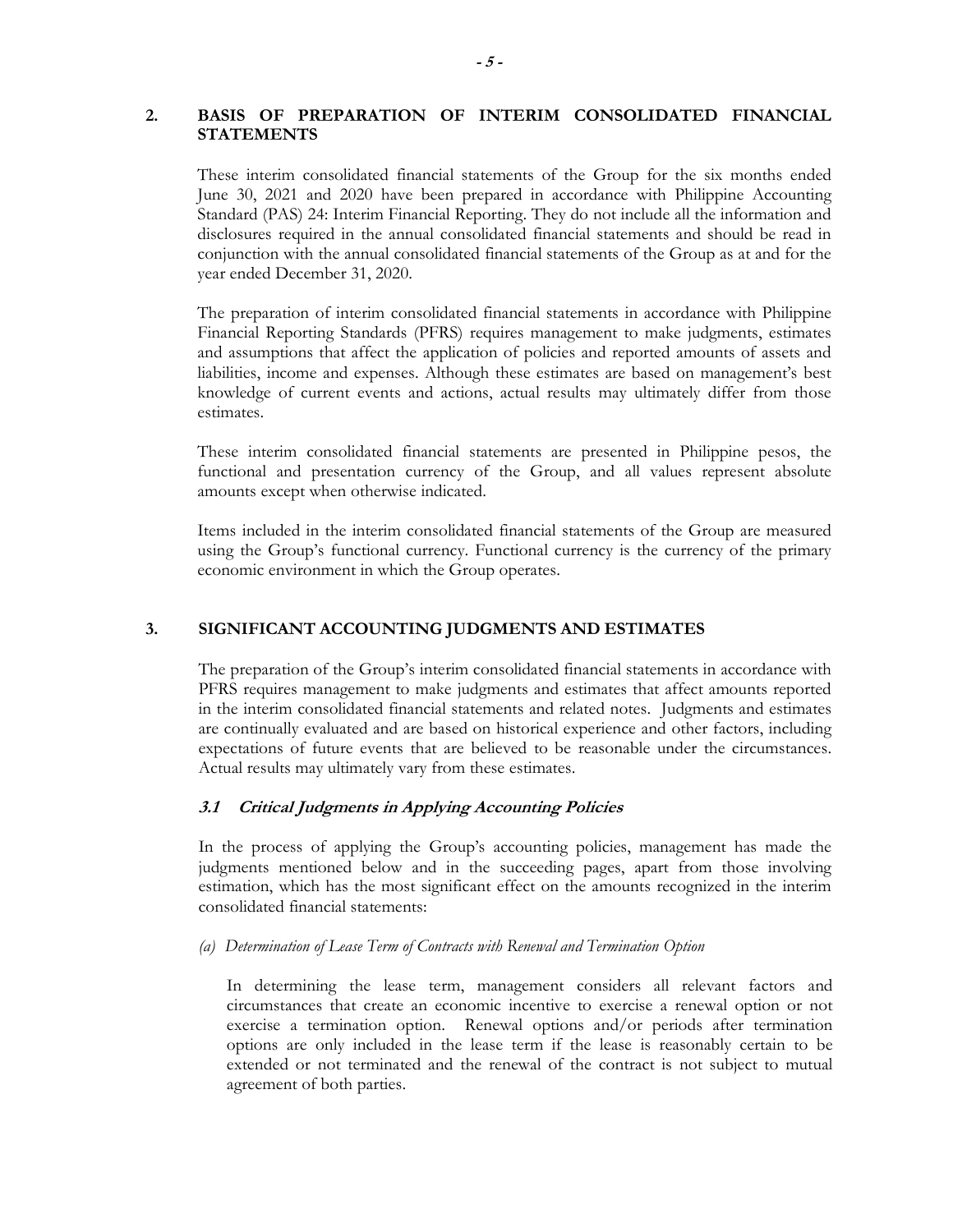The renewal and termination option for the lease of office space was not included as part of the lease term due to the provisions in its contract that require mutual agreement of both parties on the terms and agreements of the renewal and termination of the lease contract.

The lease term is reassessed if an option is actually exercised or not exercised or the Group becomes obliged to exercise or not exercise it. The assessment of reasonable certainty is only revised if a significant event or a significant change in circumstances occurs, which affects this assessment, and that is within the control of the Group.

### *(b) Evaluation of Timing of Satisfaction of Performance Obligations*

# *(i) Real Estate Sales*

The Group exercises significant judgment in determining whether each performance obligation to develop properties promised in its contracts with customers is satisfied over time or at a point in time. In making this judgment, the Group considers the factors enumerated below.

- any asset created or enhanced as the Group performs;
- the ability of the customer to control such asset as it is being created or enhanced;
- the timing of receipt and consumption of benefits by the customer; and,
- the Group's enforceable right for payment for performance completed to date.

The Group determines that its performance obligation for pre-completed real estate inventories is satisfied over time, while its performance obligation for completed real estate inventories is satisfied at a point in time, since it does not have an alternative use of the specific property sold as it is precluded by its contract from redirecting the use of the property for a different purpose. Further, the Group has rights over payment for development completed to date as the Group can choose to complete the development and enforce its rights to full payment under its contracts even if the customer defaults on amortization payments.

### *(ii) Marketing, Management Fees and Commission*

The Group determines that its revenue from marketing, management fees and commission shall be recognized over time. In making its judgment, the Group considers the timing of receipt and consumption of benefits provided by the Group to the customers. The Group applies the practical expedient to recognize revenue at the amount to which it has a right to invoice, which corresponds directly to the value to the customer of the entity's performance completed to date i.e., generally when the customer has acknowledged the Group's right to invoice.

### *(iii) Tuition fees*

The Group determines that its revenue from tuition fees shall be recognized over time. In making its judgment, the Group considers the timing of receipt and consumption of benefits provided by the Group to the counterparties. The Group renders services without the need for reperformance of other companies. This demonstrates that the counterparties simultaneously receive and consume the benefits of the Group's rendering of services as it performs.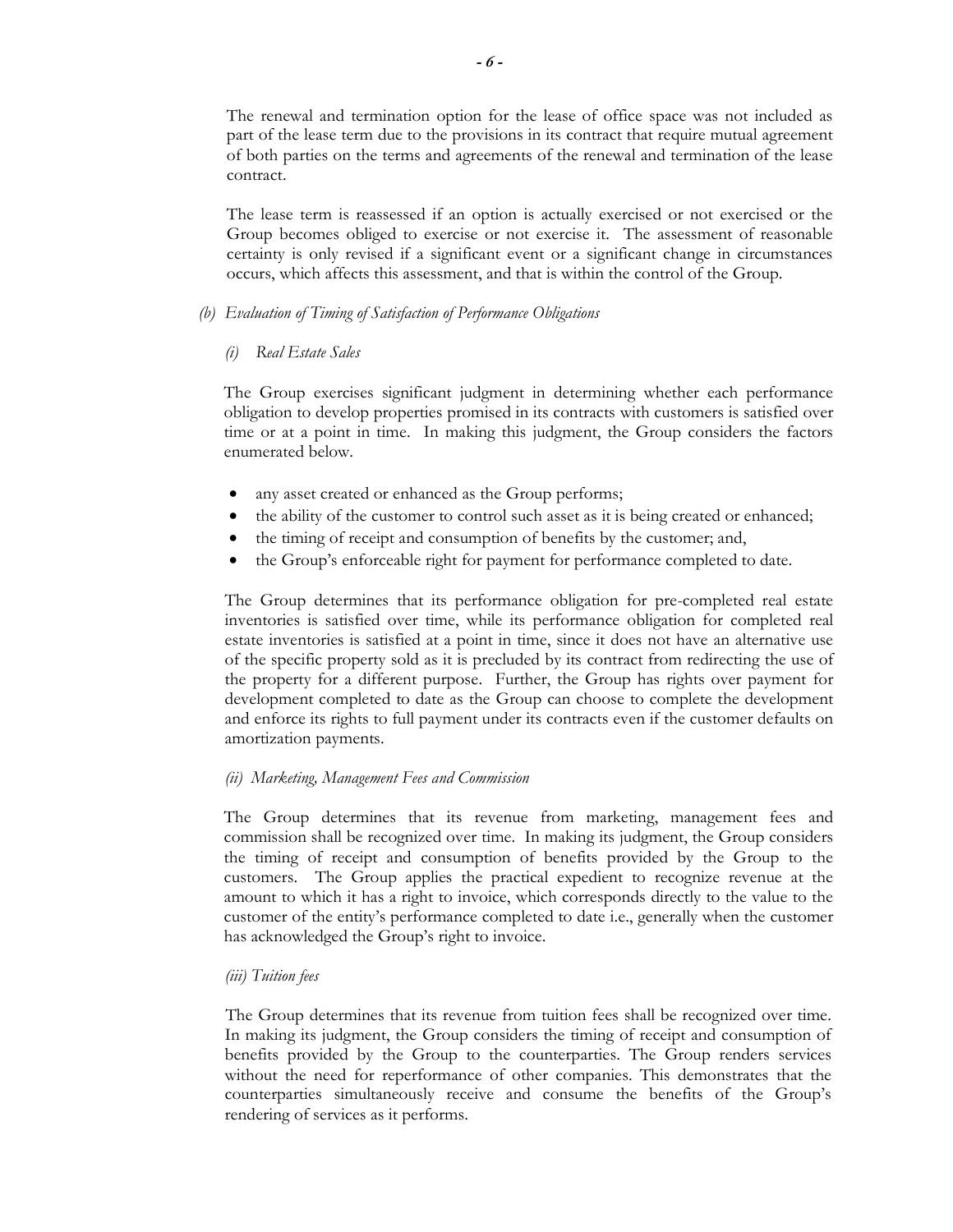#### *(c) Estimation of Collection Threshold for Revenue Recognition*

The Group uses judgment in evaluating the probability of collection of contract price on real estate sales as a criterion for revenue recognition. The Group uses historical payment pattern of customers in establishing a percentage of collection threshold over which the Group determines that collection of total contract price is reasonably assured.

### *(d) Determination of ECL on Trade and Other Receivables, Contract Assets and Advances to Related Parties*

The Group uses a provision matrix to calculate ECL for trade receivables, contract assets and other receivables. The provision rates are based on days past due for groups of various customer segments that have similar loss patterns (i.e., by geography, product type, customer type, and coverage by letters of credit and other forms of credit insurance).

The provision matrix is based on the Group's historical observed default rates. The Group's management intends to regularly calibrate (i.e., on an annual basis) the matrix to consider the historical credit loss experience with forward-looking information (i.e., forecast economic conditions).

With respect to advances to related parties and other related party receivables, the Group uses the liquidity approach as the receivables are collectible on demand.

Details about the ECL on the Group's trade and other receivables, contract assets and advances to related parties are disclosed in Notes 9.2.

#### *(e) Distinction Among Investment Property and Owner-managed Properties*

The Group determines whether a property qualifies as investment property or property and equipment. In making its judgment, the Group considers whether the property generates cash flows largely independent of the other assets held by an entity. Owner-occupied properties generate cash flows that are attributable not only to the property but also to other assets used in the production or supply process while land held for future development are properties intended solely for future development and sale.

Some properties comprise a portion that is held to earn rental or for capital appreciation and another portion that is held for administrative purposes. If these portions can be sold separately (or leased out separately under finance lease), the Group accounts for the portions separately. If the portions cannot be sold separately, the property is accounted for as investment property only if an insignificant portion is held for administrative purposes. Judgment is applied in determining whether ancillary services are so significant that a property does not qualify as investment property. The Group considers each property separately in making its judgment.

Based on management's assessment, properties held for lease and for capital appreciation qualifies as investment property.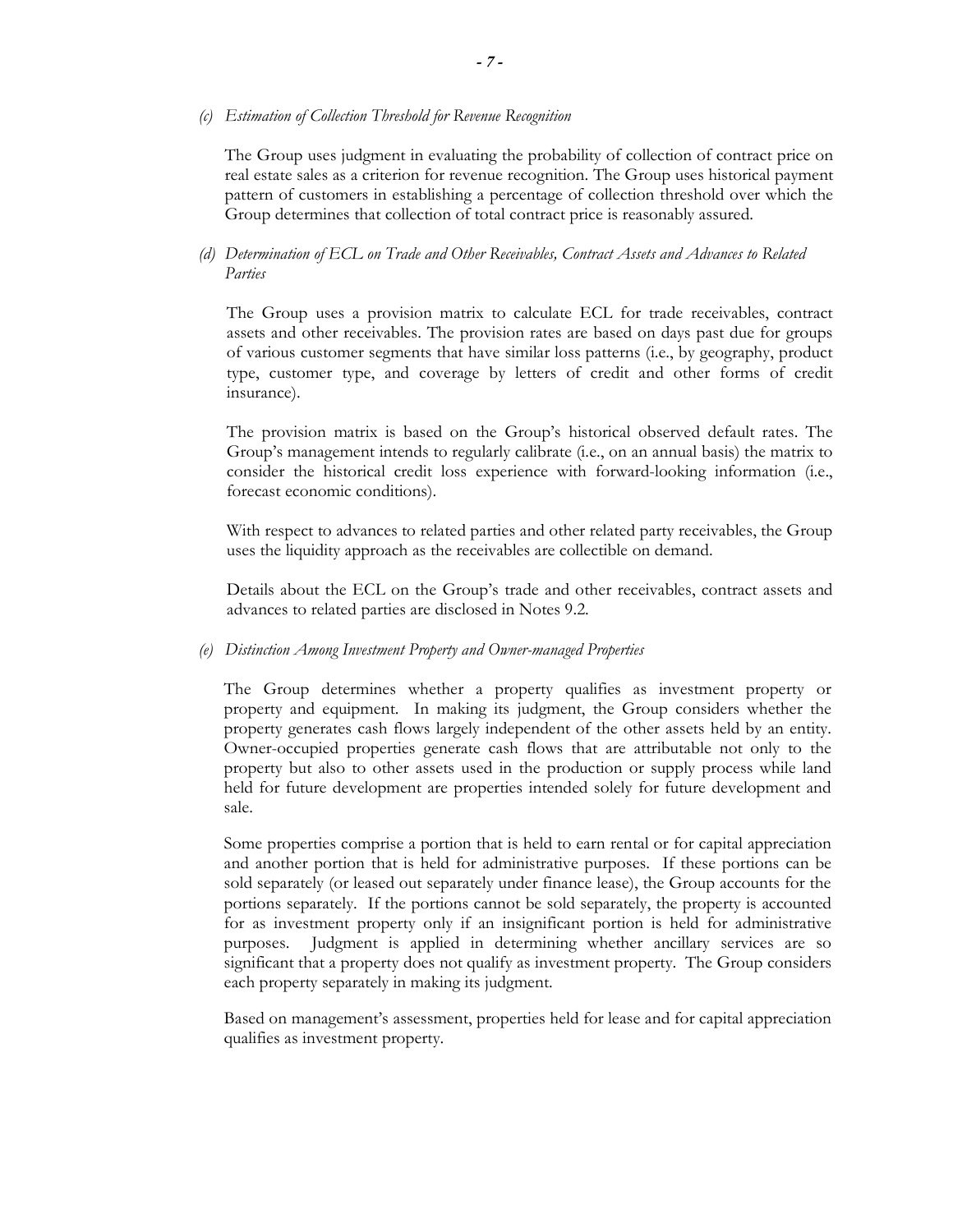#### *(f) Distinction Between Real Estate Inventories and Investment Property*

Inventories comprise properties that are held for sale in the ordinary course of business. Meanwhile, investment properties comprise of land and buildings which are not occupied substantially for use by, or in the operations of, the Group, nor for sale in the ordinary course of business, but are held primarily to earn rental income and capital appreciation. The Group considers management's use over these assets in making its judgment.

#### *(g) Distinction Between Operating and Finance Leases*

The Group has entered into various lease agreements as either a lessor or lessee. Critical judgment was exercised by management to distinguish each lease agreement as either an operating or finance lease by looking at the transfer or retention of significant risk and rewards of ownership of the properties covered by the agreements. Failure to make the right judgment will result in either overstatement or understatement of assets and liabilities.

Based on management's assessment, all of the Group's lease agreements are classified as operating leases.

Distinction between operating and finance leases is applicable only to lease agreements as a lessor. All leases entered into as a lessee, except for those qualified under the optional exemptions as provided by the standard, are required to be recognized onbalance sheet.

#### *(h) Distinction Between Asset Acquisition and Business Combinations*

The Group acquires subsidiaries that own real estate properties. At the time of acquisition, the Group considers whether the acquisition represents the acquisition of a business. The Group accounts for an acquisition as a business combination where an integrated set of activities is acquired in addition to the property. More specifically, consideration is made with regard to the extent to which significant processes are acquired and, in particular, the extent of ancillary services provided by the Group (e.g., maintenance, cleaning, security, bookkeeping, hotel services, etc.). The significance of any process is judged with reference to the guidance in PAS 40 on ancillary services.

In 2018, the Group acquired de facto control over PCMI as described in Note 1.2. The acquisitions are accounted for as business combinations.

#### *(i) Consolidation of Entities in which the Group Holds 50% or Less*

Management considers that the Group has de facto control over PCMI even though it holds less than 50% of the ordinary shares and voting rights in that subsidiary. The Group considers its ability to exercise control over these entities through voting rights held by its subsidiaries or through interlocking directors.

#### *(j) Recognition of Provisions and Contingencies*

 Judgment is exercised by management to distinguish between provisions and contingencies.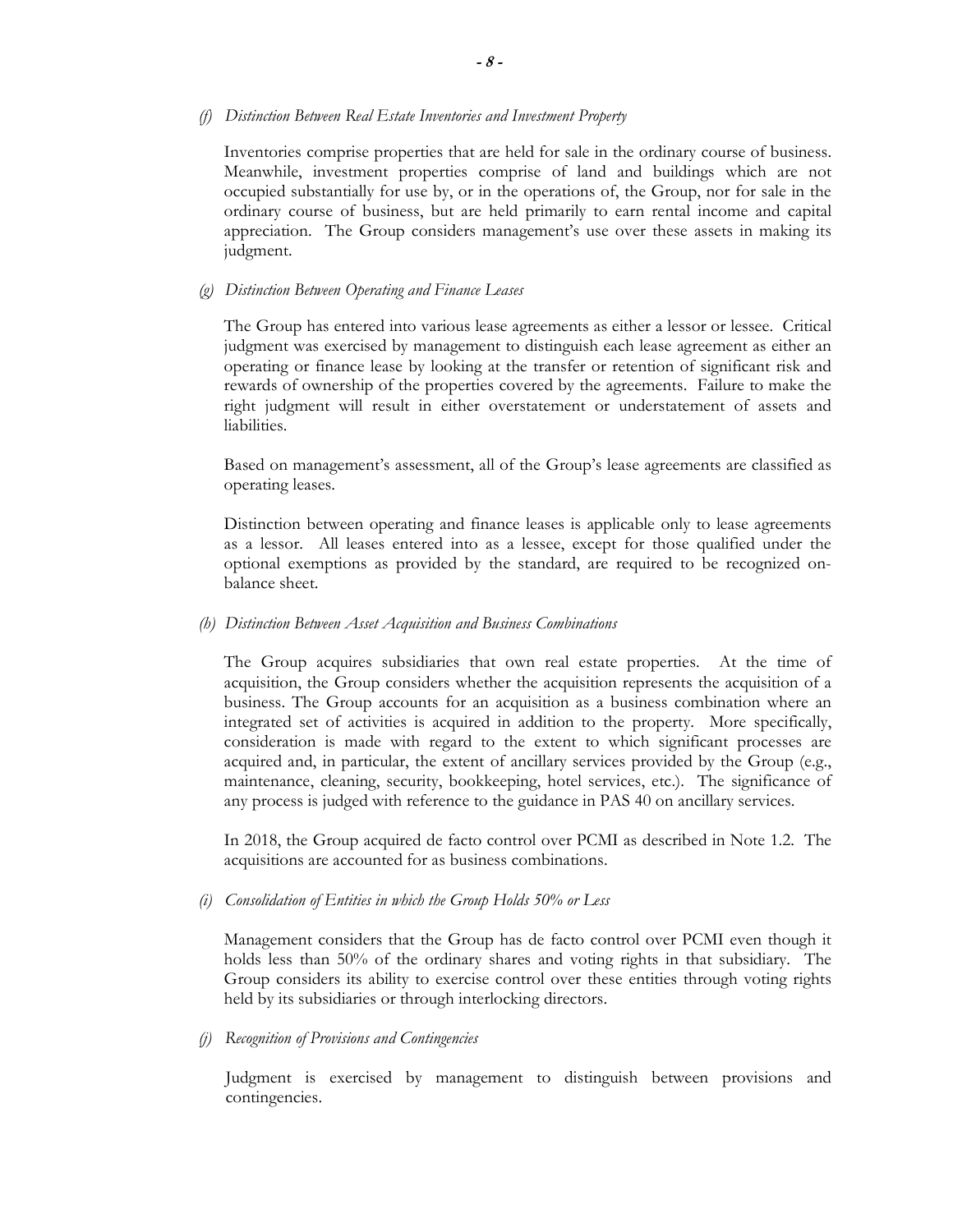Provisions are recognized when present obligations will probably lead to an outflow of economic resources and they can be estimated reliably even if the timing or amount of the outflow may still be uncertain. A present obligation arises from the presence of a legal or constructive obligation that has resulted from past events.

 Provisions are measured at the estimated expenditure required to settle the present obligation, based on the most reliable evidence available at the end of the reporting period, including the risks and uncertainties associated with the present obligation. Where there are a number of similar obligations, the likelihood that an outflow will be required in settlement is determined by considering the class of obligations as a whole. When time value of money is material, long-term provisions are discounted to their present values using a pre-tax rate that reflects market assessments and the risks specific to the obligation. The increase in the provision due to passage of time is recognized as interest expense. Provisions are reviewed at the end of each reporting period and adjusted to reflect the current best estimate.

 In those cases where the possible outflow of economic resources as a result of present obligations is considered improbable or remote, or the amount to be provided for cannot be measured reliably, no liability is recognized in the interim consolidated financial statements. Similarly, possible inflows of economic benefits to the Group that does not yet meet the recognition criteria of an asset are considered contingent assets; hence, are not recognized in the interim consolidated financial statements. On the other hand, any reimbursement that the Group can be virtually certain to collect from a third party with respect to the obligation is recognized as a separate asset not exceeding the amount of the related provision.

Disclosures on relevant contingencies are presented in Note 7.

# **3.2 Key Sources of Estimation Uncertainty**

 The following are the key assumptions concerning the future, and other key sources of estimation uncertainty at the end of the reporting period, that have a significant risk of causing a material adjustment to the carrying amounts of assets and liabilities within the next reporting period:

# *(a) Determination of Appropriate Discount Rate in Measuring Lease Liabilities*

The Group measures its lease liabilities at present value of the lease payments that are not paid at the commencement date of the lease contract. The lease payments were discounted using a reasonable rate deemed by management equal to the Group's incremental borrowing rate. In determining a reasonable discount rate, management considers the term of the leases, the underlying asset and the economic environment. Actual results, however, may vary due to changes in estimates brought about by changes in such factors.

### *(b) Revenue Recognition for Performance Obligation Satisfied Over Time*

In determining the amount of revenue to be recognized for performance obligations satisfied over time, the Group measures progress on the basis of actual costs incurred relative to the total expected costs to complete such performance obligations. Specifically, the Group estimates the total development costs with reference to the project development plan and any agreement with customers. Management regularly monitors its estimates and applies changes as necessary. A significant change in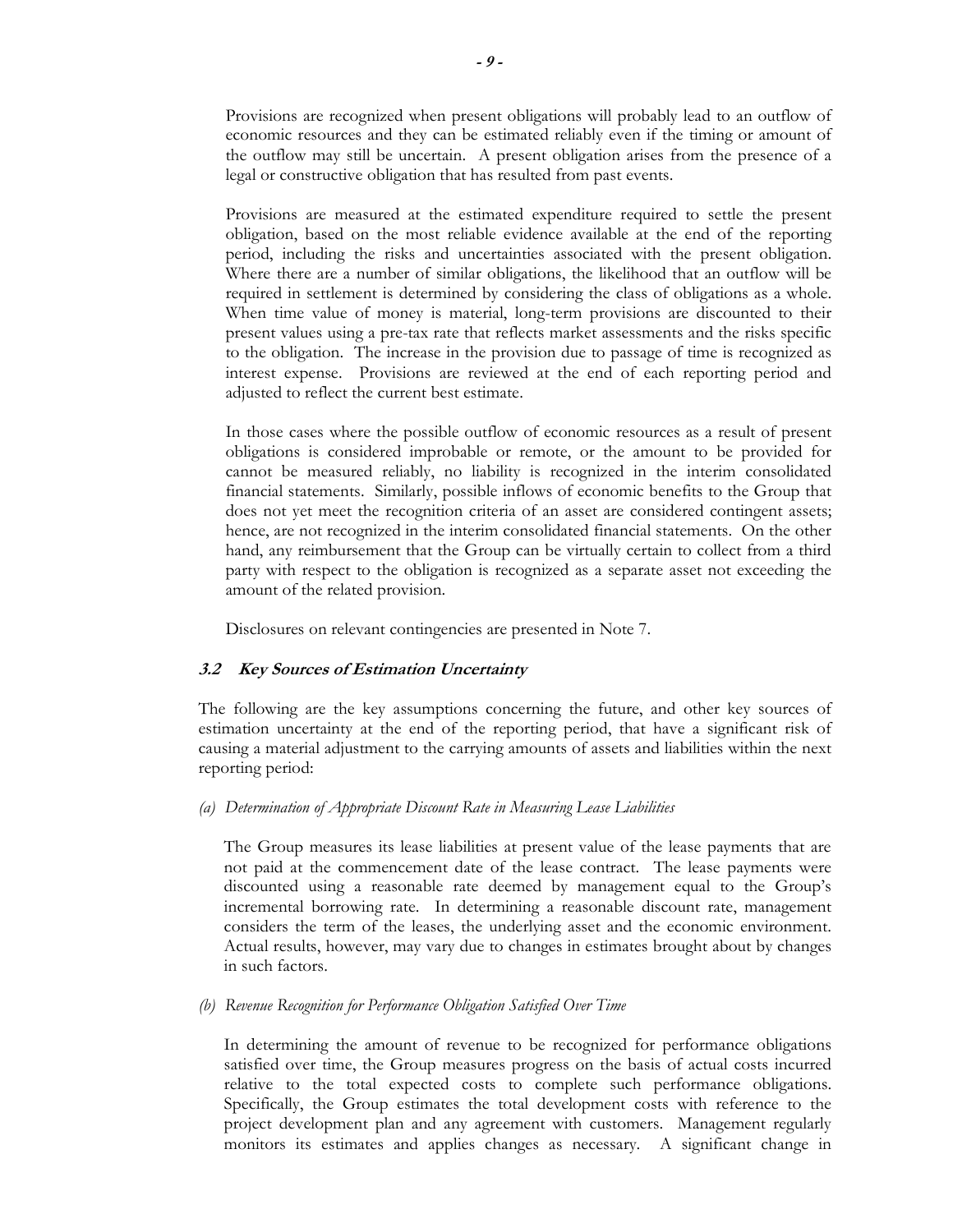estimated costs would result in a significant change in the amount of revenue recognized in the year of change.

*(c) Estimation of Allowance for ECL* 

The measurement of the allowance for ECL on financial assets at amortized cost is an area that requires the use of significant assumptions about the future economic conditions and credit behavior (e.g., likelihood of counterparties defaulting and the resulting losses).

#### *(d) Determination of Net Realizable Value of Real Estate Inventories*

In determining the net realizable value of real estate inventories, management takes into account the most reliable evidence available at the times the estimates are made. The future realization of the carrying amounts of these assets is affected by price changes in the different market segments as well as the trends in the real estate industry. These are considered key sources of estimation uncertainty and may cause significant adjustments to the Group's Inventories within the next reporting period.

Considering the Group's pricing policy, the net realizable value of the Real Estate Inventories is higher than their related carrying values as of the end of the reporting periods.

*(e) Estimation of Useful Lives of Property and Equipment, Intangible Assets, and Investment Properties* 

The Group estimates the useful lives of property and equipment, intangible assets, and investment properties based on the period over which the assets are expected to be available for use. The estimated useful lives of these assets are reviewed periodically and are updated if expectations differ from previous estimates due to physical wear and tear, technical or commercial obsolescence and legal or other limits on the use of the assets.

Based on management's assessment as at June 30, 2021 and December 31, 2020, there is no change in estimated useful lives of property and equipment, and investment property during those years. Actual results, however, may vary due to changes in estimates brought about by changes in factors mentioned above.

#### *(f) Determination of Realizable Amount of Deferred Tax Assets*

The Group reviews its deferred tax assets at the end of each reporting period and reduces the carrying amount to the extent that it is no longer probable that sufficient taxable profit will be available to allow all or part of the deferred tax asset to be utilized. Management assessed that the balance of deferred tax assets recognized as at June 30, 2021 and December 31, 2020 will be utilized in the succeeding years.

#### *(g) Impairment of Goodwill and Other Non-financial Assets*

Goodwill is reviewed annually for impairment while other non-financial assets are tested whenever certain impairment indicators become present. In assessing impairment, the management estimates the recoverable amount of each asset or a cash-generating unit based on expected future cash flows and uses an interest rate to calculate the present value of those cash flows. Estimation uncertainty relates to assumptions about future operating results and the determination of a suitable discount rate.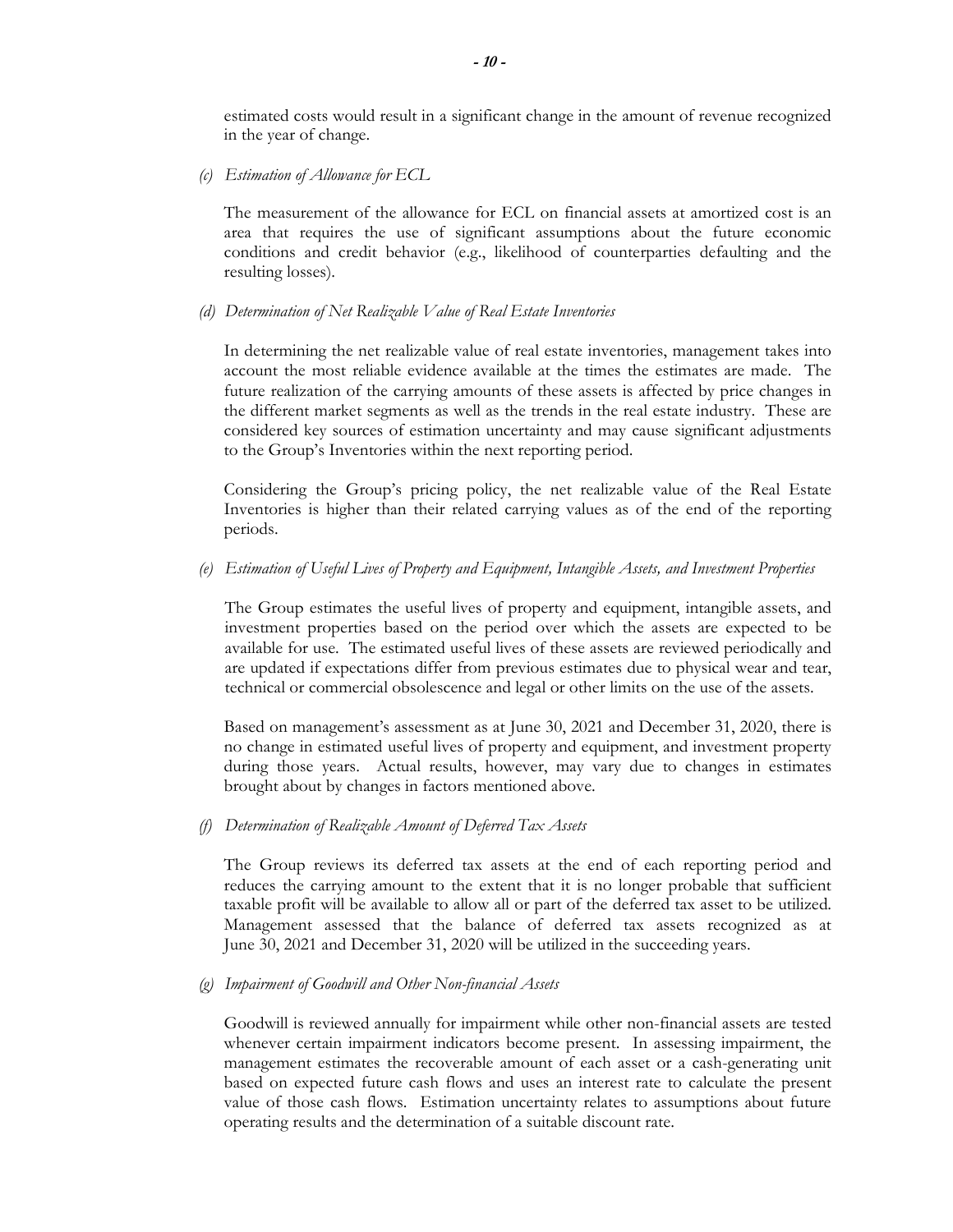Material amount of goodwill amounting to P77.3 million arising from the acquisition of LBASSI has been tested for impairment. The discount rates and growth rate are the key assumptions used by management in determining the recoverable amount of cash generating units. Management believes that the key assumptions used are appropriate and reasonable, significant changes in those assumptions may materially affect the assessment of recoverable amounts and any resulting impairment loss could have a material adverse effect on the results of operations. Management has also determined that a reasonably possible change in these key assumptions would not cause the carrying amount of the cash generating unit exceed their respective recoverable amounts. Based on management's assessment, no impairment loss needs to be recognized on goodwill since the recoverable amount of the cash generating units is greater than their carrying amount in both years presented (see Note 1).

No impairment losses were recognized on advances to landowners and joint ventures, investment in an associate, property and equipment, intangible assets, investment properties, and other non-financial assets as at June 30, 2021 and December 31, 2020.

### *(h) Valuation of Post-employment Defined Benefit*

The determination of the Group's obligation and cost of post-employment benefit is dependent on the selection of certain assumptions used by an actuary in calculating such amounts. Those assumptions include, among others, discount rates and salary increase rate. A significant change in any of these actuarial assumptions may generally affect the recognized expense, other comprehensive income or losses and the carrying amount of the retirement benefit obligation in the next reporting period.

#### *(i) Determination of Fair Value of Investment Properties*

Investment properties are measured using the cost model. The Group determines the fair values of building and building improvements using either thru the discounted cash flows valuation technique (income approach) or market based valuation technique (market approach). The Group uses assumptions that are mainly based on market conditions existing at the end of each reporting period, such as: the receipt of contractual rentals; expected future market rentals; void periods; maintenance requirements; and, appropriate discount rates. These valuations are regularly compared to actual market yield data and actual transactions by the Group and those reported by the market. The expected future market rentals are determined on the basis of current market rentals for similar properties in the same location and condition.

For land, the Company determines the fair value using market-based valuation approach where prices of comparable properties are adequate for specific market factors such as location and condition of the property.

A significant change in these elements may affect prices and the value of the assets.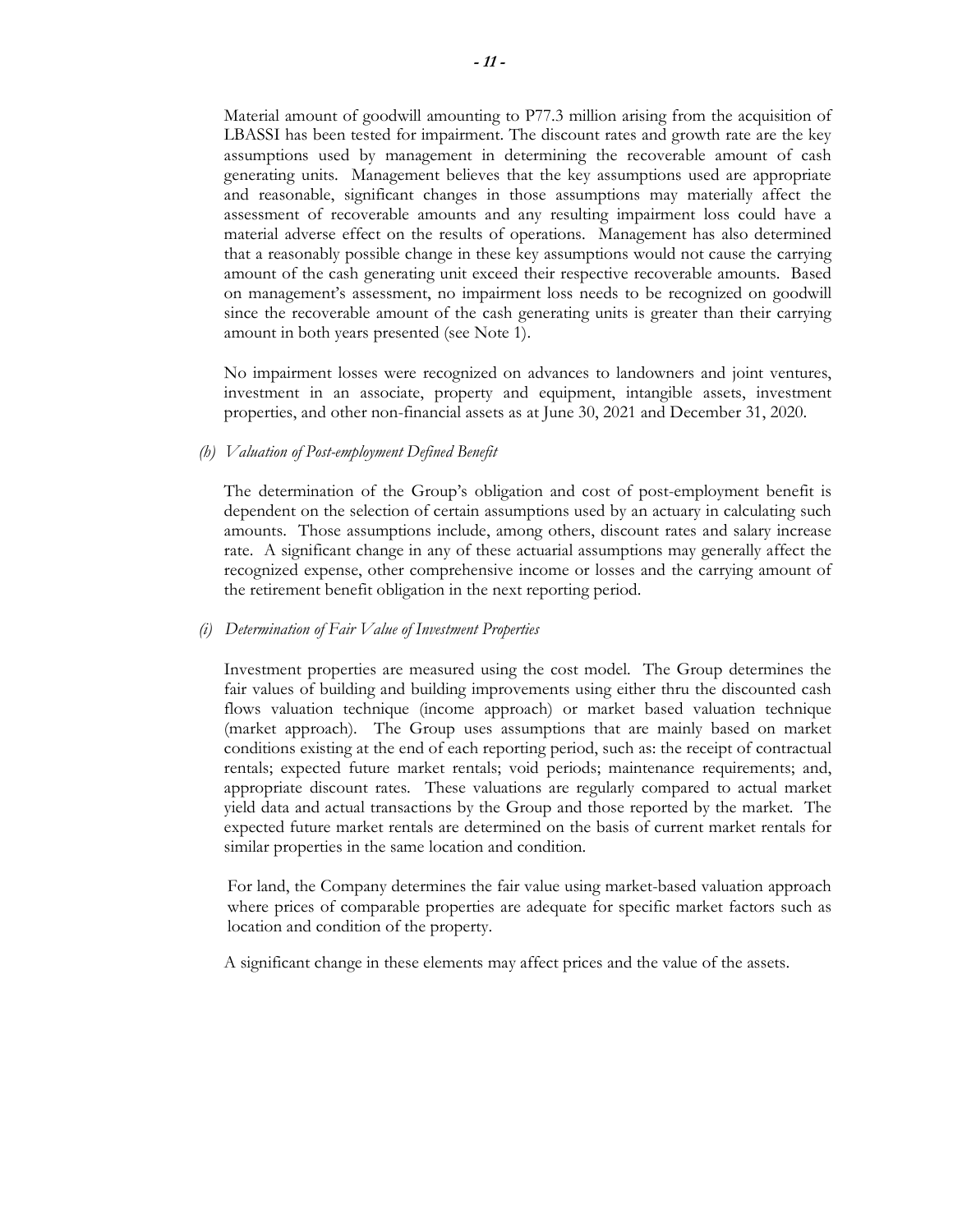### **4. SEGMENT INFORMATION**

#### **4.1 Business Segments**

The Group's operating businesses are organized and managed separately according to the nature of products and services provided, with each segment representing a strategic business unit that offers different products and serves different markets. The Group is engaged in the development and marketing of mid-cost housing projects in the form of condominium communities, subdivision lots and house and lot packages, and commercial units to a limited extent. It classifies and monitors its projects into high-rise and horizontal. High-rise projects refer to condominiums and other medium scale properties while the horizontal projects refer to house and lot packages, and subdivision lots. Both are intended for middle income market.

### **4.2 Segment Assets and Liabilities**

Segment assets include all operating assets used by a segment and consist principally of operating receivables, contract assets and real estate inventories. Excluded from segment assets are cash and cash equivalents, advances to related parties, prepayments, advances to landowners and joint ventures, investments in an associate, property and equipment, intangible assets, investment properties and other assets which are considered corporate assets and are not allocated to any segment's assets.

Segment liabilities include all operating liabilities incurred by management in each particular segment and consist principally of contract liabilities and customers' deposits. Excluded from segment liabilities are interest-bearing loans and borrowings, trade and other payables, lease liabilities, advances from related parties, deferred tax liabilities and retirement benefit obligation as the Group's management determined that these accounts are not directly related to the Group's segment.

### **4.3 Intersegment Transactions**

There are no intersegment transactions. In case of inter-segment sales and transfers, the Group generally accounts for them as if the sales or transfers were made to third parties at current market prices. Intersegment sales and transfers, if any, are eliminated in the preparation of the interim consolidated financial statements.

### **4.4 Analysis of Segment Information**

The tables presented in the succeeding pages present the revenue and profit information for the six months ended June 30, 2021 and 2020, and certain asset and liability information regarding segments as at June 30, 2021 and December 31, 2020.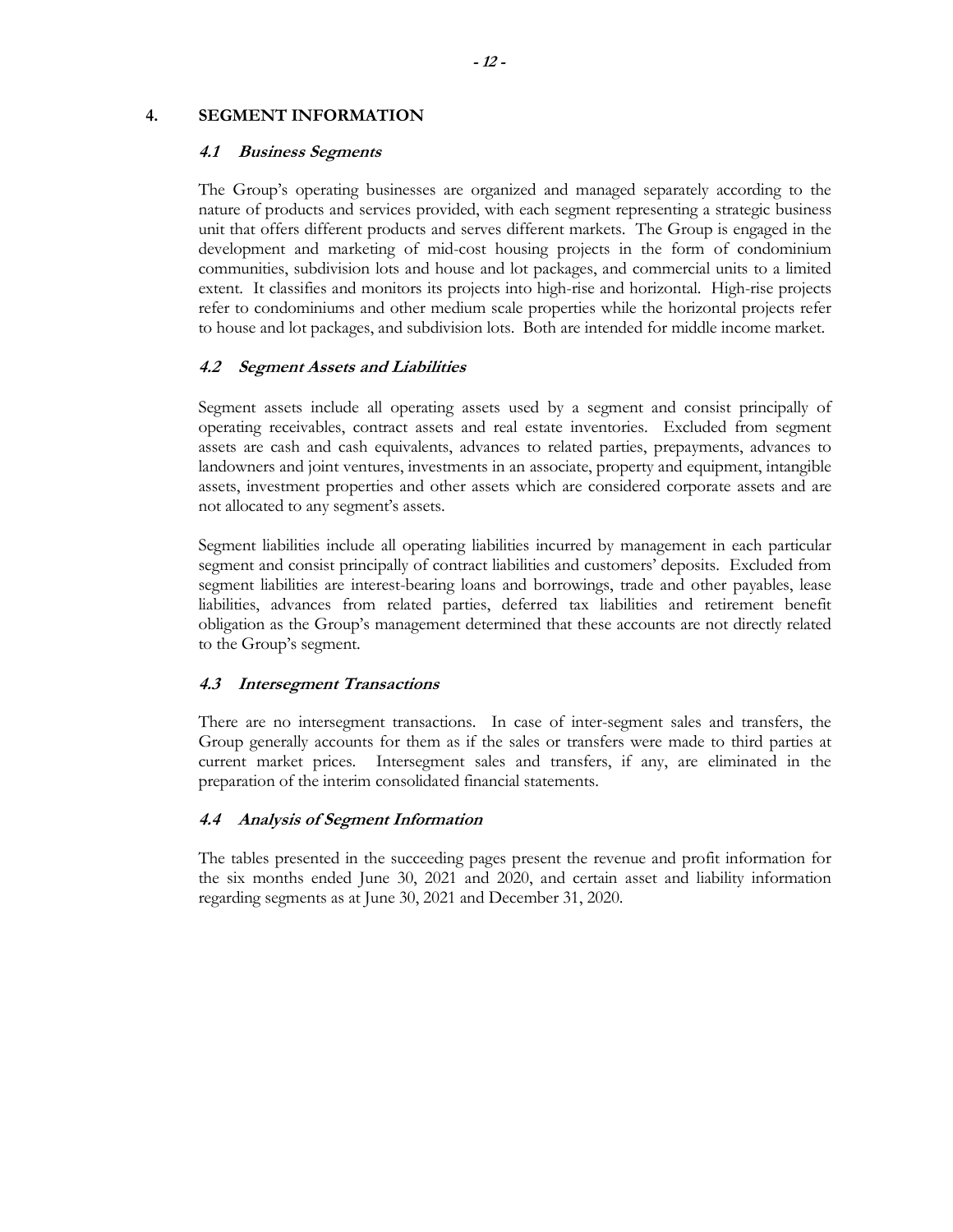|                                                 |   | <b>High Rise Projects</b>          |              |                                   | <b>Horizontal Projects</b>   |              |                                |       | Total                           |              |                                 |  |
|-------------------------------------------------|---|------------------------------------|--------------|-----------------------------------|------------------------------|--------------|--------------------------------|-------|---------------------------------|--------------|---------------------------------|--|
|                                                 |   | <b>June 30, 2021</b>               |              | June 30, 2020                     | June 30, 2021                |              | June 30, 2020                  |       | June 30, 2021                   |              | June 30, 2020                   |  |
| <b>REVENUES</b>                                 |   |                                    |              |                                   |                              |              |                                |       |                                 |              |                                 |  |
| Real estate sales                               | P | 1,673,652,006 P                    |              | 2,168,901,791 P                   | 150,981,002 P                |              | 61,653,717 $\mathbf{P}$        |       | 1,824,633,008 P                 |              | 2,230,555,508                   |  |
| Finance income                                  |   | 9,217,568                          |              | 9,556,081                         | 848,497                      |              | 803,381                        |       | 10,066,065                      |              | 10,359,462                      |  |
| Rental income                                   |   | 2,303,077                          |              | 5,313,927                         | 7,453,726                    |              |                                |       | 9,756,803                       |              | 5,313,927                       |  |
| Commission and other income                     |   | 27,812,171                         |              | 31,103,044                        | 1,230,657                    |              | 1,545,120                      |       | 29,042,828                      |              | 32,648,164                      |  |
|                                                 |   | 1,712,984,822                      |              | 2,214,874,843                     | 160,513,882                  |              | 64,002,218                     |       | 1,873,498,704                   |              | 2,278,877,061                   |  |
| <b>COSTS AND OPERATING</b>                      |   |                                    |              |                                   |                              |              |                                |       |                                 |              |                                 |  |
| <b>EXPENSES</b>                                 |   |                                    |              |                                   |                              |              |                                |       |                                 |              |                                 |  |
| Cost of real estate sales                       |   | 800,956,775                        |              | 1,272,604,497                     | 36,702,978                   |              | 31,302,073                     |       | 837,659,753                     |              | 1,303,906,570                   |  |
| Operating expenses                              |   | 204, 114, 498                      |              | 154, 133, 874                     | 25,601,428                   |              | 14,029,622                     |       | 229,715,926                     |              | 168, 163, 496                   |  |
|                                                 |   | 1,005,071,273                      |              | 1,426,738,371                     | 62,304,406                   |              | 45,331,695                     |       | 1,067,375,679                   |              | 1,472,070,066                   |  |
| <b>SEGMENT OPERATING PROFIT</b>                 | P | 707,913,549 P                      |              | 788,136,472 P                     | 98,209,476 P                 |              | 18,670,523 P                   |       | 806,123,025 P                   |              | 806,806,995                     |  |
|                                                 |   | <b>High Rise Projects</b>          |              |                                   | <b>Horizontal Projects</b>   |              |                                | Total |                                 |              |                                 |  |
|                                                 |   | June 30, 2021                      |              | December 31, 2020                 | June 30, 2021                |              | December 31, 2020              |       | June 30, 2021                   |              | December 31, 2020               |  |
| <b>SEGMENT ASSETS AND</b><br><b>LIABILITIES</b> |   |                                    |              |                                   |                              |              |                                |       |                                 |              |                                 |  |
| Segment assets<br>Segment liabilities           | P | 23,310,980,867<br>5, 167, 416, 699 | $\mathbf{P}$ | 23,889,201,226 P<br>4,892,259,636 | 7,221,082,654<br>307,051,321 | $\mathbf{P}$ | 7,188,329,385 P<br>303,766,808 |       | 30,532,063,521<br>5,474,468,020 | $\mathbf{P}$ | 31,007,530,661<br>5,196,026,444 |  |

**- <sup>13</sup> -**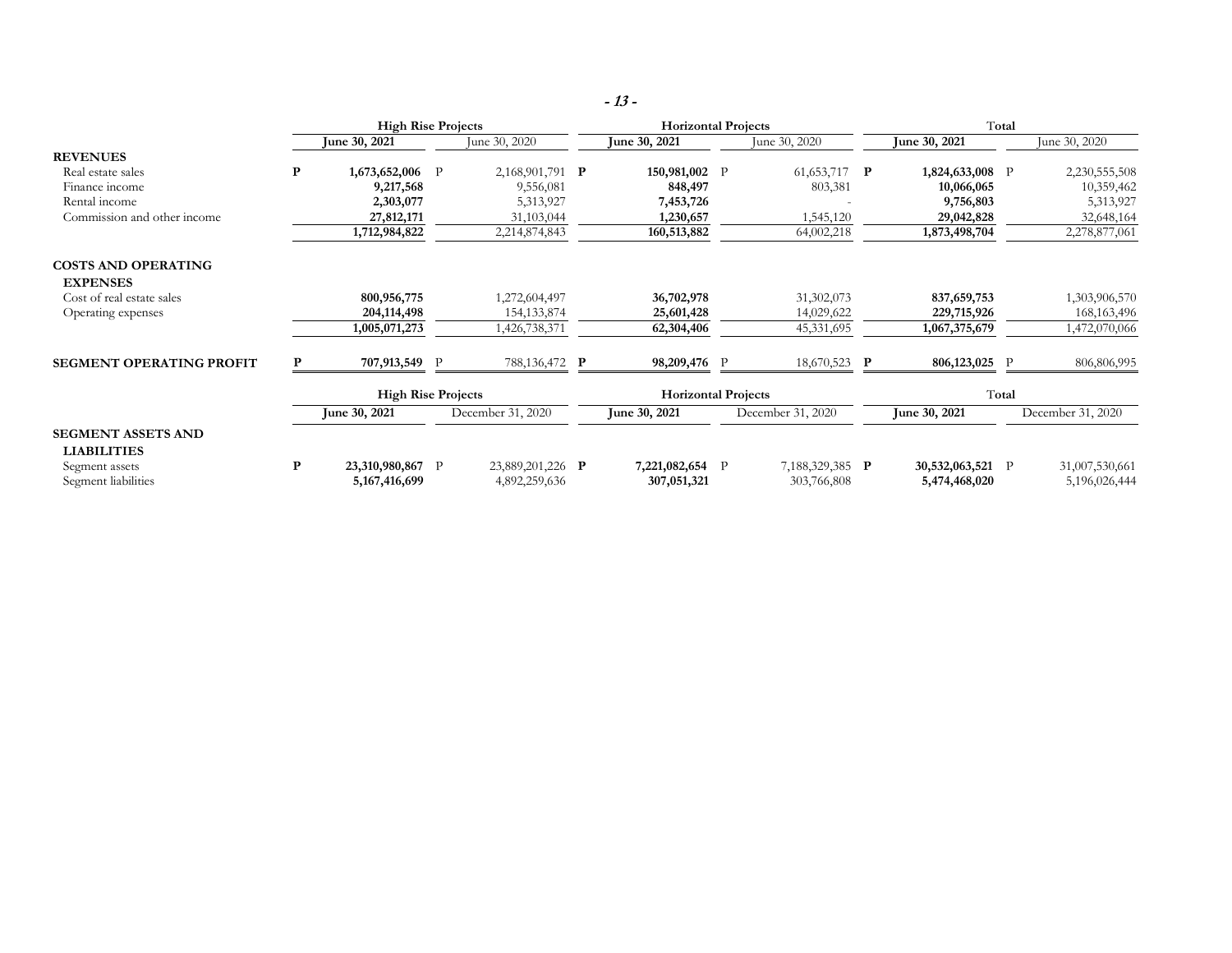# **4.5 Reconciliations**

Presented below is a reconciliation of the Group's segment information to the key financial information presented in its consolidated financial statements.

|                                                                                          | <b>June 30, 2021</b> |                      | une 30, 2020 |                   |  |
|------------------------------------------------------------------------------------------|----------------------|----------------------|--------------|-------------------|--|
| Revenues                                                                                 |                      |                      |              |                   |  |
| Total segment revenues                                                                   | ${\bf P}$            | 1,873,498,704        | $\mathbf P$  | 2,278,877,061     |  |
| Other unallocated revenues                                                               |                      | 205,871,688          |              | 215,235,343       |  |
| Revenues as reported in the interim consolidated                                         |                      |                      |              |                   |  |
| statements of comprehensive income                                                       | P                    | 2,079,316,392        | $\mathbf P$  | 2,494,112,404     |  |
| <b>Profit or loss</b>                                                                    |                      |                      |              |                   |  |
| Segment operating profit                                                                 | ${\bf P}$            | 806,123,025          | P            | 806,806,995       |  |
| Other unallocated incomes                                                                |                      | 205, 817, 688        |              | 215, 235, 343     |  |
| Other unallocated expenses                                                               |                      | (630, 816, 426)      |              | (624, 169, 235)   |  |
| Net profit as reported in the interim consolidated                                       |                      |                      |              |                   |  |
| statements of comprehensive income                                                       | P                    | 381, 124, 287        | P            | 397,873,103       |  |
|                                                                                          |                      | <b>June 30, 2021</b> |              | December 31, 2020 |  |
| Assets                                                                                   |                      |                      |              |                   |  |
| Segment assets                                                                           | P                    | 30,532,063,521       | $\mathbf{P}$ | 31,077,530,611    |  |
| Unallocated assets                                                                       |                      | 15,543,112,993       |              | 14,329,476,118    |  |
| Total assets as reported in the interim<br>consolidated statements of financial position | P                    | 46,075,176,514       | $\mathbf{P}$ | 45,407,006,729    |  |
|                                                                                          |                      |                      |              |                   |  |
| Liabilities                                                                              |                      |                      |              |                   |  |
| Segment liabilities                                                                      | ${\bf P}$            | 5,474,468,020        | $\mathbf P$  | 5,196,026,444     |  |
| Unallocated liabilities                                                                  |                      | 11,248,177,555       |              | 11,190,029,634    |  |
| Total liabilities as reported in the interim                                             |                      |                      |              |                   |  |
| consolidated statements of financial position                                            | P                    | 16,722,645,575       | P            | 16,368,056,078    |  |

# **5. EQUITY**

# **5.1 Capital Stock**

Capital stock as of June 30, 2021 and December 31, 2020 consists of:

|                                 | No. of Shares<br>Amount          |
|---------------------------------|----------------------------------|
| Common shares - P1 par value    |                                  |
| Authorized                      | P31,495,200,000<br>1.495.200.000 |
| <b>Issued</b>                   | 14,803,455,238 P14,803,455,238   |
| Treasury shares - at cost       | 102,106,658)<br>$127,256,071$ (  |
| Total outstanding               | 14,676,199,167 P14,701,348,580   |
| Preferred shares - P1 par value |                                  |
| Authorized                      | 2,000,000                        |

Megaworld has 81.72% ownership interest in the Group as of June 30, 2021 and December 31, 2020.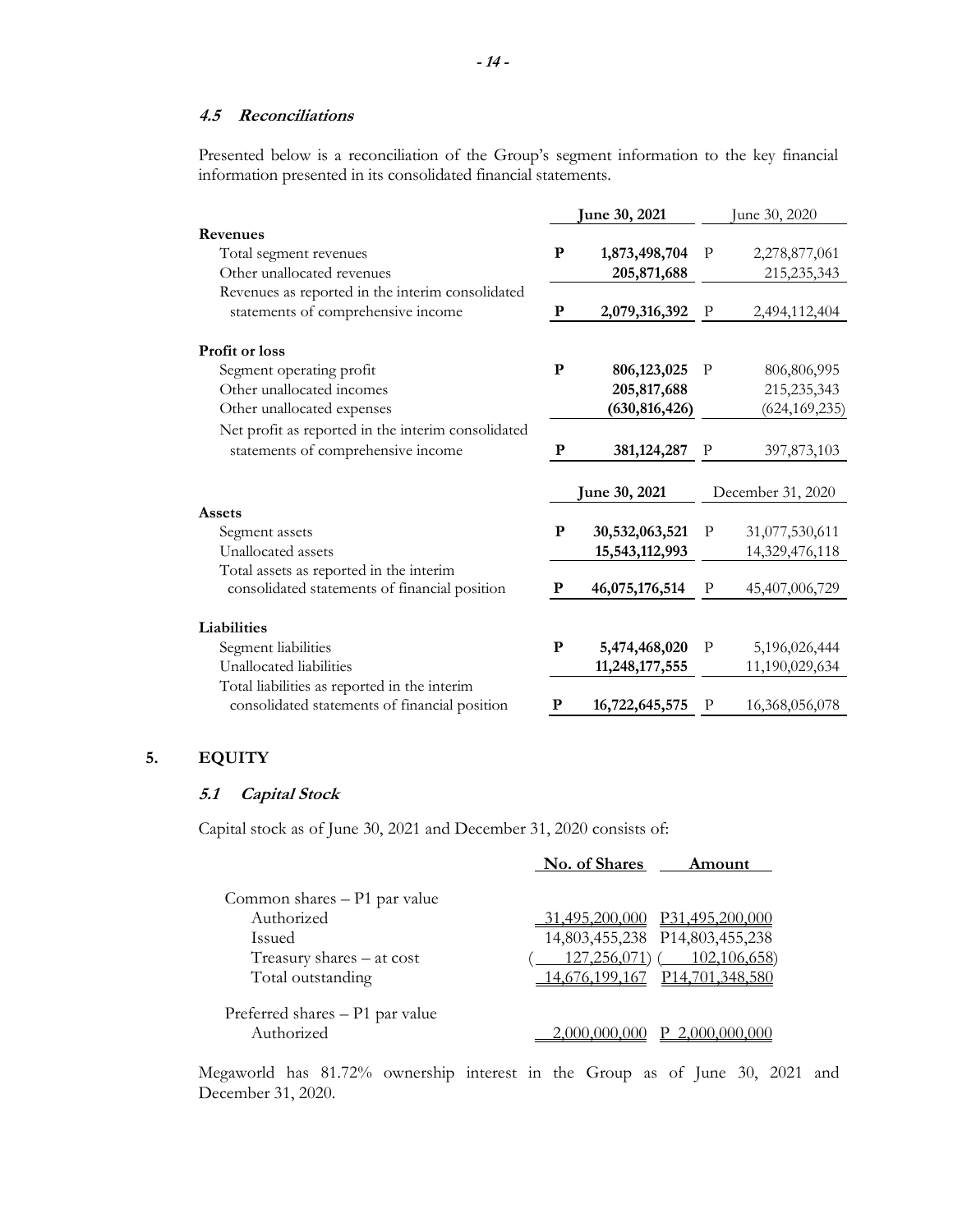The Series B preferred shares are nonredeemable, convertible into common shares and are nonvoting. The shares have zero coupon rates and shall not be entitled to dividends. The Series B preferred shares shall be convertible to common shares anytime after the end of the 18 months from the implementation date, May 29, 1998, as defined in the subscription agreements. There are no subscribed and issued preferred shares as of June 30, 2021 and December 31, 2020.

On April 24, 1996, the SEC approved the listing of the Group's shares totaling 425,000,000. The shares were issued at an offer price of P12.90 per share.

# **5.2 Additional Paid-in Capital**

The additional paid-in capital (APIC) pertains to the excess of the total proceeds received from the Group's shareholders over the total par value of the common shares. There were no movements in the Group's APIC accounts for the end of the reporting periods.

# **5.3 Treasury Stock**

On March 23, 2006, the Company's BOD authorized the buy-back of up to P1.0 billion worth of Group's shares of common stock within a 24-month period under certain terms and conditions as the Group's senior management may deem beneficial to the Group and its stockholders.

As of June 30, 2021 and December 31, 2020, the Group's treasury shares amounted to P102.1 million, representing the cost of 127,256,071 shares reacquired by the Company.

### **5.4 Revaluation Reserves**

Revaluation reserves of the Group are composed of remeasurements on its retirement benefit obligation and fair value movements of the Group's financial assets at FVOCI.

### **5.5 Other Reserves**

Other reserves of the Group pertains to the difference between the fair value of consideration paid and the relevant share in the carrying value of the net assets of PCMI as a result of obtaining de facto control over PCMI in 2018 and any subsequent change in ownership interest in the subsidiary (see Notes 1.2).

### **5.6 Retained Earnings**

Retained earnings are restricted in the amount of P102.1 million representing the cost of 127,256,071 shares held in treasury as of the end of the reporting periods.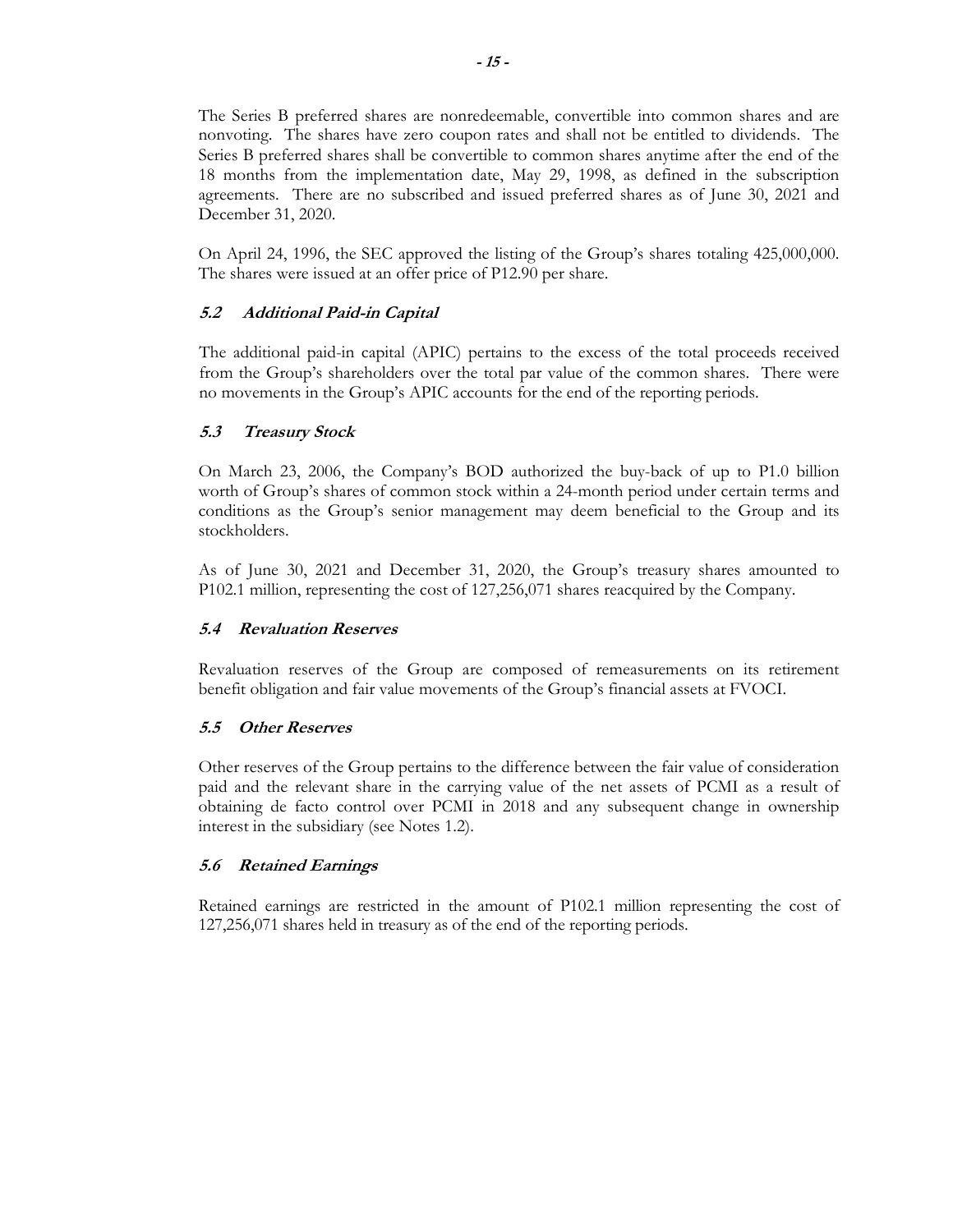### **6. EARNINGS PER SHARE**

The calculation of the basic earnings per share is based on the profits attributable to parent company's shareholders divided by the weighted average number of shares in issue during the period.

Basic and diluted earnings per share amounts were computed as follows:

|                                                           | <b>June 30, 2021</b> |                | June 31, 2020 |                |
|-----------------------------------------------------------|----------------------|----------------|---------------|----------------|
| Net profit attributable to parent Group's<br>shareholders |                      | 386, 811, 978  |               | 404,055,434    |
| Number of issued and outstanding<br>common shares         |                      | 14,676,199,167 |               | 14,676,199,167 |
| Basic and diluted earnings per share                      |                      | 0.0264         | p             | 0.0275         |

Diluted earnings per share equal the basic earnings per share since the Group does not have dilutive shares as of June 30, 2021 and December 31, 2020.

# **7. COMMITMENTS AND CONTINGENCIES**

There are commitments, guarantees, and contingent liabilities that arise in the normal course of operations of the Group, which are not reflected in the accompanying unaudited interim consolidated financial statements. The Group's management's opinion, that losses, if any, from these items will not have any material effect on its interim consolidated financial statements.

In addition, there are no material off-balance sheet transactions, arrangements, obligations and other relationship of the Group with unconsolidated entities or other persons created during the reporting period.

# **8. SEASONAL FLUCTUATIONS**

There were no seasonal aspects that had a material effect on the financial condition or results of operations of the Group.

# **9. RISK MANAGEMENT OBJECTIVES AND POLICIES**

The Group is exposed to a variety of financial risks which result from its operating, investing, and financing activities. Risk management is carried out by a central treasury department under policies approved by the BOD, and focuses on actively securing the Group's short to medium-term cash flows by minimizing the exposure to financial markets. Long-term financial investments are managed to generate lasting returns. The Group does not engage in the trading of financial assets for speculative purposes nor does it write options. The financial risks to which the Group is exposed to are described below and in the succeeding pages.

# **9.1 Market Risk**

The Group is exposed to market risk through its use of financial instruments and specifically to foreign currency risk, and interest rate risk which results from both its operating, investing and financing activities.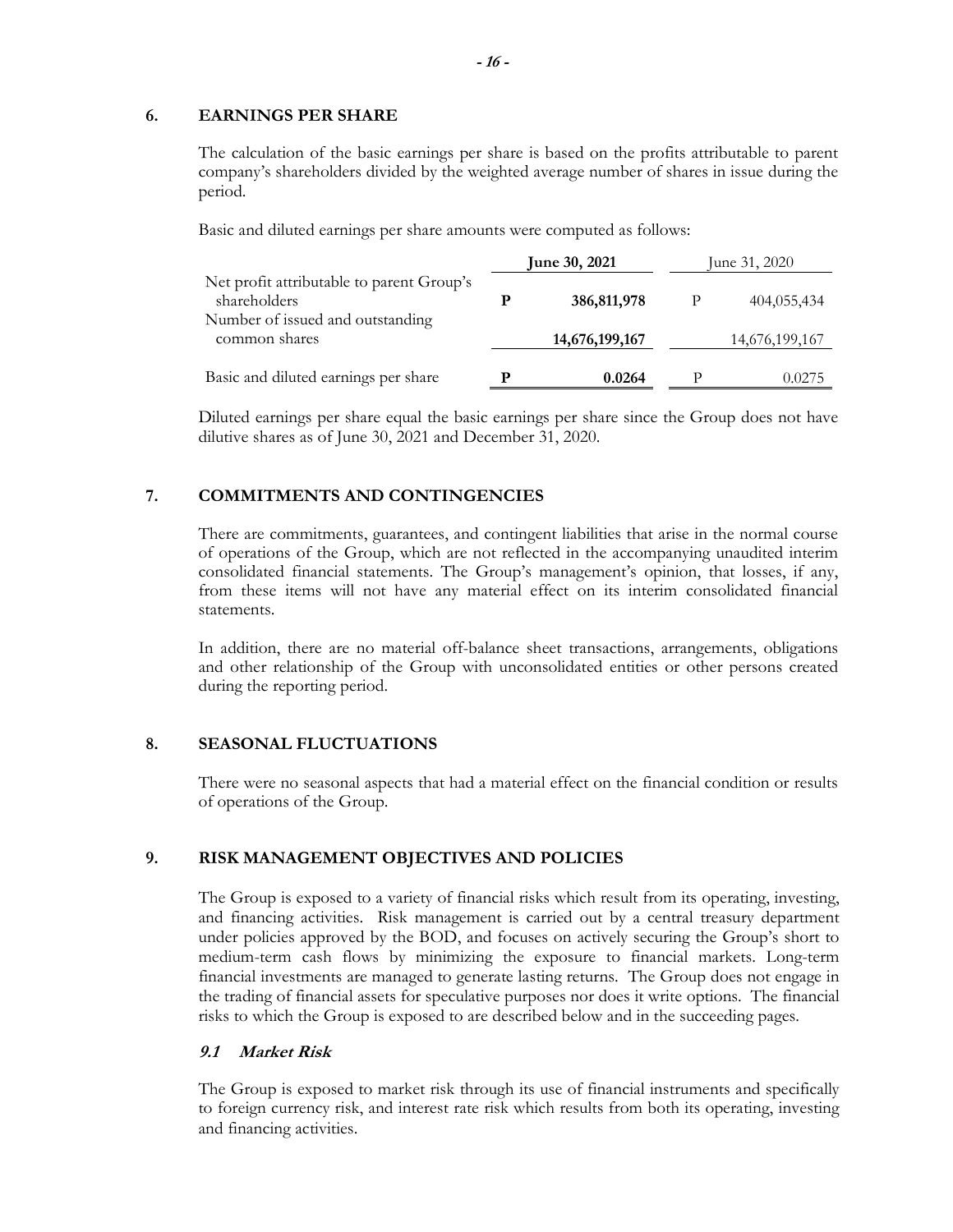# *(a) Foreign Currency Risk*

There is no significant exposure to foreign currency risks since most of the Group's transactions are denominated in Philippine peso, which is its functional currency. The Group's financial asset denominated in foreign currency only pertains to cash and cash equivalents. However, the amount is insignificant to the financial statements as of June 30, 2021 and December 31, 2020. The Group has no financial liabilities denominated in foreign currency.

### *(b) Interest Rate Risk*

The Group's policy is to minimize interest rate cash flow risk exposures on long-term financing. Long-term borrowings are therefore usually obtained and negotiated at fixed rates. As of June 30, 2021 and December 31, 2020, the Group is only exposed to changes in market interest through its cash and cash equivalents and long-term borrowings, which are deemed by management to be not significant.

All other financial assets and liabilities have either short-term maturities, noninterest-bearing or are subject to fixed rates (e.g. related party advances).

# *(c) Other Price Risk*

The Group's market price risk arises from its investments carried at fair value (classified as financial assets at FVOCI). It manages its risk arising from changes in market price by monitoring the changes in the market price of the investments.

For equity securities listed in the Philippines, the observed volatility rates of the fair values of the Group's investment held at fair value is determined based on the average market volatility in quoted prices, using standard deviation, estimated at 99% level of confidence. An average volatility of 21.6% and 53.1% has been observed during the period ending June 30, 2021 and December 31, 2020, respectively. The impact on the Group's interim consolidated other comprehensive income and interim consolidated equity would have increased or decreased by P246.7 million and P633.8 million as at June 30, 2021 and December 31, 2020, respectively.

The investments in quoted equity securities are considered long-term strategic investments. In accordance with the Group's policies, no specific hedging activities are undertaken in relation to these investments. The investments are continuously monitored and voting rights arising from these equity instruments are utilized in the Group's favor.

The Group is not subject to commodity price risk.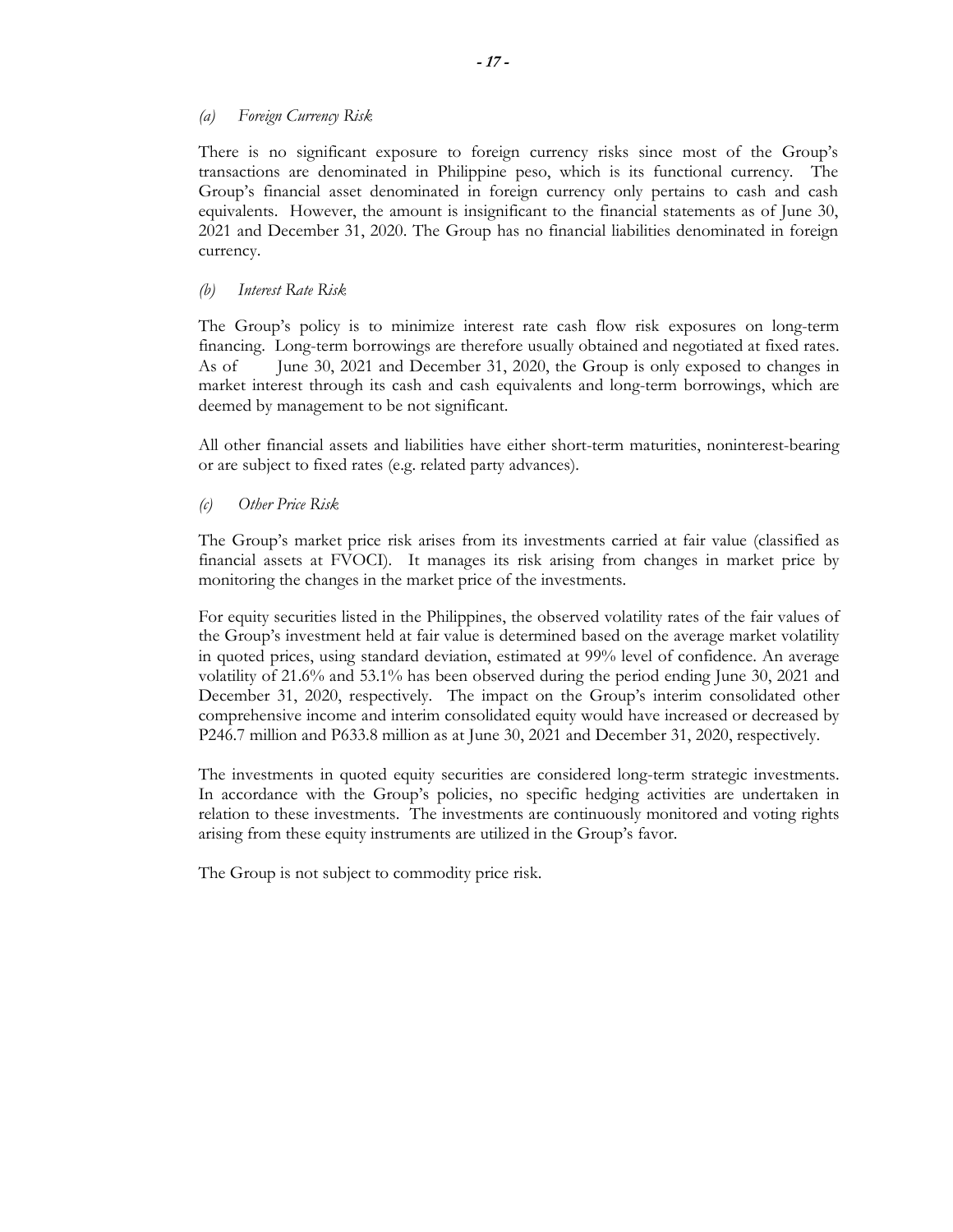### **9.2 Credit Risk**

The maximum credit risk exposure of the Group is the carrying amount of the financial assets and contract assets as shown on the face of the interim consolidated statements of financial position (or in the detailed analysis provided in the notes to the interim consolidated financial statements), as summarized below.

|                                      | June 30, 2021 |                   |   | December 31, 2020 |
|--------------------------------------|---------------|-------------------|---|-------------------|
| Cash and cash equivalents            | P             | 3,240,104,604     | P | 2,129,720,752     |
| Trade and other receivables – net    |               |                   |   |                   |
| (excluding advances to suppliers and |               |                   |   |                   |
| contractors, and advances to         |               |                   |   |                   |
| condominium associations)            |               | 6,748,934,925     |   | 6,939,710,083     |
| Contract assets                      |               | 2,525,090,740     |   | 2,388,755,680     |
| Advances to related parties          |               | 4,588,628,224     |   | 4,428,734,137     |
|                                      | p             | 17, 102, 758, 493 |   | 15,886,920,652    |

None of the Group's financial assets are secured by collateral or other credit enhancements, except for cash and cash equivalents, trade receivables, and contract assets as described below and in the succeeding pages.

### *(a) Cash and Cash Equivalents*

The credit risk for cash and cash equivalents is considered negligible, since the counterparties are reputable banks with high quality external credit ratings. Included in the cash and cash equivalents are cash in banks and short-term placements which are insured by the Philippine Deposit Insurance Corporation up to a maximum coverage of P0.5 million for every depositor per banking institution.

#### *(b) Trade and Other Receivables and Contract Assets*

Trade and other receivables (excluding Advances to suppliers and contractors and advances to condominium associations) and contract assets are subject to credit risk exposure. The Group, however, does not identify specific concentrations of credit risk with regard to trade receivables and contract assets, as the amounts recognized resemble a large number of receivables from various customers. The Group also retains the titles to the property until such time that the trade receivables are fully collected. Repossessed properties are offered for sale to other customers.

Credit risk of receivables from sale of real estate properties is managed primarily through credit reviews and analyses of receivables on a regular basis. The Group undertakes credit review procedures for all installment payment terms. Customer payments are facilitated through the use of post-dated checks. Exposure to doubtful accounts is not substantial as title to real estate properties are not transferred to the buyers until full payment of the amortization has been made and the requirement for remedial procedures is negligible considering the Group's buyers' profile.

The Group has used the simplified approach in measuring ECL and has calculated ECL based on lifetime ECL. Therefore, the Group does not track changes in credit risk, but instead recognizes a loss allowance based on lifetime ECL at each reporting date. An impairment analysis is performed at each reporting date using a provision matrix to measure ECL. The provision rate is based on days past due of all customers as they have similar loss patterns. The credit enhancements such as advance payment and value of the real estate for sale are considered in the calculation of impairment as recoveries.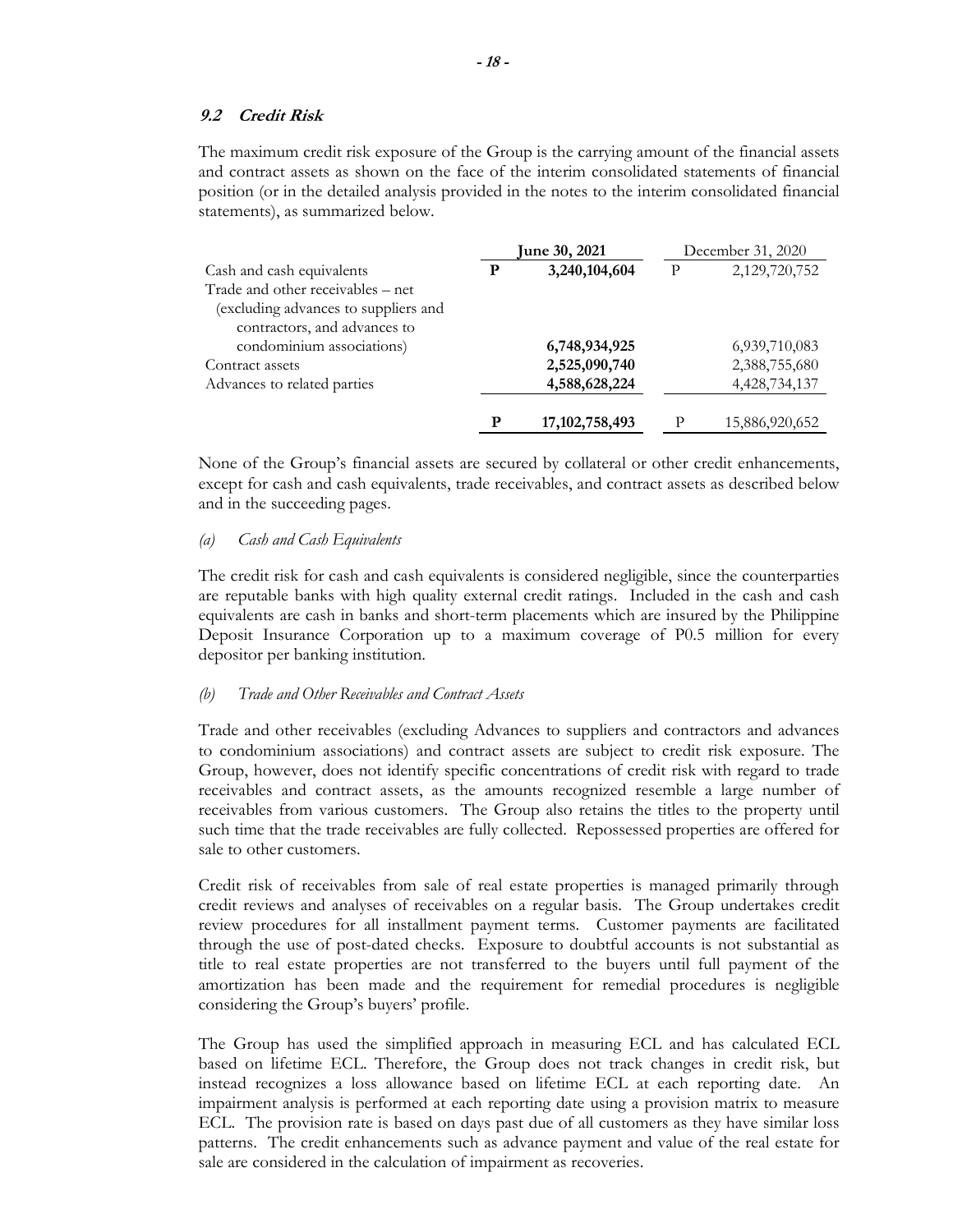The Group considers trade receivables in default when contractual payments are 90 days past due, except for certain circumstances when the reason for being past due is due to reconciliation with customers of payment records which are administrative in nature which may extend the definition of default to 90 days and beyond. Furthermore, in certain cases, the Group may also consider a financial asset to be in default when internal or external information indicates that the Group is unlikely to receive the outstanding contractual amounts in full before taking into account any credit enhancements held by the Group.

The management determined that there is no required ECL to be recognized since the real estate sold is collateralized to the related receivable arising from sale. Therefore, expected loss given default is nil as the recoverable amount from subsequent resale of the real estate is sufficient.

Other components of receivables such as rental receivables and others are also evaluated by the Group for impairment and assessed that no ECL should be provided. A significant portion of the Group's rental receivables are from Megaworld, wherein the impairment of receivables is assessed using the latter's ability to pay. The remaining rental receivables are secured to the extent of advance rental and rental deposit received from the lessees, which are on average equivalent to six months.

Some of the unimpaired trade receivables and other receivables, which are mostly related to real estate sales, are past due as at the end of the reporting period. The trade receivables that are past due but not impaired are as follows:

|                                        | <b>June 30, 2021</b> |               | December 31, 2020 |             |
|----------------------------------------|----------------------|---------------|-------------------|-------------|
| Not more than three months             | P                    | 131,021,702   | P                 | 104,230,372 |
| More than three months but not more    |                      |               |                   |             |
| than six months                        |                      | 227, 112, 192 |                   | 182,085,683 |
| More than six months but not more than |                      |               |                   |             |
| one year                               |                      | 254,312,036   |                   | 205,054,965 |
| More than one year                     |                      | 91,975,221    |                   | 71,431,466  |
|                                        |                      |               |                   |             |
|                                        | P                    | 704,421,151   | P                 | 562,802,486 |

#### *(c) Advances to Related Parties and Rent Receivable and Management Fee Receivable from Related Parties*

ECL for advances to related parties, including rent and management fee receivables, are measured and recognized using the liquidity approach. Management determines possible impairment based on the related party's ability to repay the advances upon demand at the reporting date taking into consideration the historical defaults from the related parties.

The Group does not consider any significant risks in the advances to other related parties with financial difficulty since Megaworld, whose credit risk for liquid funds is considered negligible, have committed to financially support these related parties as part of AGI and its long-term corporate strategy. As of June 30, 2021 and December 31, 2020, the aggregate impairment allowance on balances from Megaworld and other related parties is identified to be not material.

The Group continuously monitors defaults of customers and other counterparties, identified either individually or by group, and incorporates this information into its credit risk controls. The Group's policy is to deal only with creditworthy counterparties.

The Group's management considers that all the above financial assets that are not impaired for each of the reporting dates are of good credit quality, including those that are past due.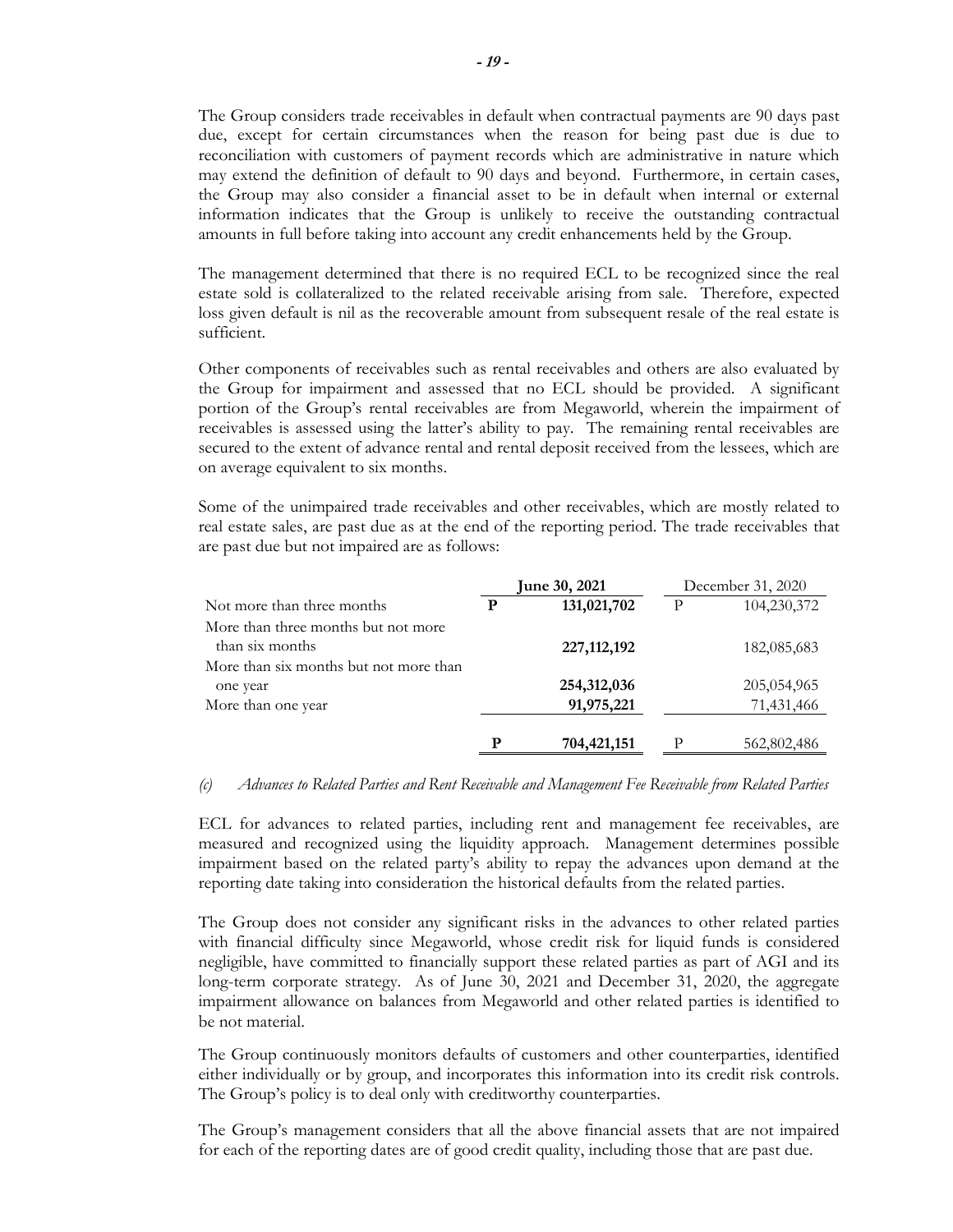### **9.3 Liquidity Risk**

The Group manages its liquidity needs by carefully monitoring scheduled debt servicing payments for long-term financial liabilities as well as cash outflows due in a day-to-day business. Liquidity needs are monitored in various time bands, on a day-to-day and week-toweek basis, as well as on the basis of a rolling 30-day projection. Long-term liquidity needs for 6-month and one-year periods are identified monthly.

The Group maintains cash to meet its liquidity requirements for up to 60-day periods. Excess cash is invested in time deposits. Funding for long-term liquidity needs is additionally secured by an adequate amount of committed credit facilities and the ability to sell long-term financial assets.

As at June 30, 2021 and December 31, 2020, the Group's financial liabilities have contractual maturities which are presented below.

|                                       | Within 12 months |               | After 12 months |               |
|---------------------------------------|------------------|---------------|-----------------|---------------|
| June 30, 2021                         |                  |               |                 |               |
| Interest-bearing loans and borrowings | P                | 349,038,705   | P               | 1,179,357,673 |
| Trade and other payables              |                  | 755,234,254   |                 |               |
| Lease liabilities                     |                  | 52,718,963    |                 | 12,359,948    |
| Advances from related parties         |                  | 5,377,579,979 |                 |               |
| Other current liabilities             |                  | 743,179,135   |                 |               |
|                                       | P                | 7,277,751,036 | $\mathbf P$     | 1,191,717,621 |
| December 31, 2020                     |                  |               |                 |               |
| Interest-bearing loans and borrowings | P                | 965, 307, 138 | P               | 257,707,050   |
| Trade and other payables              |                  | 1,122,234,079 |                 |               |
| Lease liabilities                     |                  | 40,359,015    |                 | 24,719,896    |
| Advances from related parties         |                  | 5,237,759,982 |                 |               |
| Other current liabilities             |                  | 752,315,411   |                 |               |
|                                       | Р                | 8,117,975,625 | P               | 282,426,946   |

The contractual maturities reflect the gross cash flows, which may differ from the carrying values of the liabilities at the end of each reporting period.

# **10. FAIR VALUE MEASUREMENT AND DISCLOSURES**

### **10.1 Fair Value Hierarchy**

In accordance with PFRS 13*, Fair Value Measurement,* the fair value of financial assets and financial liabilities and non-financial assets which are measured at fair value on a recurring or non-recurring basis and those assets and liabilities not measured at fair value but for which fair value is disclosed in accordance with other relevant PFRS, are categorized into three levels based on the significance of inputs used to measure the fair value. The fair value hierarchy is shown on the succeeding page.

 Level 1: quoted prices (unadjusted) in active markets for identical assets or liabilities that an entity can access at the measurement date;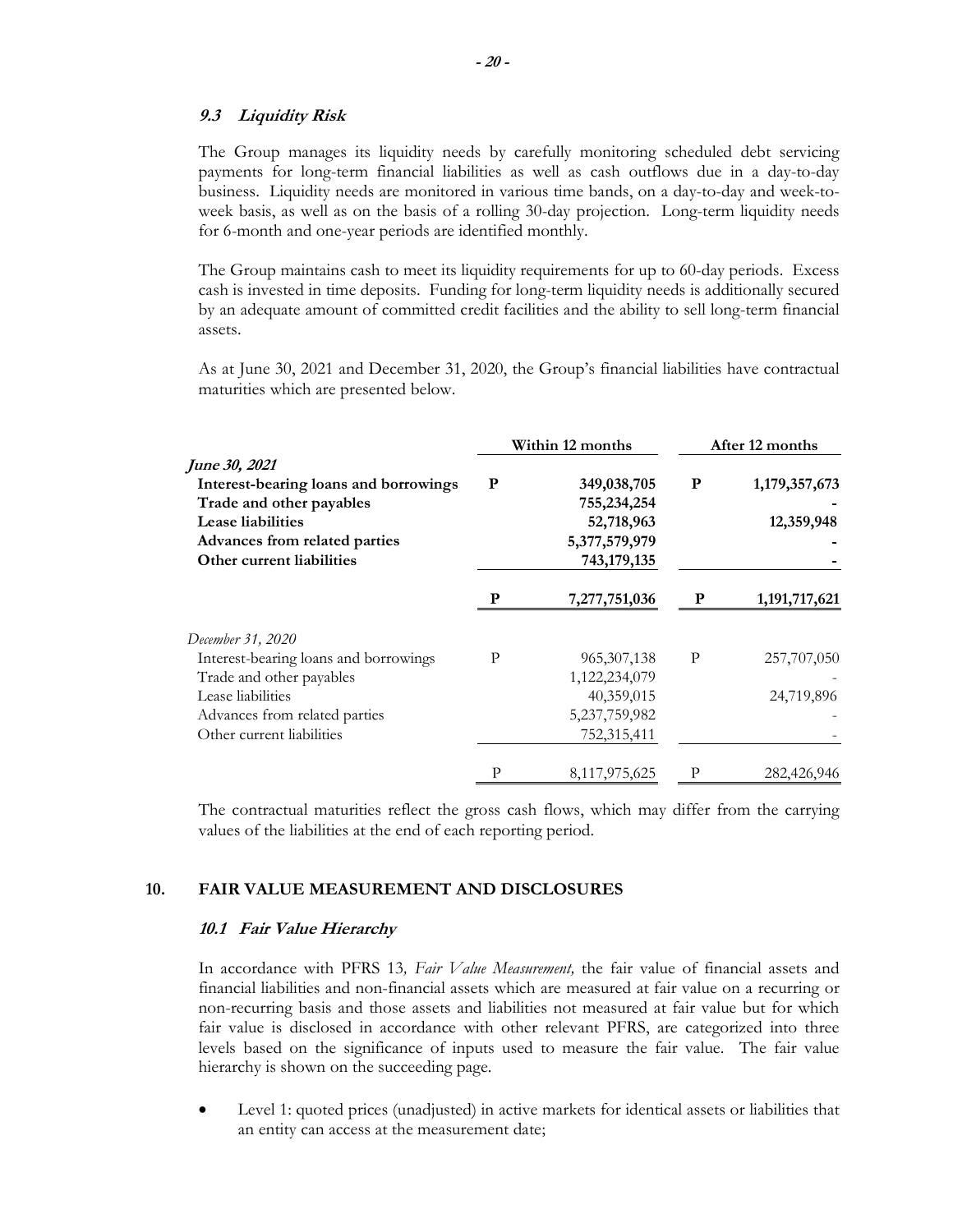- Level 2: inputs other than quoted prices included within Level 1 that are observable for the asset or liability, either directly (i.e., as prices) or indirectly (i.e., derived from prices); and,
- Level 3: inputs for the asset or liability that are not based on observable market data (unobservable inputs).

The level within which the asset or liability is classified is determined based on the lowest level of significant input to the fair value measurement.

For purposes of determining the market value at Level 1, a market is regarded as active if quoted prices are readily and regularly available from an exchange, dealer, broker, industry group, pricing service, or regulatory agency, and those prices represent actual and regularly occurring market transactions on an arm's length basis.

For investments which do not have quoted market price, the fair value is determined by using generally acceptable pricing models and valuation techniques or by reference to the current market of another instrument which is substantially the same after taking into account the related credit risk of counterparties, or is calculated based on the expected cash flows of the underlying net asset base of the instrument.

# **10.2 Financial Instruments Measured at Fair Value**

As of June 30, 2021 and December 31, 2020, only the equity securities classified as financial assets at FVOCI in the interim consolidated statements of financial position is classified as Level 1. These securities were valued based on their market prices quoted in the PSE at the end of each reporting period. There were no other financial assets measured at fair value on these dates. Further, the Group has no financial liabilities measured at fair value as of June 30, 2021 and December 31, 2020.

There were no transfers between Levels 1 and 2 in both periods.

# **10.3 Financial Instruments Measured at Amortized Cost for which Fair Value is Disclosed**

Management considers that due to the short duration of these financial assets (except long-term receivables) and financial liabilities measured at amortized cost, their carrying amounts as of June 30, 2021 and December 31, 2020 approximate their fair value. Except for cash and cash equivalents which are classified under Level 1, all other financial instruments are classified under Level 3 wherein inputs are not based on observable data.

The fair values of the financial assets and financial liabilities included in Level 3 which are not traded in an active market is determined by using generally acceptable pricing models and valuation techniques or by reference to the current market value of another instrument which is substantially the same after taking into account the related credit risk of counterparties, or is calculated based on the expected cash flows of the underlying net asset base of the instrument.

When the Group uses valuation technique, it maximizes the use of observable market data where it is available and relies as little as possible on entity specific estimates. If all significant inputs required to determine the fair value of an instrument are observable, the instrument is included in Level 2. Otherwise, it is included in Level 3.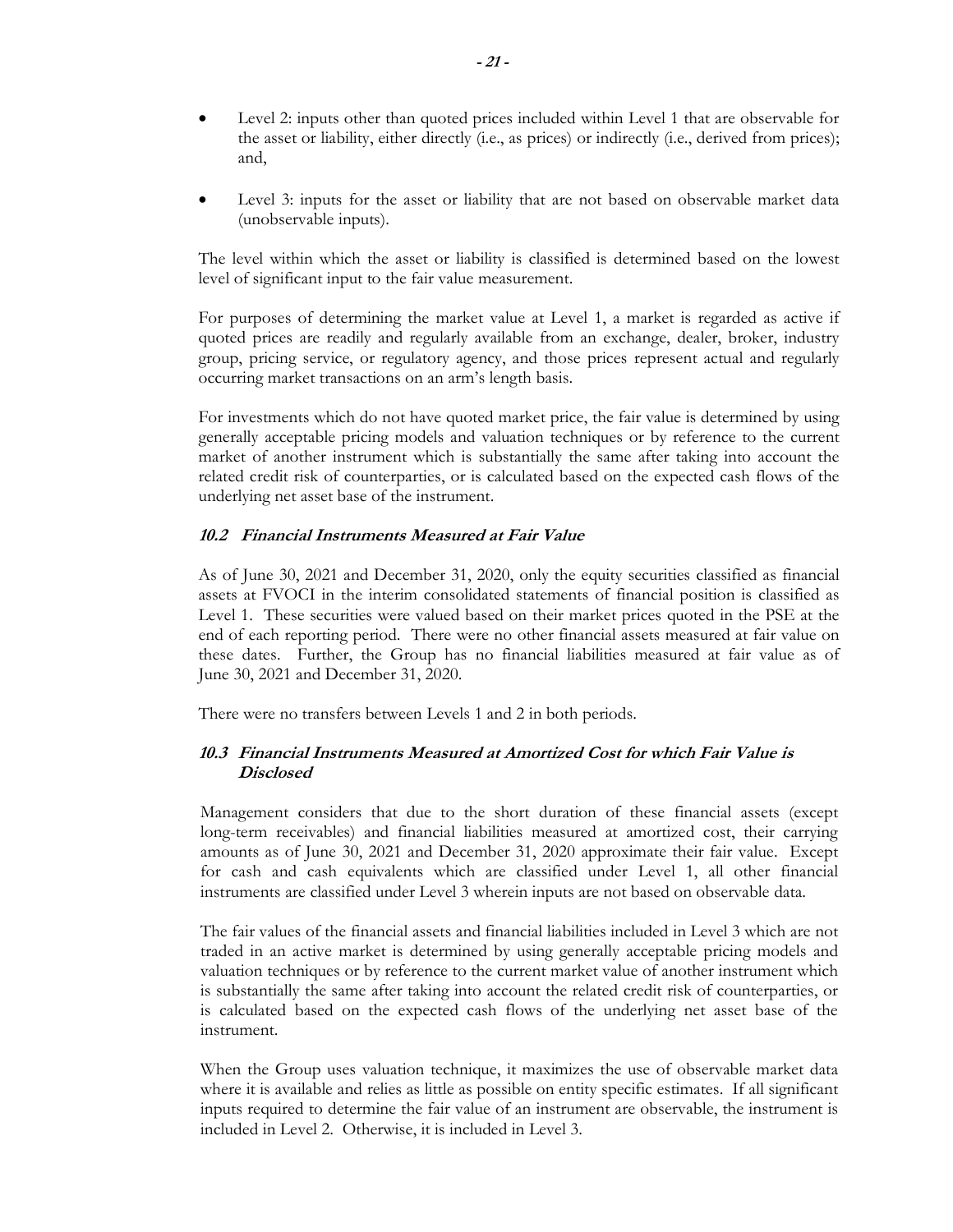### **10.4 Fair Value Measurement of Non-Financial Assets**

As at June 30, 2021 and December 31, 2020, the fair value of the Group's investment properties is classified within Level 3 of the fair value hierarchy. The Group determines the fair value of the investment property using market-based approach where prices of comparable properties are adequate for specific market factors such as location and condition of the property. On the other hand, if the observable recent prices of the reference properties were not adjusted, the fair value is included in Level 2. The most significant input into this valuation approach is the price per square meter; hence, the higher the price per square meter, the higher the fair value.

Also, there were no transfers into or out of Level 3 fair value hierarchy as of June 30, 2021 and December 31, 2020.

### **11. CAPITAL MANAGEMENT OBJECTIVES, POLICIES AND PROCEDURES**

The Group's objectives when managing capital are to safeguard the Group's ability to continue as a going concern in order to provide returns for shareholders and benefits for other stakeholders and to maintain an optimal capital structure to reduce the cost of capital.

Capital components for cost of capital purposes include loans and borrowings, preferred stock, common equity and retained earnings. The Group may issue new shares and may prepay some of its interest-bearing loans. Further, it intends to allocate its earnings and available cash in the acquisition and development of new/existing properties to ensure continuous business activities.

The Group has complied with its covenant obligations as of June 30, 2021 and December 31, 2020.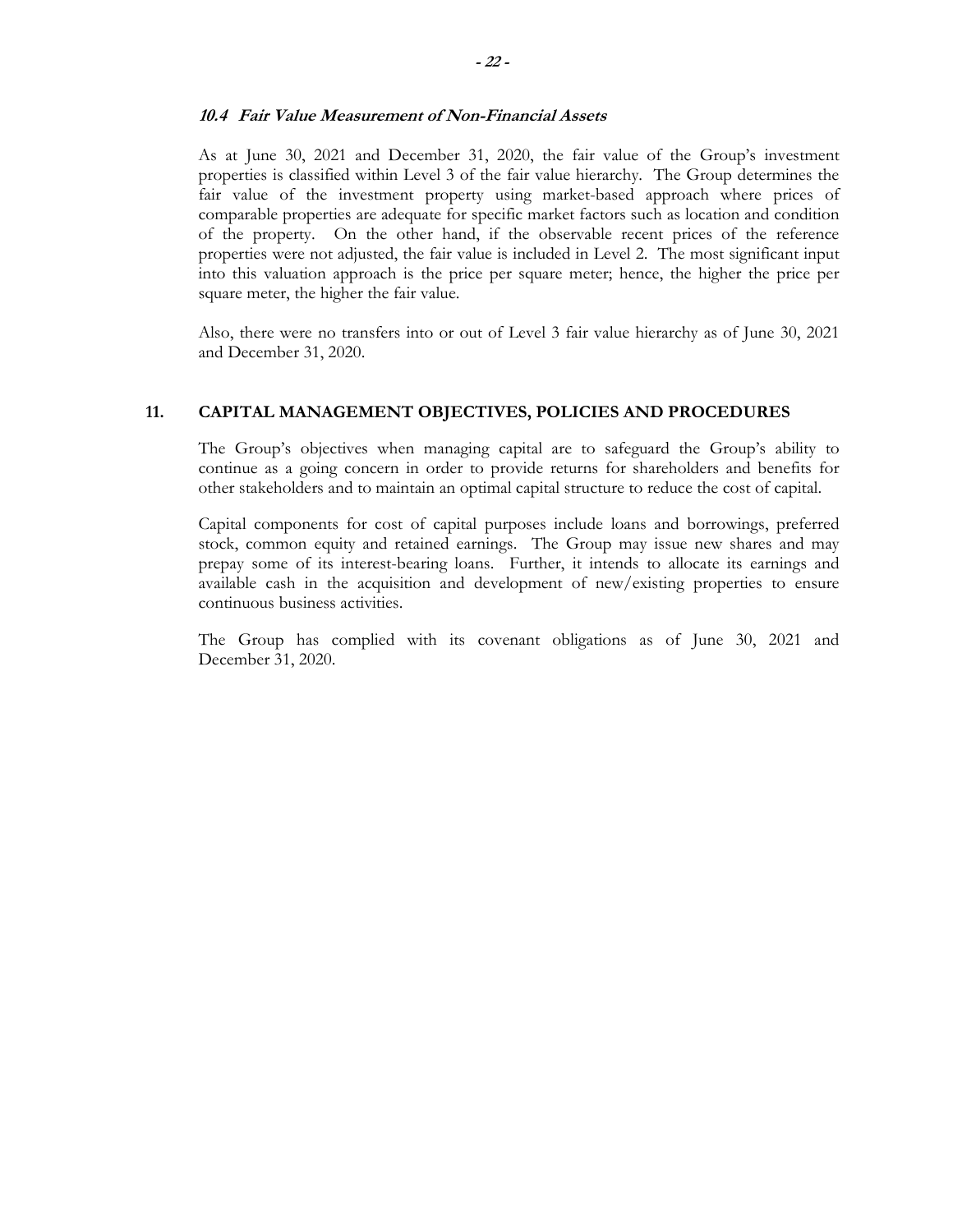# **EMPIRE EAST LAND HOLDINGS, INC. AND SUBSIDIARIES**

MANAGEMENT'S DISCUSSION AND ANALYSIS OF RESULTS OF OPERATIONS AND FINANCIAL CONDITION

# **RESULTS OF OPERATIONS**

### Review of 30 June 2021 versus 30 June 2020

During the six-month period, the consolidated net profit amounted to P381.1 million, 4.2% lower than the previous year's net profit of P397.9 million. Consolidated revenues, composed of real estate sales, finance income, commissions and other income decreased by 16.6% from P2.5 billion in 2020 to P2.1 billion in 2021.

### Real Estate Sales

The Group registered Real Estate Sales of P1.8 billion and P2.2 billion for six months ended 30 June 2021 and 2020. The sales were derived from various projects including, Little Baguio Terraces, Pioneer Woodlands, The Cambridge Village, Covent Garden, San Lorenzo Place, The Sonoma, Kasara Urban Resort, California Garden Square, and The Rochester Garden.

The Cost of Real Estate Sales amounted to P837.7 million in 2021 and P1.3 billion in 2020, or 45.9% and 58.5% of Real Estate Sales for the six months ended 30 June 2021 and 2020, respectively. The change was primarily due to the different composition of products sold for each year.

Gross Profit was P986.9 million in 2021 and P926.6 million in 2020, or 54.1% and 41.5% of Real Estate Sales, for the six months ended 30 June 2021 and 2020, respectively. The gross profit margin varies depending on the product mix and the competitiveness in pricing.

### Other Revenues

The Finance Income amounting to P142.6 million and P128.5 million for the six months ended 30 June 2021 and 2020 respectively, were derived mostly from in-house financing and various advances from related parties which accounts for 6.9% and 5.1% of total revenues for 2021 and 2020, respectively.

Additional sources of revenue were commissions of a subsidiary, rentals of investment properties and those obtained from other sources. Commission and Other Income totaling P112.1 million in 2021 and P135.0 million in 2020, representing 5.4% of total revenues for both 2021 and 2020.

### Operating Expenses

Operating Expenses posted an increase from P474.3 million in 2020 to P558.3 million in 2021. Finance Cost posted an increase from P128.9 million in 2020 to P163.6 million 2021.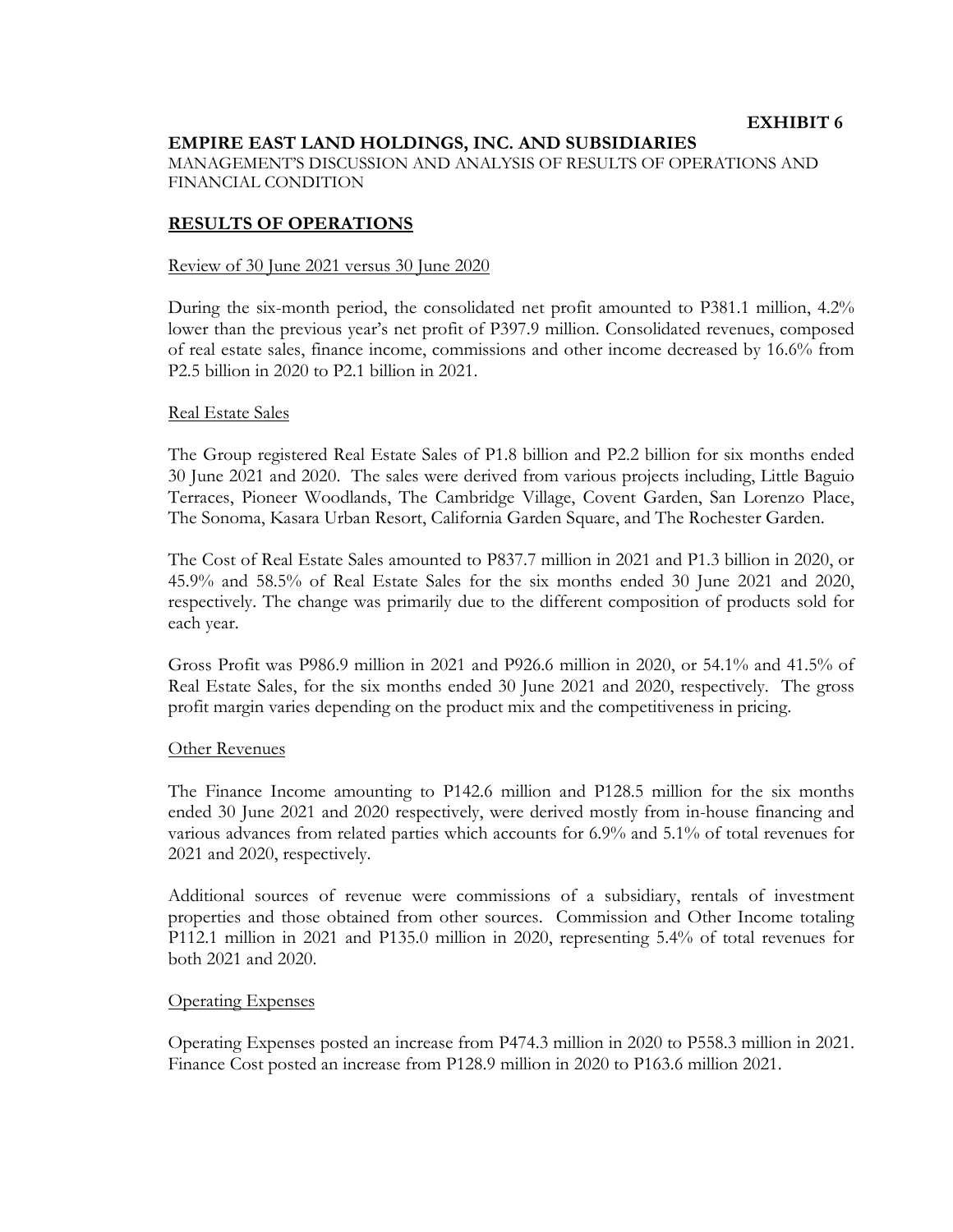# **FINANCIAL CONDITION**

# Review of 30 June 2021 versus 31 December 2020

Total Assets of the Group as of 30 June 2021 and 31 December 2020 amounted to P46.1 billion and P45.4 billion, respectively. Cash and Cash Equivalents increased from P2.1 billion as of 31 December 2020 to P3.2 billion as of 30 June 2021.

The Group remains liquid with Total Current Assets of P41.3 billion in 2021 and P40.5 billion 2020, which accounted for 89.7% and 89.2% of the Total Assets, respectively. While, Total Current Liabilities amounted to P12.9 billion as of 30 June 2021 as compared with P13.5 billion as of 31 December 2020.

Total Equity increased from P29.0 billion as of 31 December 2020 to P29.4 billion as of 30 June 2021 is mainly due to net profit for the period and revaluation of equity investments.

Consistently, the Group still sources its major working capital requirements from internally generated funds and partly from borrowings.

The Group utilized its funds for construction and development of projects, loan repayments, settlement of various payables and other operating expenses.

# **KEY PERFORMANCE INDICATORS**

For the six-month period ending 30 June 2021, the following are top key performance indicators of the Group:

# **1) Prudent Cash Management**

The Group implemented cost-saving measures, negotiated for longer payment terms from suppliers, and obtained lower-cost funding through bank financing to support operations to maintain management's cash preservation objective.

# **2) Ability to repay loan obligations**

The loan obligations were promptly settled. The Group maintains a good credit standing with creditor banks and has considerable standby credit facilities, which can be utilized for urgent capital requirements.

# **3) Continuous Customer Collections**

The Group implemented collection efficiency initiatives and implemented an online digital payment platform to enable continuous customer payments despite quarantine restrictions.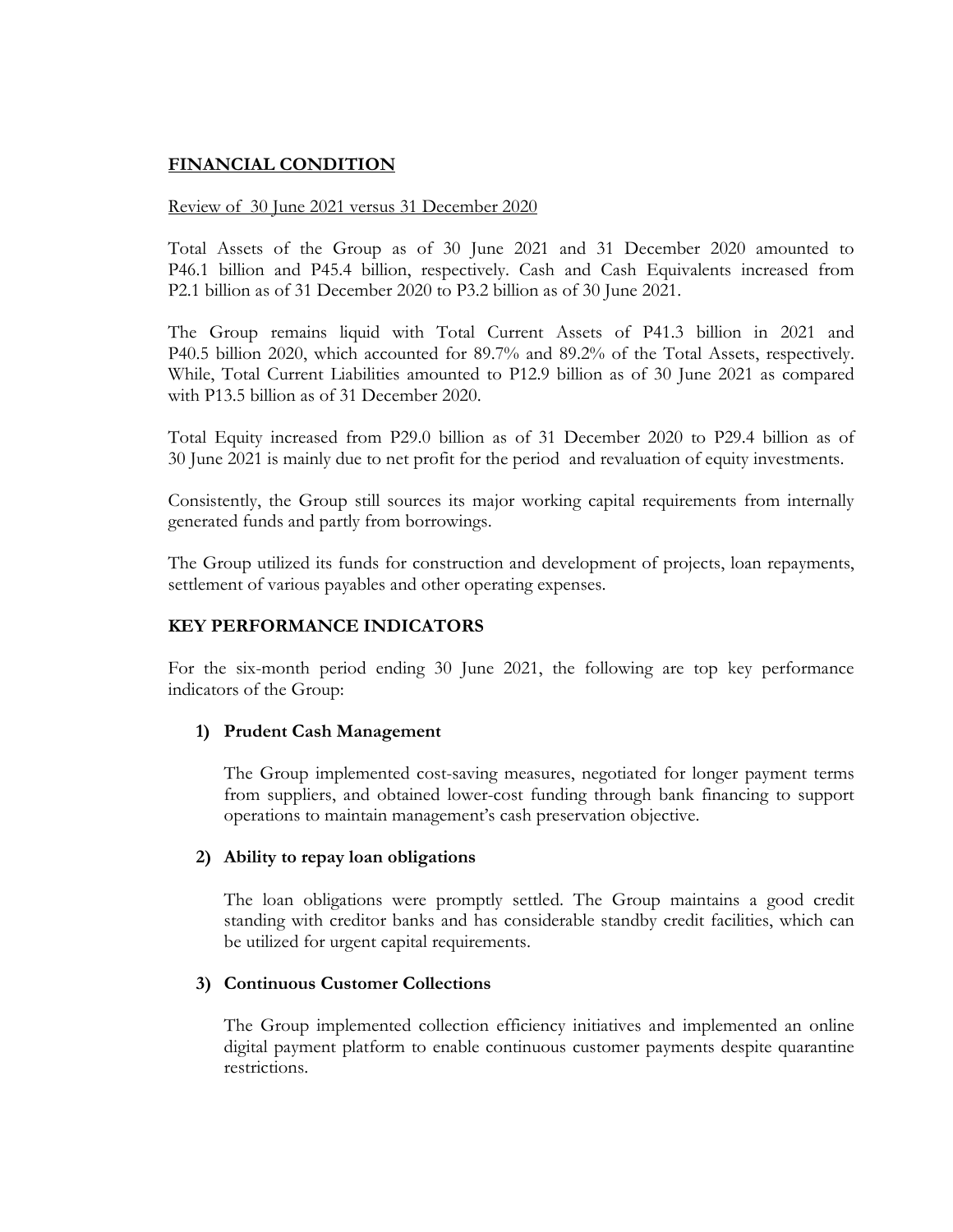Material Changes as of 30 June 2021 Interim Consolidated Financial Statements

Statements of Financial Position (Increase or decrease of 5% or more versus 31 December 2020)

- 52.1% increase in Cash and Cash Equivalents Mainly due to prudent cash management and availment of loan for the period
- 5.7% increase in Contract Assets Mainly due to completion and construction progress of certain projects
- 11.4% increase in Prepayments and Other Current Assets Mainly due to increase in prepaid taxes related to transfer of titles and input vat on purchases
- 7.3% decrease in Property and Equipment net Primarily due to depreciation for the period
- 19.7% increase in Interest-bearing Loans and Borrowings Mainly due to availment of loan for the period
- 9.1% decrease in Trade and Other Payables Mainly due to payment made to various contractors and suppliers
- 23.0% increase in Contract Liabilities Mainly due to collections from sales of uncompleted projects
- 6.2% increase in Deferred Tax Liabilities Mainly due to provision for income tax for the period

Statements of Comprehensive Income (Increase or decrease of 5% or more versus 30 June 2020)

- 18.2% decrease in Real Estate Sales Due to lower sales recognized for the period
- 10.9% increase in Finance Income Primarily due to varying payment terms of accounts under in-house financing
- 16.9% decrease in Commissions and Other Income Mainly due to decrease in revenues derived from other related sources
- 35.8% decrease in Cost of Real Estate Sales Due to decrease of real estate sales for the period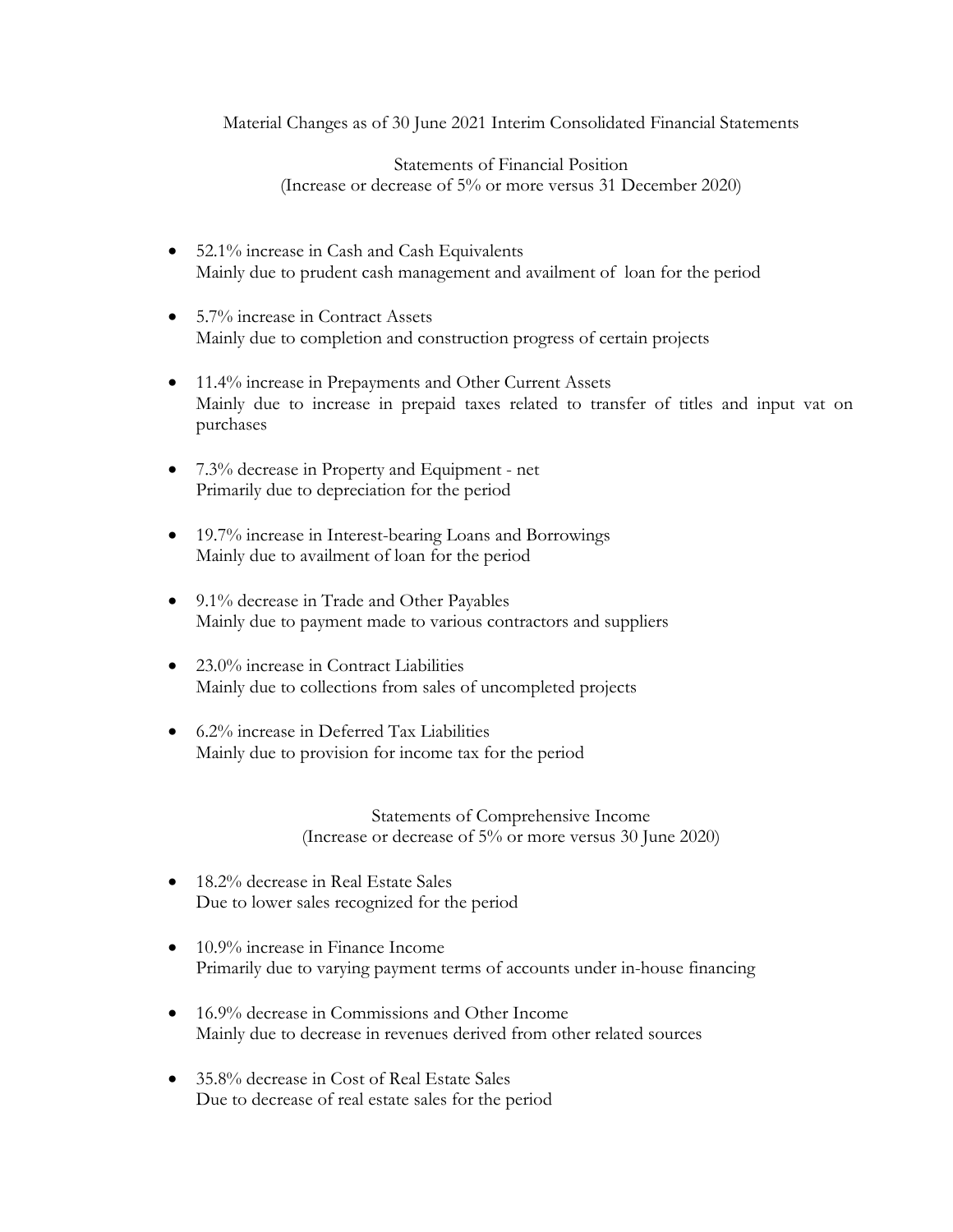- 26.9% increase in Finance Costs Mainly due to additional loans for the period
- 17.7% increase in Operating Expenses Mainly due to an increase in marketing and administrative expenses
- 61.8% decrease in Equity in Net Losses of an Associate Due to lower net losses of the associate for the period
- 24.9% decrease in Income Taxes Mainly due to lower taxable income and corporate income tax rate

The Company allocates P25.0 billion in capital expenditures over the next 5 years and is expected to be funded by collections, borrowings, and other sources.

Fluctuations in foreign exchange rate had no adverse effect on the Group's financial conditions since the Group has very minimal importations of construction-related materials and has no foreign denominated loans.

There are no other material changes in the Group's financial position and condition (5% or more) that will warrant a more detailed discussion. Likewise, there are no material events and uncertainties known to the management that would have material impact on reported financial information and normal operations of the Group.

The nature of all revenues and expenses disclosed in the unaudited statements of comprehensive income are business-related transactions and arose from the Group's continuing operations. Also, no prior period adjustment was made during any period covered by the statements of financial position.

There are no material off-statements of financial condition transactions, arrangements, obligations (including contingent obligations), and other relationships of the Group with unconsolidated entities or other persons created during the reporting period.

There are no events that will trigger direct or contingent financial obligation that is material to the Group, including any default or acceleration of an obligation.

The Group is aggressively marketing its products especially the new projects. It continuously offers competitive prices, more easy payment schemes under in-house financing and has strong relationships with reputable banks for the financing requirements of its customers.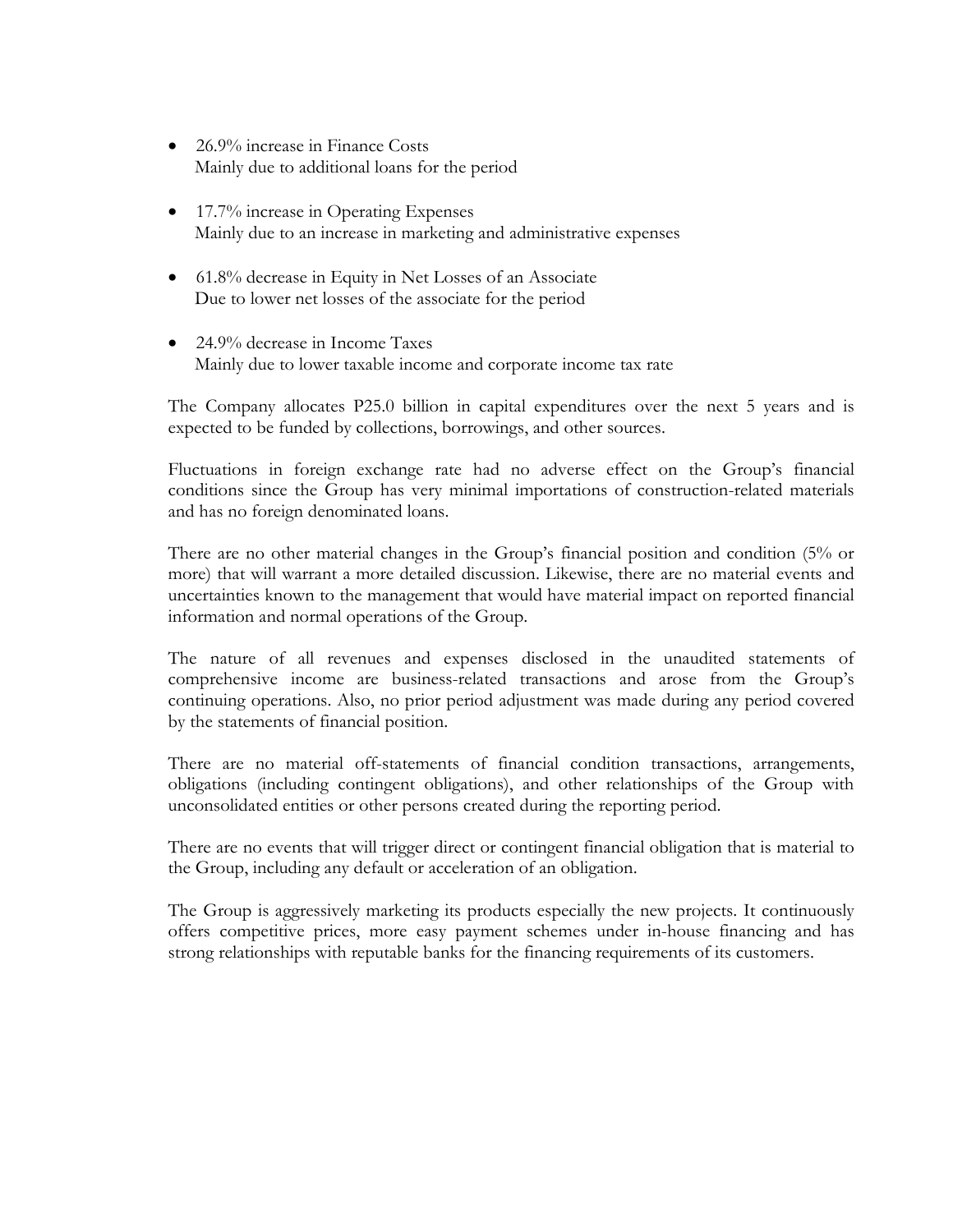#### **EMPIRE EAST LAND HOLDINGS, INC. AND SUBSIDIARIES** *(A Subsidiary of Megaworld Corporation)* **ACCOUNTS RECEIVABLE AGING For each of the six months ended June 30, 2021** *(All amounts in thousands Philippine Peso)*

#### **1) Aging of Accounts Receivable**

|                                |           | Current /   |                          |                          | 7 Months -               | Above                    | Past due accounts &      |
|--------------------------------|-----------|-------------|--------------------------|--------------------------|--------------------------|--------------------------|--------------------------|
| <b>Type of Receivables</b>     | Total     | Not Yet Due | 1-3 Months               | 4-6 Months               | 1 Year                   | 1 Year                   | Items in Litigation      |
|                                |           |             |                          |                          |                          |                          |                          |
|                                |           |             |                          |                          |                          |                          |                          |
| <b>Trade Receivables</b><br>a) | 5,251,227 | 4,546,806   | 131,022                  | 227,112                  | 254,312                  | 91,975                   |                          |
|                                |           |             |                          |                          |                          |                          |                          |
|                                |           |             |                          |                          |                          |                          |                          |
| <b>Other Receivables</b><br>b) | 4,073,214 | 4,073,214   | $\overline{\phantom{a}}$ | $\overline{\phantom{a}}$ | $\overline{\phantom{a}}$ | $\overline{\phantom{0}}$ | $\overline{\phantom{a}}$ |
|                                |           |             |                          |                          |                          |                          |                          |
| <b>Net Receivables</b>         | 9,324,441 |             |                          |                          |                          |                          |                          |
|                                |           |             |                          |                          |                          |                          |                          |

#### **2) Accounts Receivable Description**

| Type of Receivables | Nature/Description                |                     |
|---------------------|-----------------------------------|---------------------|
| Trade Receivables   | Sale of residential units/lots    | maximum of 10 years |
| Other Receivables   | Advances to contractors/suppliers | 1 to 2 years        |
|                     |                                   |                     |

 **3) Normal Operating Cycle:** 3 to 15 years